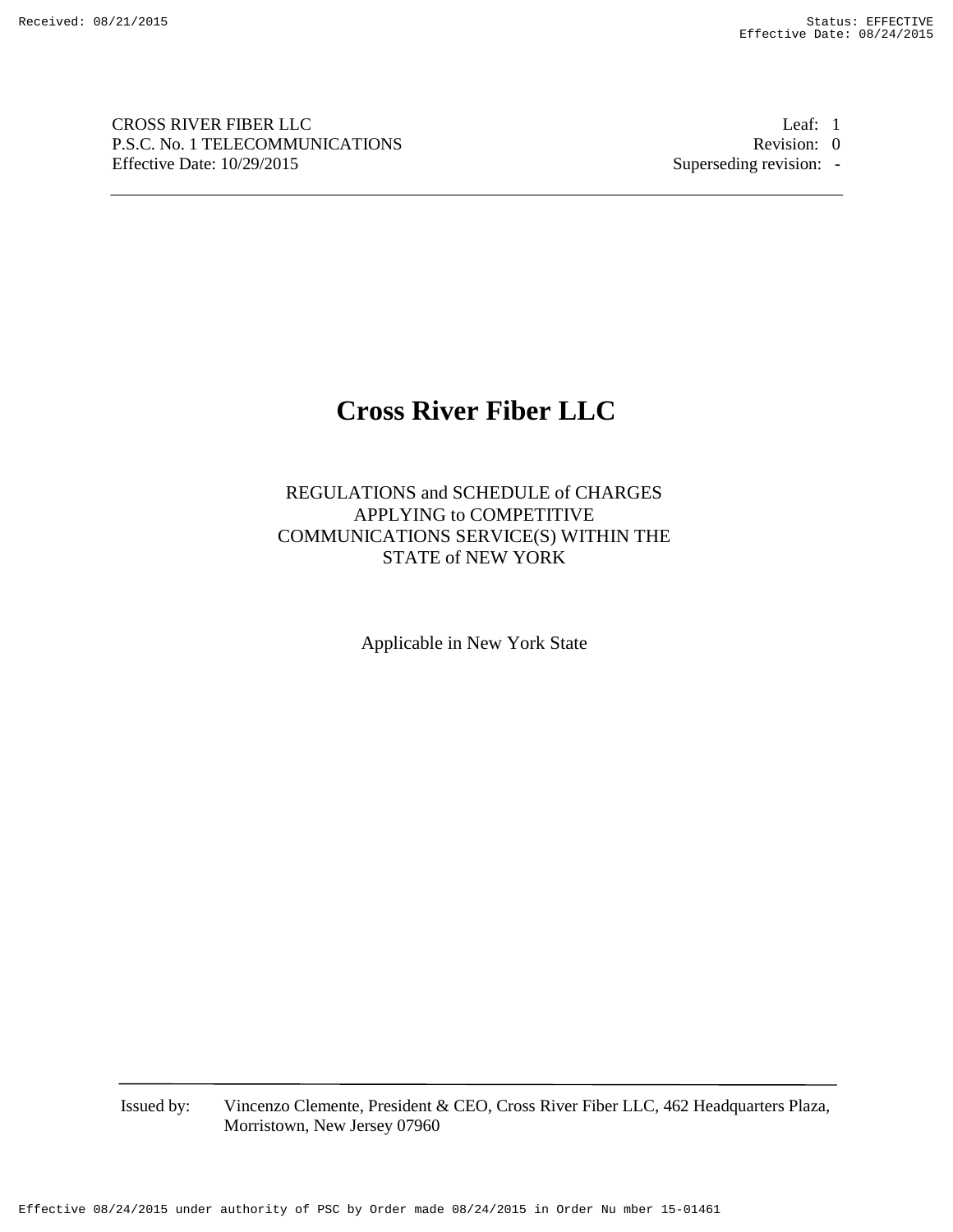CROSS RIVER FIBER LLC Leaf: 2 P.S.C. No. 1 TELECOMMUNICATIONS Revision: 0 Effective Date:  $10/29/2015$  Superseding revision: -

## Contacting the Public Service Commission

In the case of a dispute between the Customer and the Company which cannot be resolved with mutual satisfaction, the Customer may file a complaint by contacting the New York State Department of Public Service by phone, online or by mail.

1. By Phone:

Helpline (for complaints/inquiries): 1-800-342-3377 for Continental United States or, 1-800-662-1220 for Hearing/Speech Impaired: TDD or, 518-472-8502 for fax

- 2. Online: http://www.dps.ny.gov/complaints.html or,
- 3. By Mail:

NYS Department of Public Service Office of Consumer Services 3 Empire State Plaza Albany, NY 12223-1350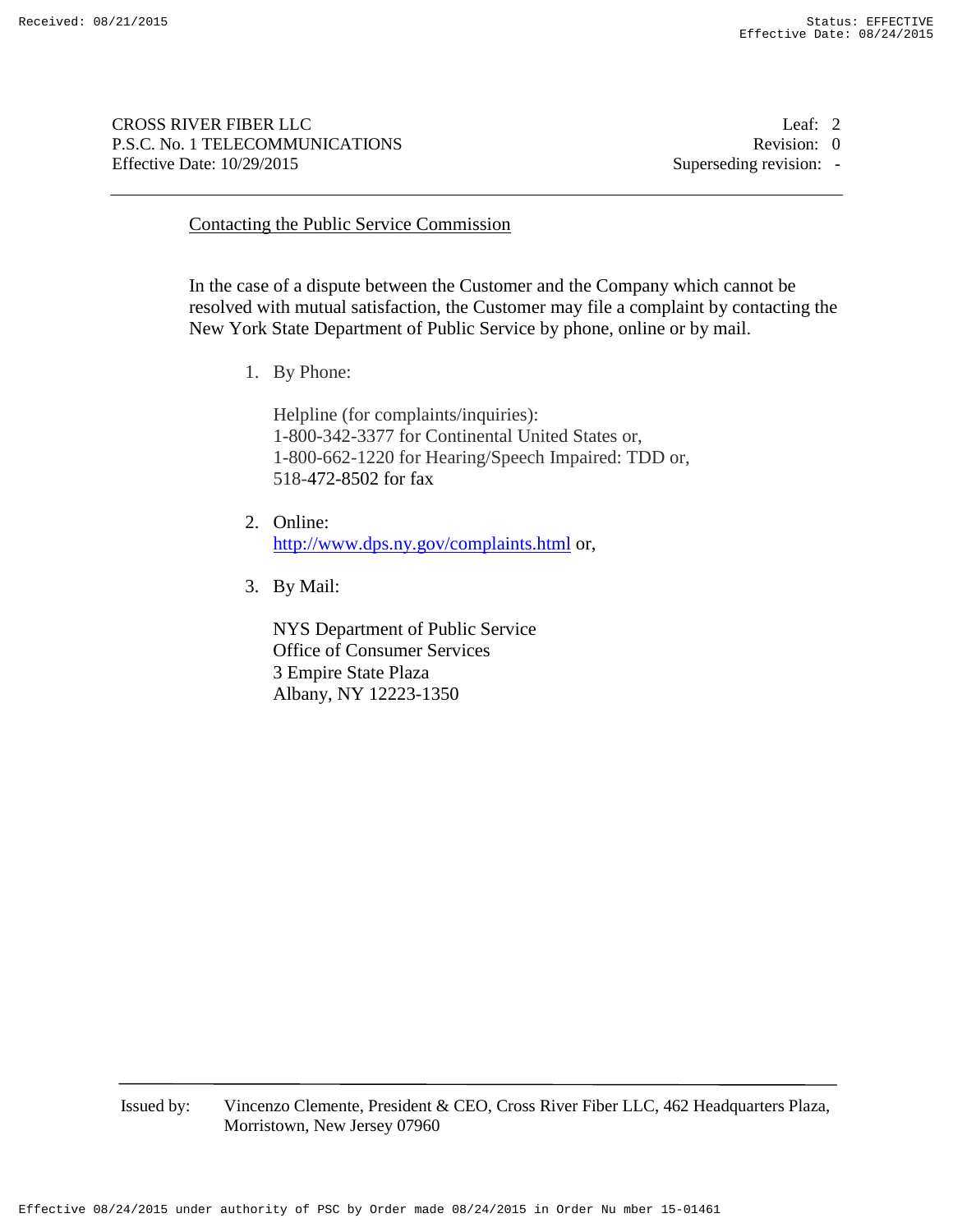# CROSS RIVER FIBER LLC Leaf: 3 P.S.C. No. 1 TELECOMMUNICATIONS Revision: 0 Effective Date: 10/29/2015 Superseding revision: -

# **CHECK SHEET**

| Page             | <b>Revision</b>  | Page   | Revision         | Page | Revision         |
|------------------|------------------|--------|------------------|------|------------------|
| $\mathbf{1}$     | $\boldsymbol{0}$ | 20     | $\boldsymbol{0}$ | 39   | $\boldsymbol{0}$ |
| $\overline{2}$   | $\overline{0}$   | 21     | $\boldsymbol{0}$ | 40   | $\boldsymbol{0}$ |
| 3                | $\boldsymbol{0}$ | 22     | $\boldsymbol{0}$ | 41   | $\boldsymbol{0}$ |
| $\overline{4}$   | $\boldsymbol{0}$ | 23     | $\boldsymbol{0}$ | 42   | $\boldsymbol{0}$ |
| 5                | $\boldsymbol{0}$ | 24     | $\boldsymbol{0}$ | 43   | $\boldsymbol{0}$ |
| 6                | $\boldsymbol{0}$ | 25     | $\boldsymbol{0}$ | 44   | $\boldsymbol{0}$ |
| $\boldsymbol{7}$ | $\boldsymbol{0}$ | 26     | $\boldsymbol{0}$ | 45   | $\boldsymbol{0}$ |
| 8                | $\boldsymbol{0}$ | $27\,$ | $\boldsymbol{0}$ | 46   | $\boldsymbol{0}$ |
| 9                | $\boldsymbol{0}$ | 28     | $\overline{0}$   | 47   | $\boldsymbol{0}$ |
| 10               | $\boldsymbol{0}$ | 29     | $\boldsymbol{0}$ | 48   | $\boldsymbol{0}$ |
| 11               | $\boldsymbol{0}$ | 30     | $\boldsymbol{0}$ | 49   | $\boldsymbol{0}$ |
| 12               | $\boldsymbol{0}$ | 31     | $\boldsymbol{0}$ | 50   | $\boldsymbol{0}$ |
| 13               | $\boldsymbol{0}$ | 32     | $\boldsymbol{0}$ | 51   | $\boldsymbol{0}$ |
| 14               | $\boldsymbol{0}$ | 33     | $\boldsymbol{0}$ | 52   | $\boldsymbol{0}$ |
| 15               | $\boldsymbol{0}$ | 34     | $\boldsymbol{0}$ | 53   | $\boldsymbol{0}$ |
| 16               | $\boldsymbol{0}$ | 35     | $\boldsymbol{0}$ | 54   | $\boldsymbol{0}$ |
| 17               | $\boldsymbol{0}$ | 36     | $\boldsymbol{0}$ | 55   | $\boldsymbol{0}$ |
| $18\,$           | $\boldsymbol{0}$ | 37     | $\boldsymbol{0}$ |      |                  |
| 19               | $\boldsymbol{0}$ | 38     | $\boldsymbol{0}$ |      |                  |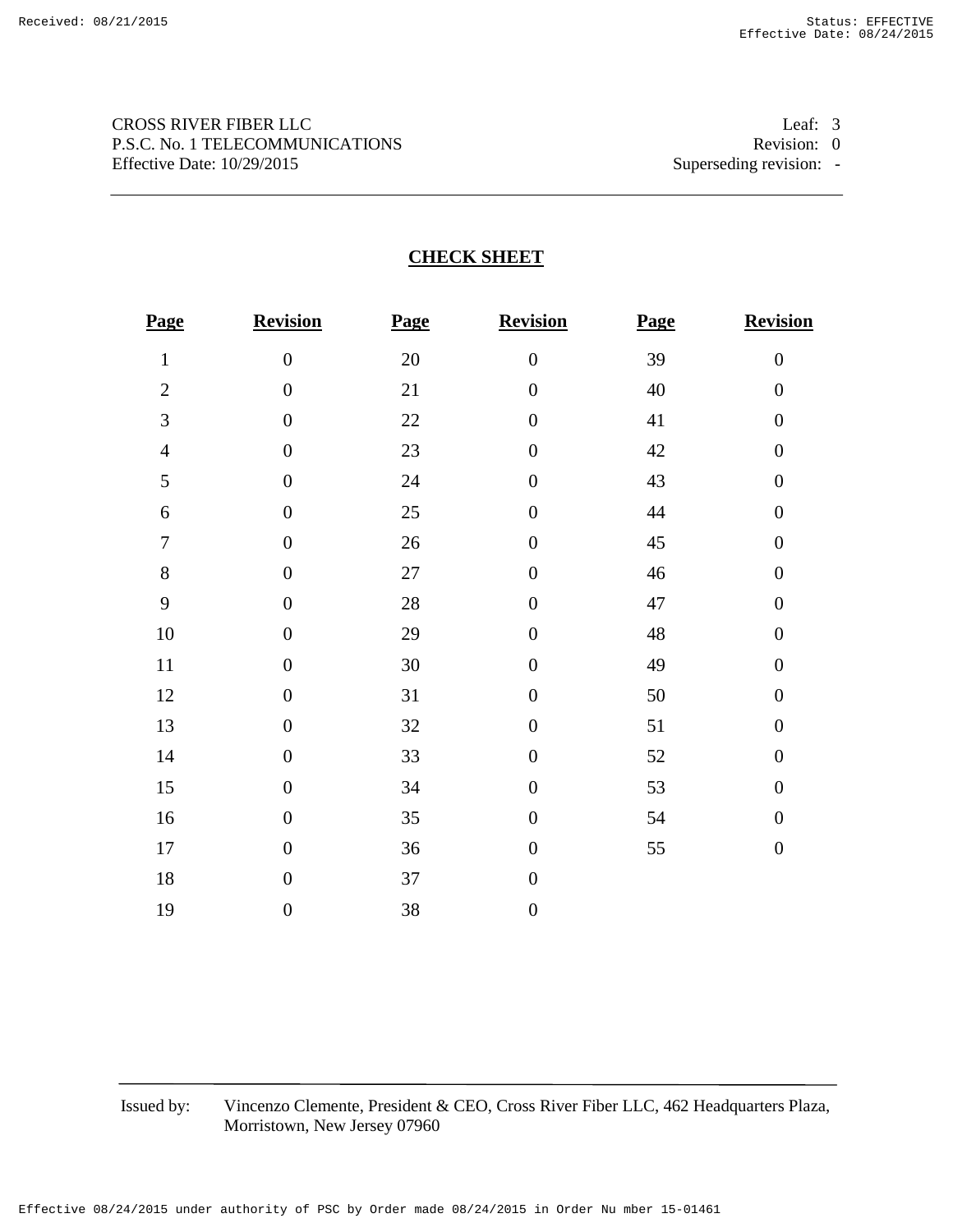CROSS RIVER FIBER LLC Leaf: 4 P.S.C. No. 1 TELECOMMUNICATIONS Revision: 0 Effective Date: 10/29/2015 Superseding revision: -

# **TABLE OF CONTENTS**

## Page

| CONTACTING THE PUBLIC SERVICE COMMISSION CHECK SHEET 2 |  |
|--------------------------------------------------------|--|
|                                                        |  |
|                                                        |  |
|                                                        |  |
|                                                        |  |
|                                                        |  |
|                                                        |  |
|                                                        |  |
|                                                        |  |
|                                                        |  |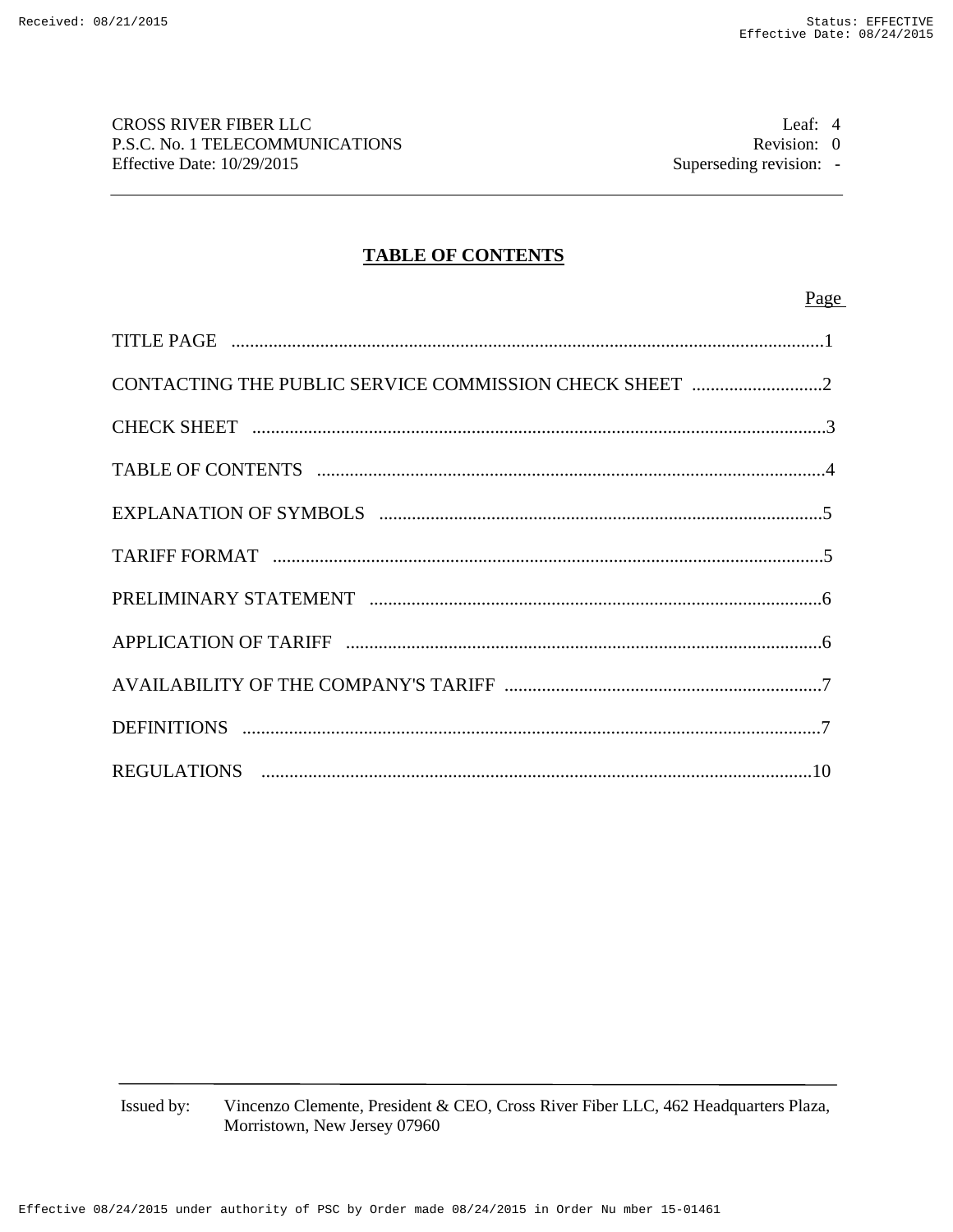CROSS RIVER FIBER LLC Leaf: 5 P.S.C. No. 1 TELECOMMUNICATIONS Revision: 0 Effective Date:  $10/29/2015$  Superseding revision: -

## **EXPLANATION OF SYMBOLS**

The following symbols shall be used in this tariff for the purpose indicated below:

- C To signify changed regulation.
- D To signify discontinued rate or regulation.
- I To signify increased rate.
- M To signify a move in the location of text.
- N To signify new rate or regulation.
- R To signify reduced rate.
- T To signify a change in text but no change in rate or regulation.

## **TARIFF FORMAT**

- A. Page Numbering Page numbers appear in the upper right corner of the page. Each page is numbered sequentially. However, a new page is occasionally added to the Tariff. When a new page is added between those already in effect, a decimal is added. For example, a new page added between page 15 and page 16 would be page 15.1.
- B. Page Revision Numbers Revision numbers also appear in the upper right corner of each page. These numbers are used to determine the most current page version on file with the New York Public Service Commission ("NYPSC"). For example, the 4th Revised Page 15 Cancels the 3rd Revised Page 15.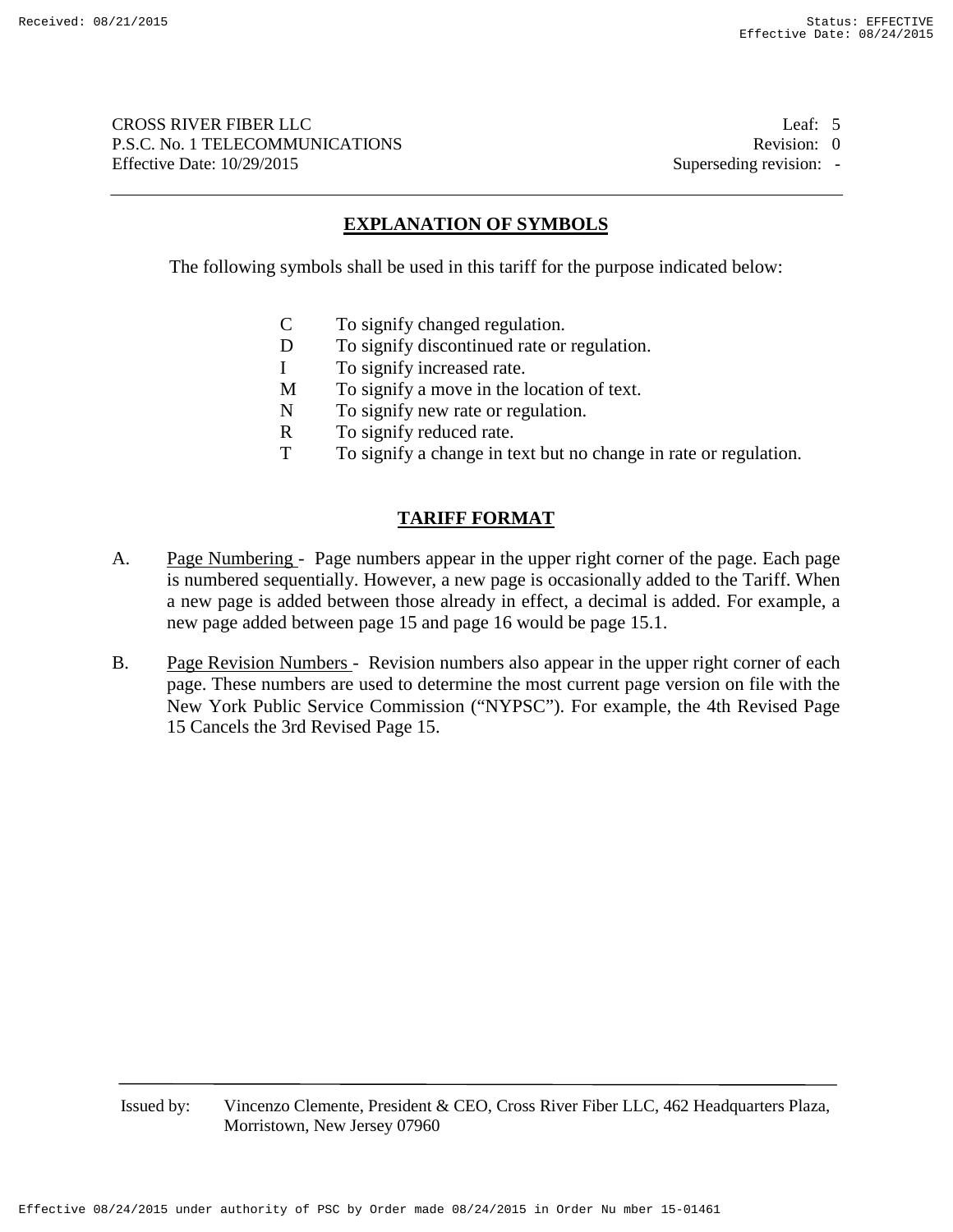CROSS RIVER FIBER LLC Leaf: 6 P.S.C. No. 1 TELECOMMUNICATIONS Revision: 0 Effective Date:  $10/29/2015$  Superseding revision: -

# **PRELIMINARY STATEMENT**

This tariff sets forth the rates, rules and regulations of Cross River Fiber LLC ('Company') applicable to its provision of dedicated Metro Fiber Ring and Point-to-Point Service(s) within the State of New York to Customers throughout the State.

The rates, rules and regulations contained herein are subject to change pursuant to the rules and regulations of the NYPSC.

# **APPLICATION OF TARIFF**

This tariff sets forth the service offerings, rates, terms, and conditions applicable to the furnishing of intrastate dedicated Metro Fiber Ring and Point to-Point Service(s) by Cross River Fiber LLC to Customers within the State of New York.

This tariff applies only for the use of the Company's Service(s) for communications between points within the State of New York; this includes the use of the Company's network to complete an end-to-end intrastate communication. The Company will not provide switched voice Service(s), but, rather, it will provide Dark Fiber wholesale services to be used for private line data Service(s).

In the event that terms and conditions of a Service Order shall be inconsistent with this Tariff, the terms and conditions of the individual case base ("ICB") arrangement set forth in the Service Order will control.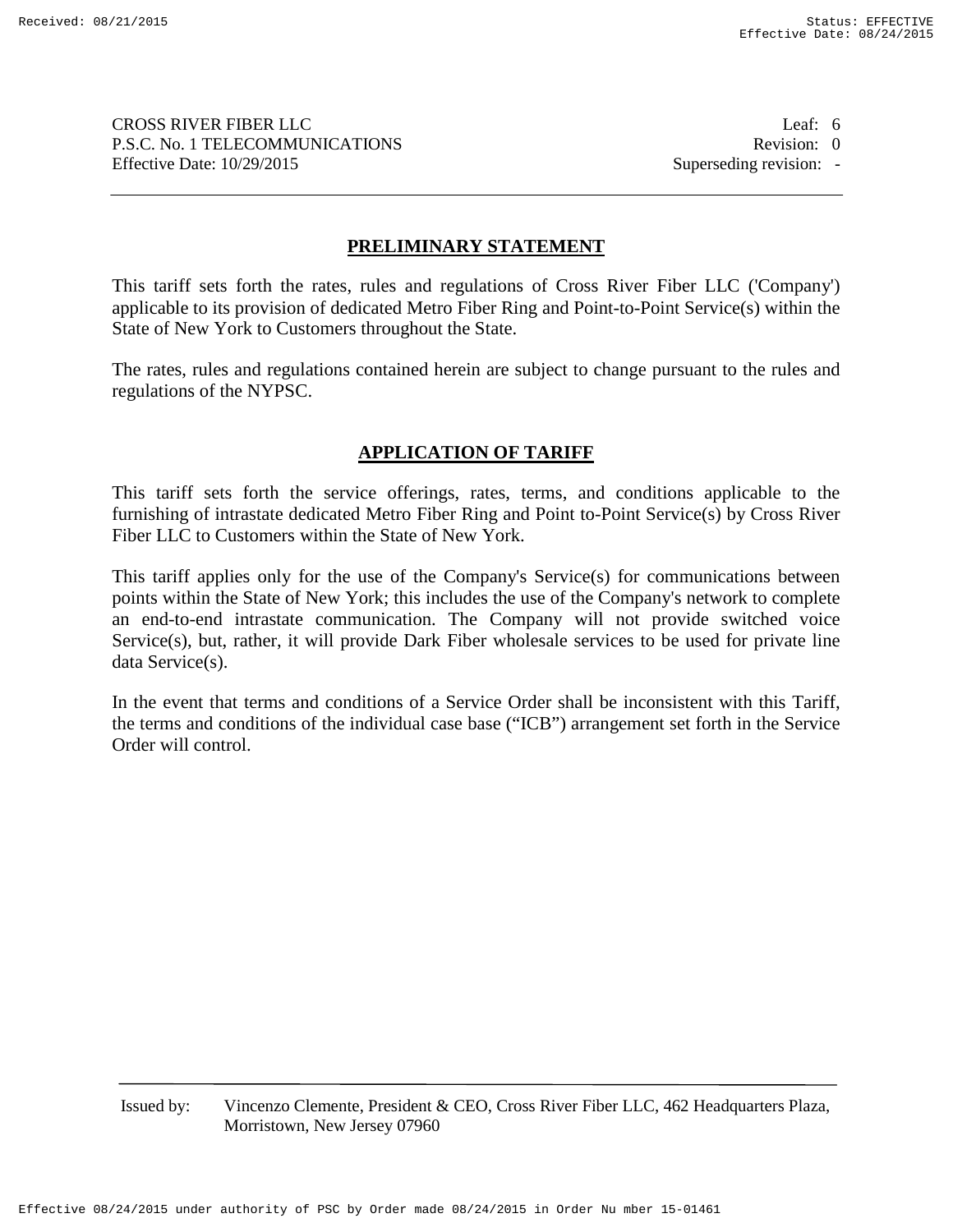CROSS RIVER FIBER LLC Leaf: 7 P.S.C. No. 1 TELECOMMUNICATIONS Revision: 0 Effective Date:  $10/29/2015$  Superseding revision: -

# **AVAILABILITY OF THE COMPANY'S TARIFF**

A complete copy of the Company's current tariff is maintained at the Company's business offices located at:

Cross River Fiber LLC, 462 Headquarters Plaza, Morristown, New Jersey 07960.

The tariff is also available for public inspection at the NYPSC.

## **DEFINITIONS**

Customer: A person, firm or corporation authorized to utilize Cross River Fiber LLC's Services provided under this Tariff.

Customer Fiber: The specific Fiber optic strands owned and designated by the Company for use by the Customer.

Dark Fiber: End-to-end optical Fiber strand(s) made available to Customer for the purpose of attaching optical equipment to light the Fiber and provide telecommunications over leased Fiber strand(s).

Facilities: Equipment, materials or other items used or utilized as part of or in connection with the Company's communications network.

LEC: An individual, firm or corporation engaged in providing communications within an exchange.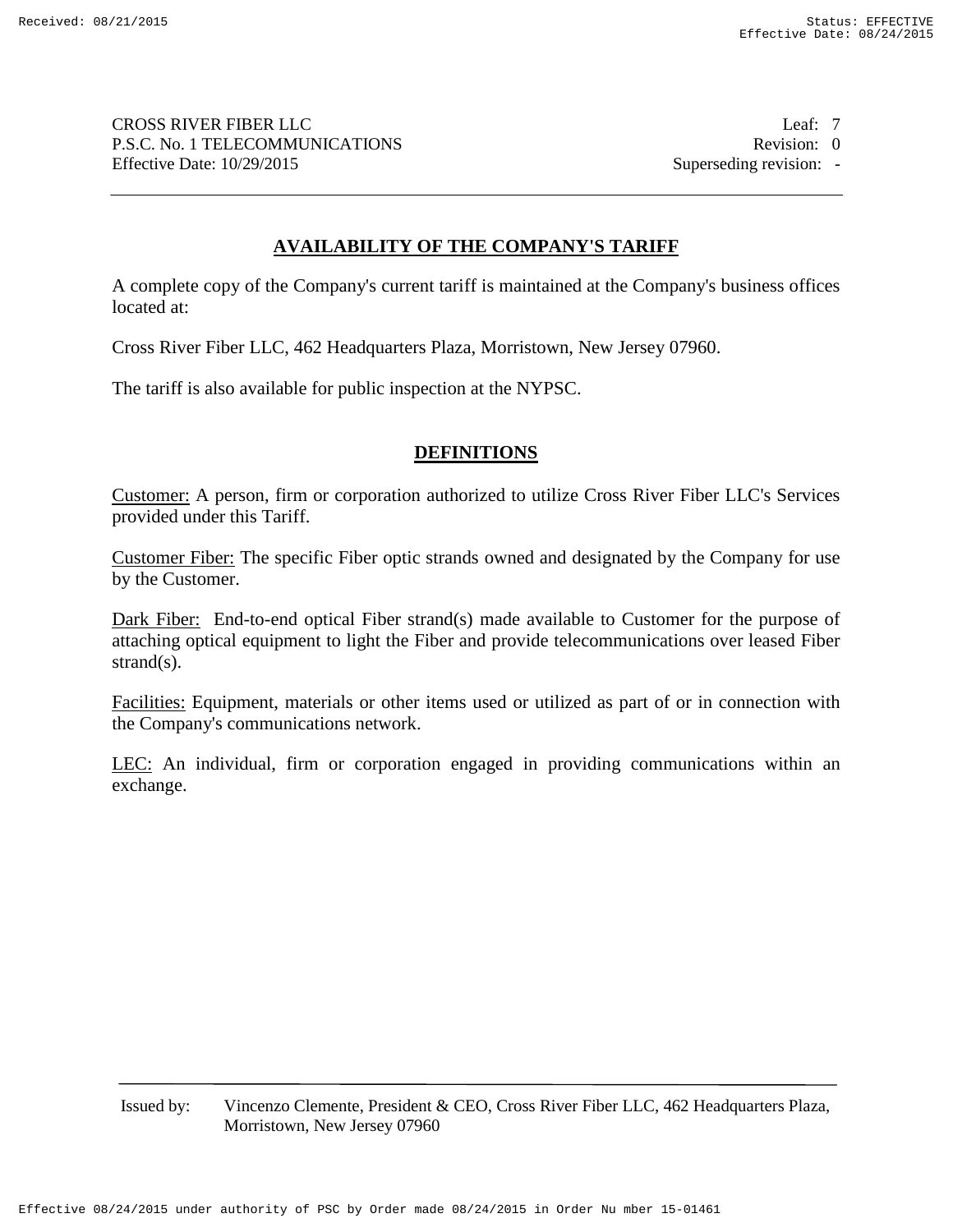CROSS RIVER FIBER LLC Leaf: 8 P.S.C. No. 1 TELECOMMUNICATIONS Revision: 0 Effective Date:  $10/29/2015$  Superseding revision: -

Party: Either Cross River Fiber LLC or a Customer of Cross River Fiber LLC or, if appropriate in the context, both Cross River Fiber LLC and its Customers.

Point of presence or POP: The physical location associated with Company's communication system.

Service Commencement Date: The first day following the date on which the Company notified the Customer that the requested Service(s) or facilities is or are available for use, unless extended by the Customer's refusal to accept a Service that does not conform to standards set forth in the Service Order or this Tariff, in which case the Service Commencement Date is the date of the Customer's acceptance. The Company and Customer may mutually agree on a substitute Service Commencement Date.

Service Order. The written agreement for the provision of Service(s) executed by the Customer and the Company in the format devised by the Company. The signing of the Service Order by the Customer and acceptance by the Company initiates the respective obligations of the Parties as set forth therein and pursuant to this Tariff, but the duration of the Service(s) is calculated from the Service Commencement Date.

Services: The service(s) provided by Cross River Fiber LLC in accordance with a fully executed Service Order with a Customer.

Targeted Completion Date: The date set forth in a Service Order as the date anticipated by Company for completion of necessary work to enable Company to begin providing Service(s) to Customer.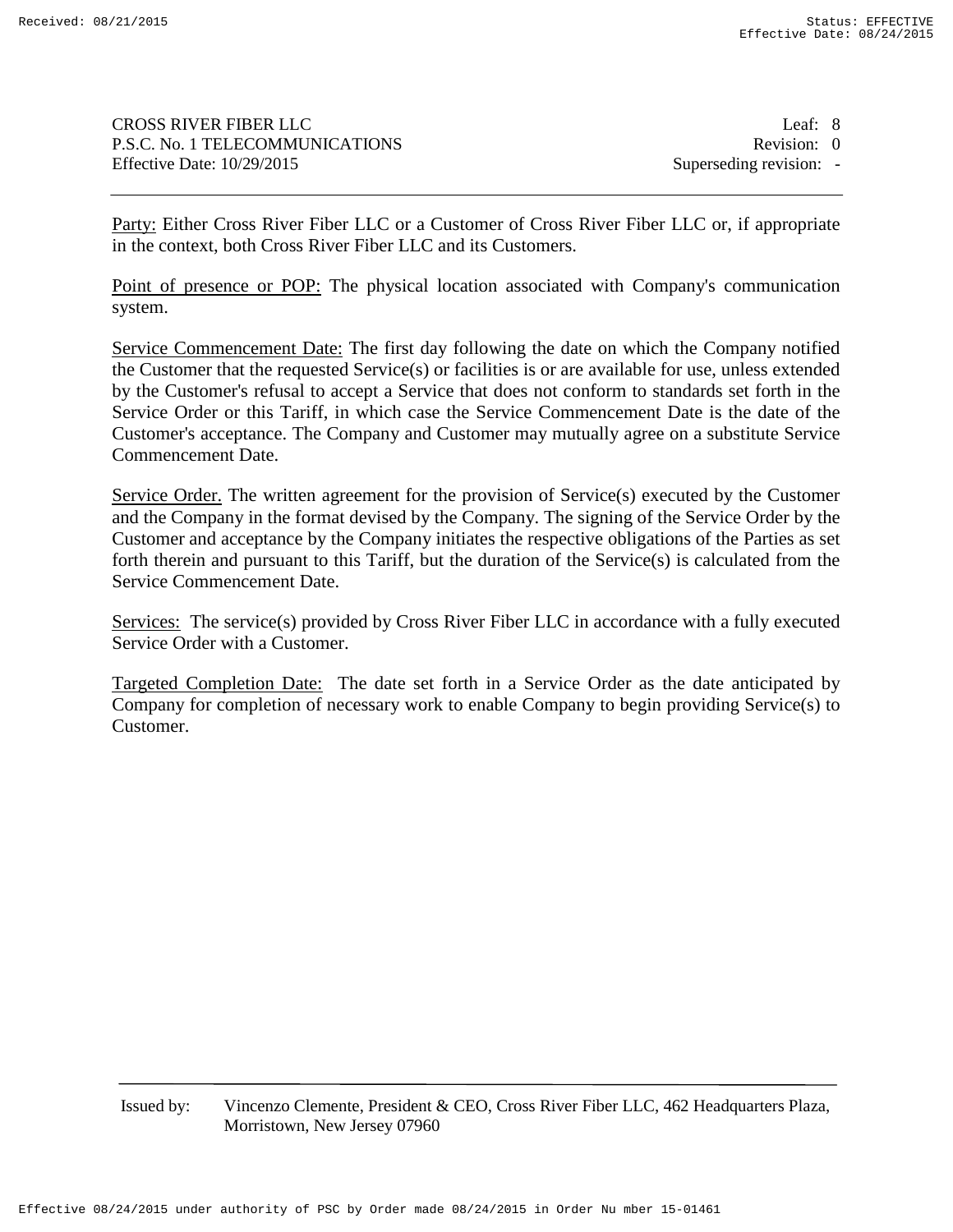CROSS RIVER FIBER LLC Leaf: 9 P.S.C. No. 1 TELECOMMUNICATIONS Revision: 0 Effective Date:  $10/29/2015$  Superseding revision: -

Code: United States Internal Revenue Code of 1986, as amended from-time to time.

Lease Term: The total period of time expressed in months under a Service Order, commencing on the date the Customer has use of the Customer Fibers, and ending 11:59 p.m. (Eastern Standard Time) on the Service Order expiration date, unless the Service Order is earlier terminated in accordance with its terms or the applicable terms of this Tariff.

Lit Fiber Services: End-to-end Fiber network services including Fiber optic cable and the optical equipment to light the Fiber when the optical equipment is the single basic terminating component, or "TX to FX Converters."

Rent: The amount of rent payable pursuant to a Service Order.

Rental Period: Each monthly period during the Lease Term, with the first Rental Period commencing on the date the Customer has use of the Customer Fibers.

Treasury Regulations: The Treasury Regulations, as amended from time to time, promulgated under the United States Internal Revenue Code of 1986 by the United States Treasury Department.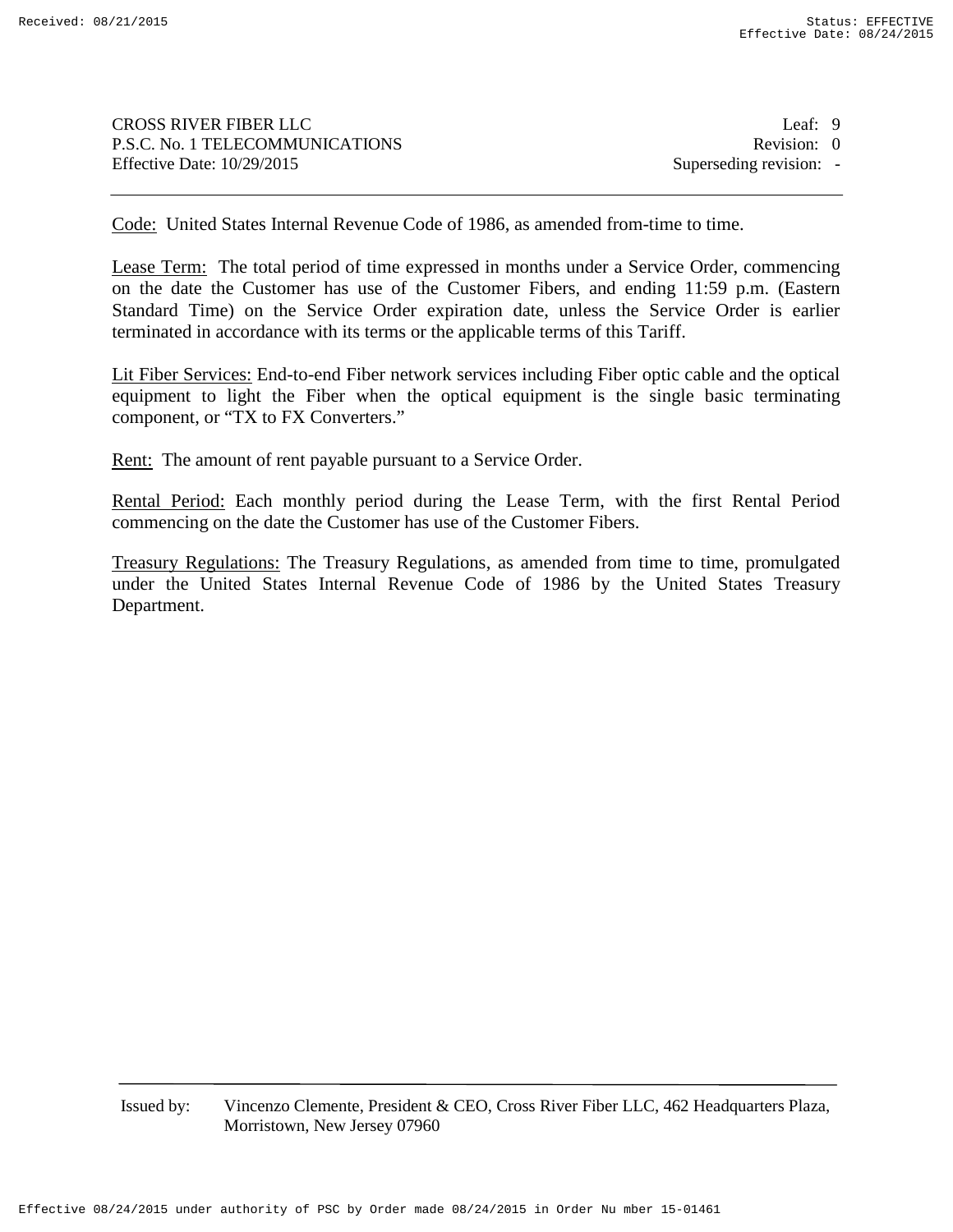CROSS RIVER FIBER LLC Leaf: 10 P.S.C. No. 1 TELECOMMUNICATIONS Revision: 0 Effective Date:  $10/29/2015$  Superseding revision: -

# **REGULATIONS**

- 1.0 Dedicated Transport Service
	- 1.1 General
		- A. Calculation of Distance

Charges for all mileage sensitive dedicated transport Service(s) are based on the actual Fiber mileage between the originating and terminating locations of the service.

- B. Standard Pricing Plan Description
	- 1. Recurring Charges

Recurring charges for Dedicated Transport Service are priced on an ICB arrangement and reflect the unique service needs of the Customer.

Recurring charges will vary based on the locality of service, capacity of service, the distance of service and the Term selected. Recurring charges are applied on a circuit basis and reflect complete end-to-end charges.

2. Term

Recurring charges for Service(s) purchased under for a Term will be fixed for the life of the Term.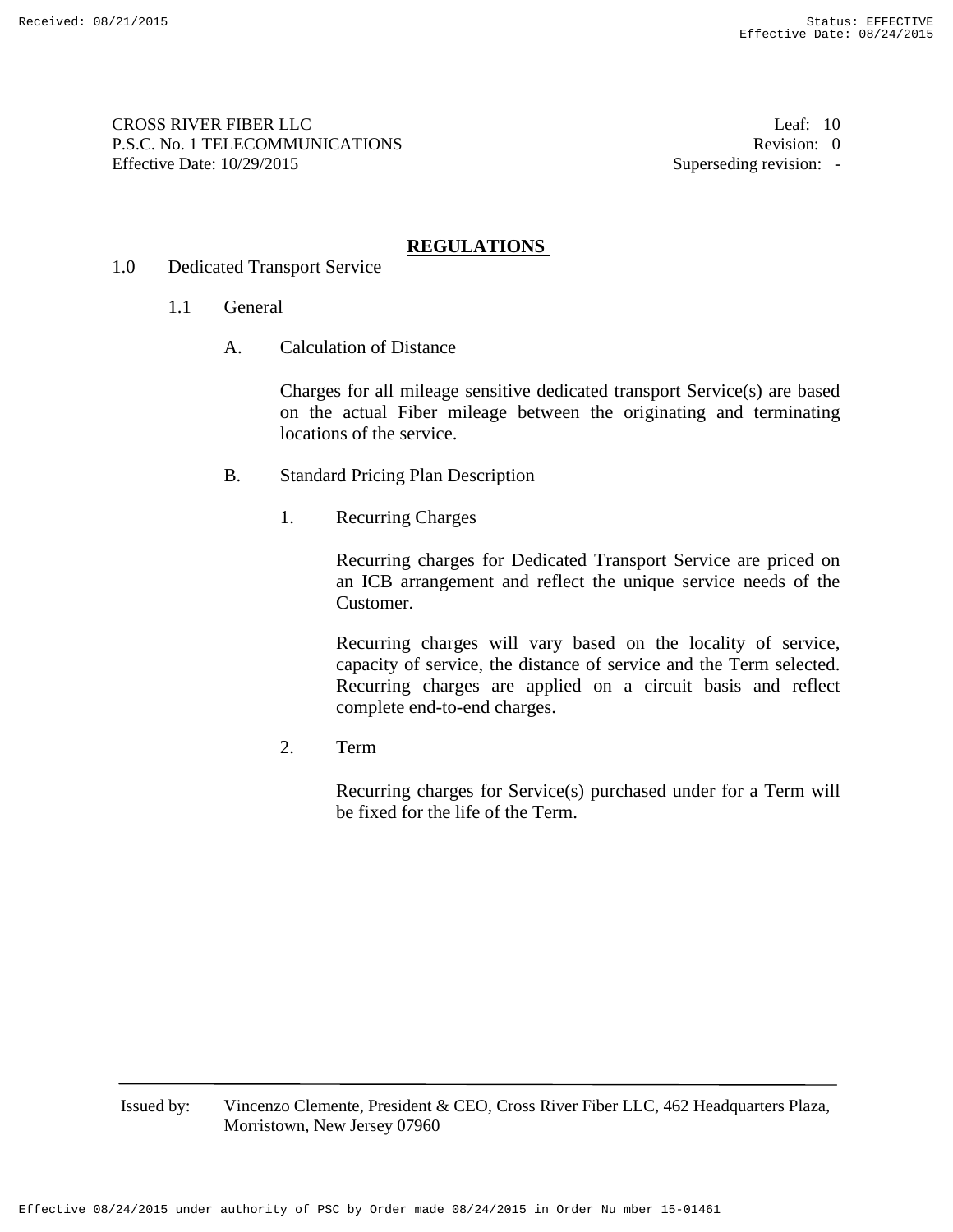| <b>CROSS RIVER FIBER LLC</b>    | Leaf: $11$              |
|---------------------------------|-------------------------|
| P.S.C. No. 1 TELECOMMUNICATIONS | Revision: 0             |
| Effective Date: $10/29/2015$    | Superseding revision: - |
|                                 |                         |

C. Orders; Changes in Orders; Order Cancellation Policy.

The Company will provide a Service Order agreement for the placement and acceptance of Customer orders for Service. If the Customer changes the order, a change order charge will apply, based on the scope of the change. If the Customer cancels the order, the Customer must reimburse the Company for the amounts due for the entire Term of the Service Order. Additional credits, charges and/or costs may apply as set forth in an ICB arrangement included in or incorporated by the Service Order.

- D. Service Description Dark Metro Fiber Service
	- 1. Dark Metro Fiber Service is a Private Line Service which is Customer monitored and provided on a multi-point basis between the following locations and can be provided with segments independent of the Incumbent Local Exchange Carrier's Local Network:
		- (a) Customer designated premises; and
		- (b) a Company designated POP and a Customer designated POP
	- 2. Cross River Fiber LLC shall lease to the Customer and grant exclusive use of the Customer Fibers to Customer for the Service Order Term as more particularly described in the applicable Service Order, following the delivery and Acceptance of the Customer Fibers.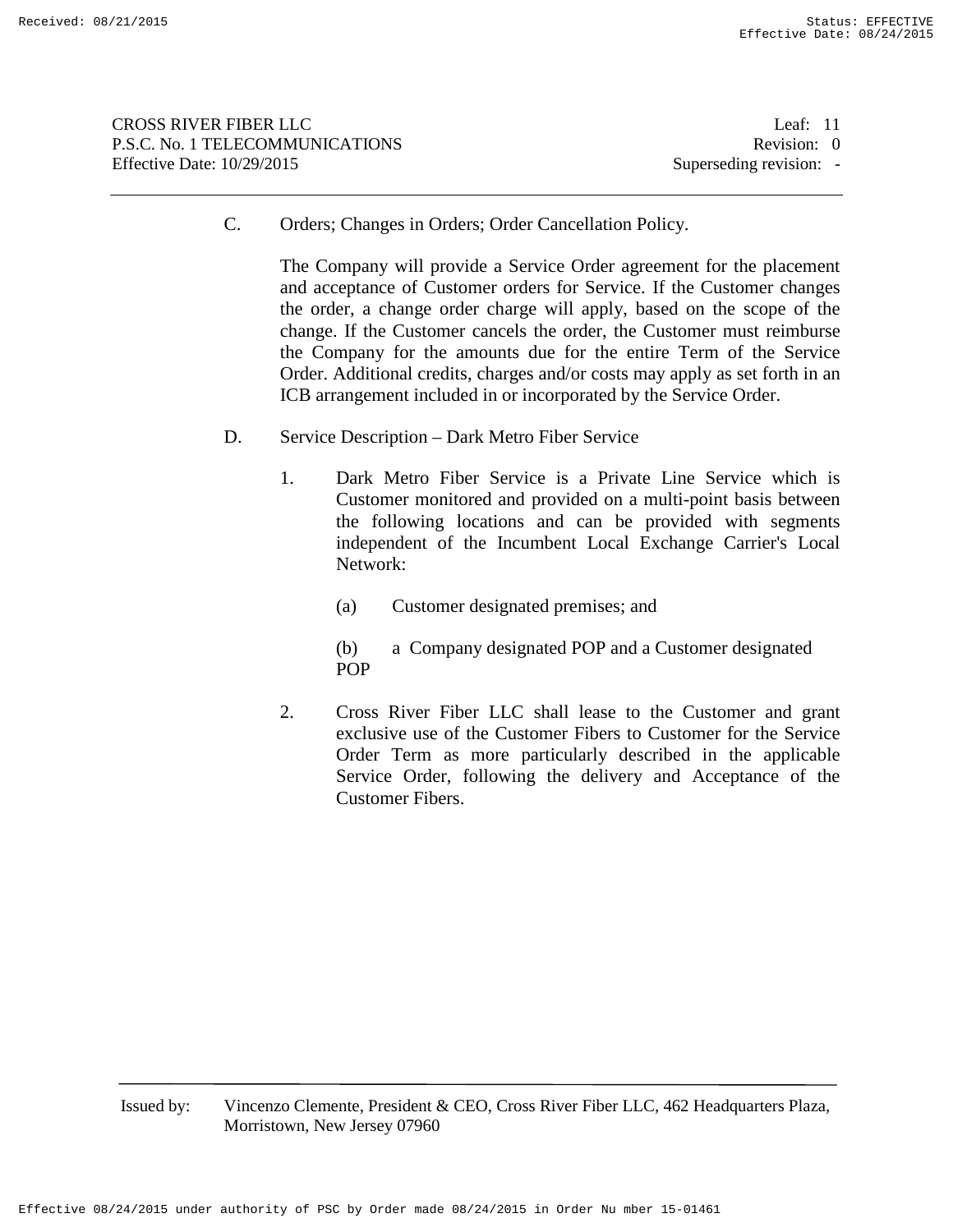CROSS RIVER FIBER LLC Leaf: 12 P.S.C. No. 1 TELECOMMUNICATIONS Revision: 0 Effective Date:  $10/29/2015$  Superseding revision: -

- (a) Direct Local Transport Service is a Private Line Service provided on a two-point basis between the following locations:
	- (i) a Customer designated premises; and
	- (ii) a Company designated POP and a Customer designated POP
- (b) Direct Local Transport Service is provided only where facilities are available and is subject to the technical limitations of the digital equipment used by the Company. If equipment, new facilities or changes to existing facilities are required for the provision of this service, a special construction charge will apply in addition to the rates for Direct Local Transport Service.
- (c) Direct Local Transport Service is a service for the transmission and switching of digital signals, and uses digital transmission facilities.
- (d) Direct Local Transport Service is furnished on a full-time basis, 24 hours a day, seven days a week.
- (e) Direct Local Transport Service is available in DS3, OC-3, OC-12, OC-48, OC192, Ethernet and Dark Fiber.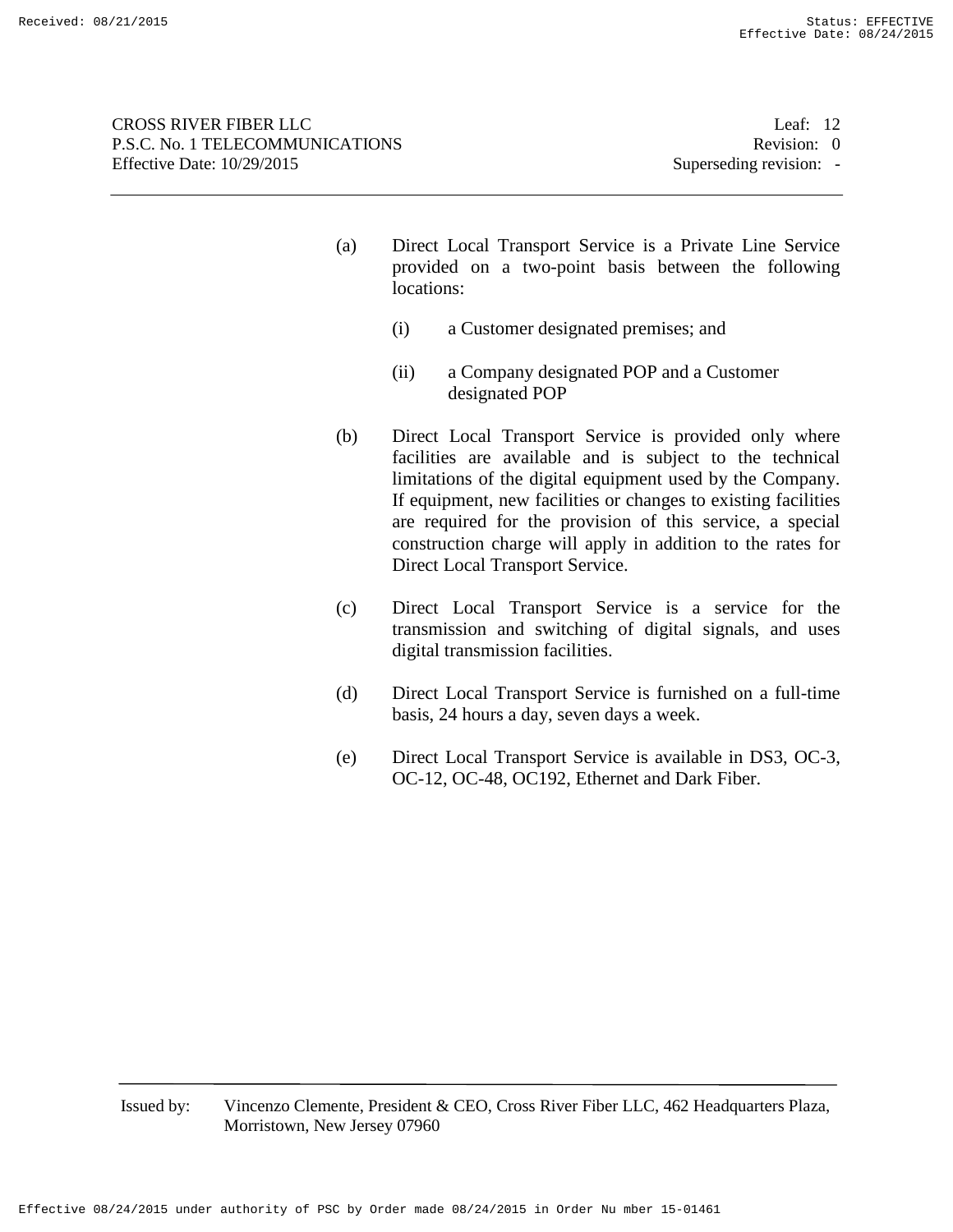## 2.0 Interoffice Local Transport Services

- 2.1 Description
	- A. Metro Fiber Service is a Private Line Service provided on a multi-point basis under the following conditions:
		- 1. Provided to locations and facilities designated by the Customer in the Service Order as Customer secured facilities.
		- 2. The delivery point of the Fiber will survive the Term of the Service Order and is defined as the end of the Fiber tested and delivered to the Customer at the designated point described in the Service Order.
		- 3. Warranties and outage credits are maintained in Section 13 with the understanding that Customer will insure delivered Fibers are protected and modifications to the Fiber(s) that have been tested and accepted will result in default of any all warranties and outage credits.
		- 4. Dark Metro Fiber is accepted by the Customer as a Customer Monitored service and is managed under Section 13 for the reporting of outages and reimbursed according to Section 13 for credits.
		- 5. The service is provided using several methods including but not limited to new construction or the use of an existing network, whether dependent or independent of the Incumbent Local Exchange Carrier and the assigned rights of way. This includes similar relationships with any and all other approved local carriers.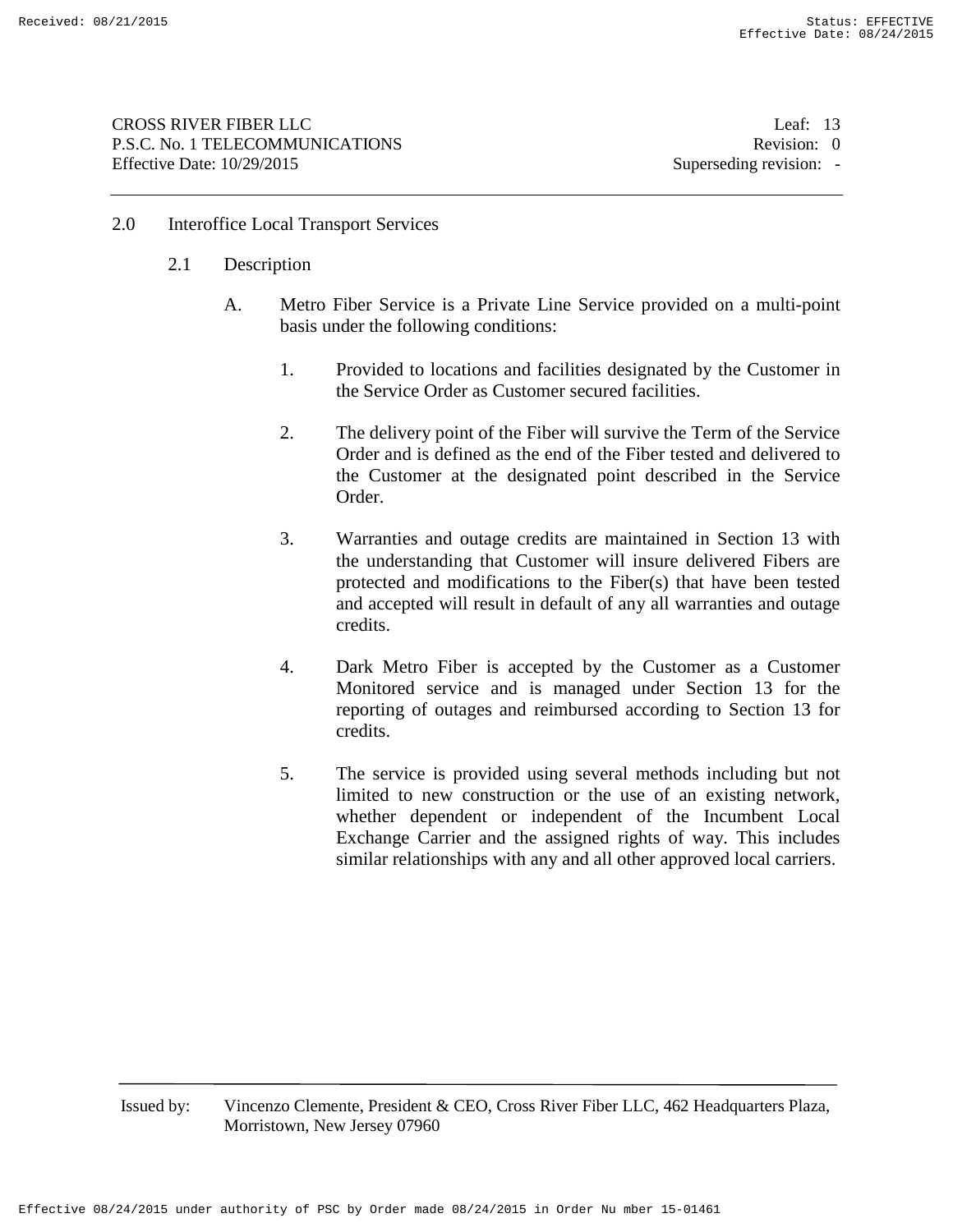- B. Interoffice Local Transport Service is a Private Line Service provided on a two-point basis only between the following locations within an Incumbent Local Exchange Carrier's Local Service Area.
	- 1. Customer designated premises via a Company designated point of presence.
	- 2. A Customer designated premises and a Company designated point of presence.
	- 3. Company designated points of presence.
	- 4. Company designated points of presence and a Customer designated serving wire center.
- C. Interoffice Local Transport Service is provided only where facilities are available and is subject to the technical limitations of the digital equipment used by the Company. If such equipment, new facilities or changes to existing facilities are required for the provision of this service, a special construction charge will apply in addition to the rates for Interoffice Local Transport Service.
- D. Interoffice Local Transport Service is a service for the transmission of digital signals, switching and uses only digital transmission facilities.
- E. Interoffice Local Transport Service is furnished on a full-time basis, 24 hours a day, seven days a week.
- F. Interoffice Local transport Service is available in DS3, OC-3, OC-12, OC-48, OC192 and Dark Fiber.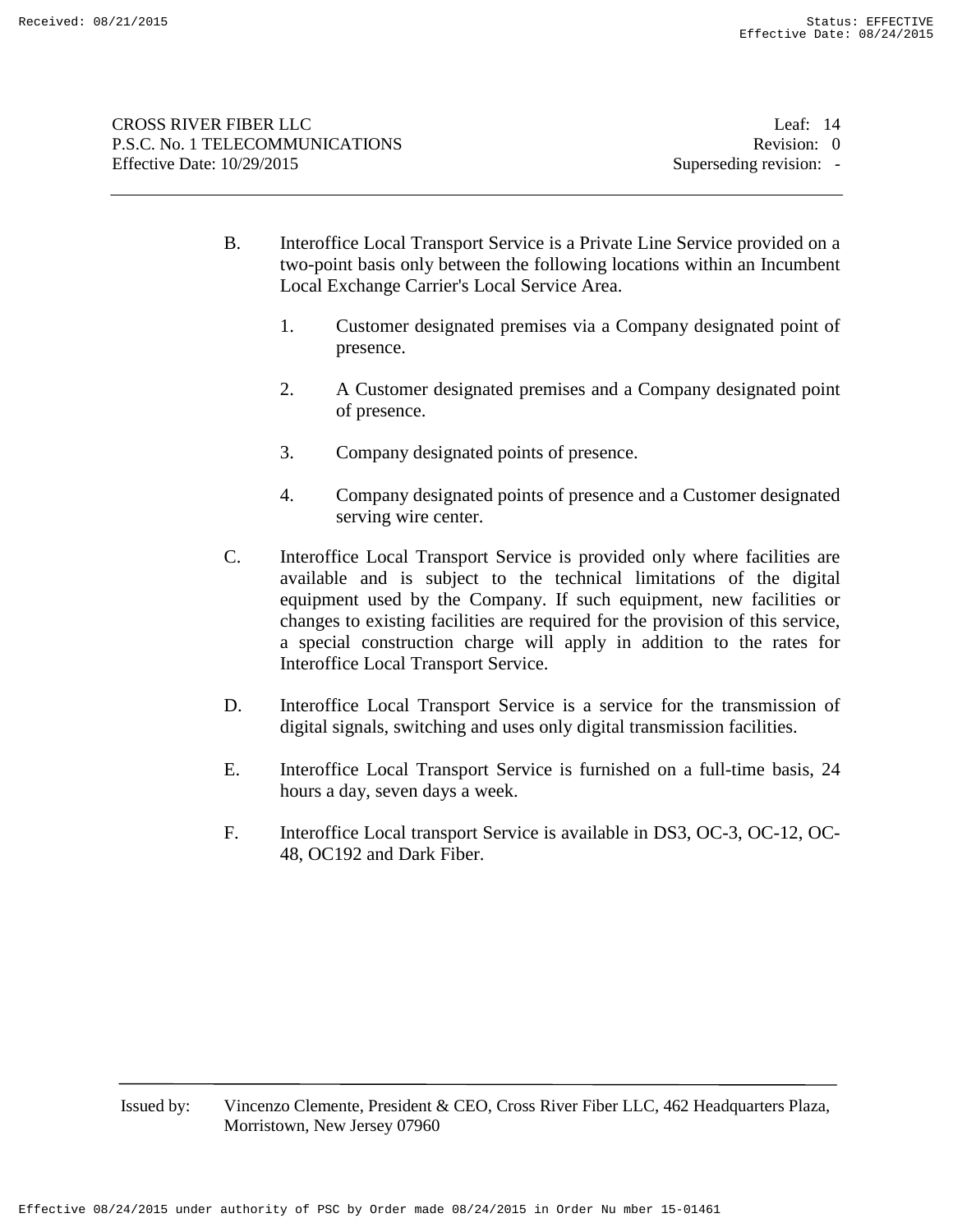CROSS RIVER FIBER LLC Leaf: 15 P.S.C. No. 1 TELECOMMUNICATIONS Revision: 0 Effective Date:  $10/29/2015$  Superseding revision: -

## 3.0 Collocation Service

3.1 General

Collocation Service allows a Customer to place Customer's telecommunications equipment in designated locations on the Company's premises, and in Company's collocation spaces in LEC and other offices, conditions permitting. Collocation Service is subject to the availability of appropriately sized and located space at such locations. The prices, terms and conditions of collocation shall be negotiated between the Company and Customer on a site-specific basis. The Company shall provide space that is appropriately conditioned for Customer's equipment, as well as primary and backup power, HVAC, and cross-connections to Company telecommunications equipment.

Consistent with the provisions of the Company's interconnection Tariffs with LECs and/or LECS' collocation tariffs, Customer may also place its equipment in the Company's collocation spaces and/or collocation arrangements provided by other third parties. Such collocation shall be subject to space availability, and to all the constraints and requirements imposed by the owner of the space at the location where the collocation occurs.

3.2 Rates, Terms and Conditions

Rates, Terms and Conditions for collocation service shall be provided pursuant to an ICB.

4.0 Custom Network Engineering Designs and Special Construction.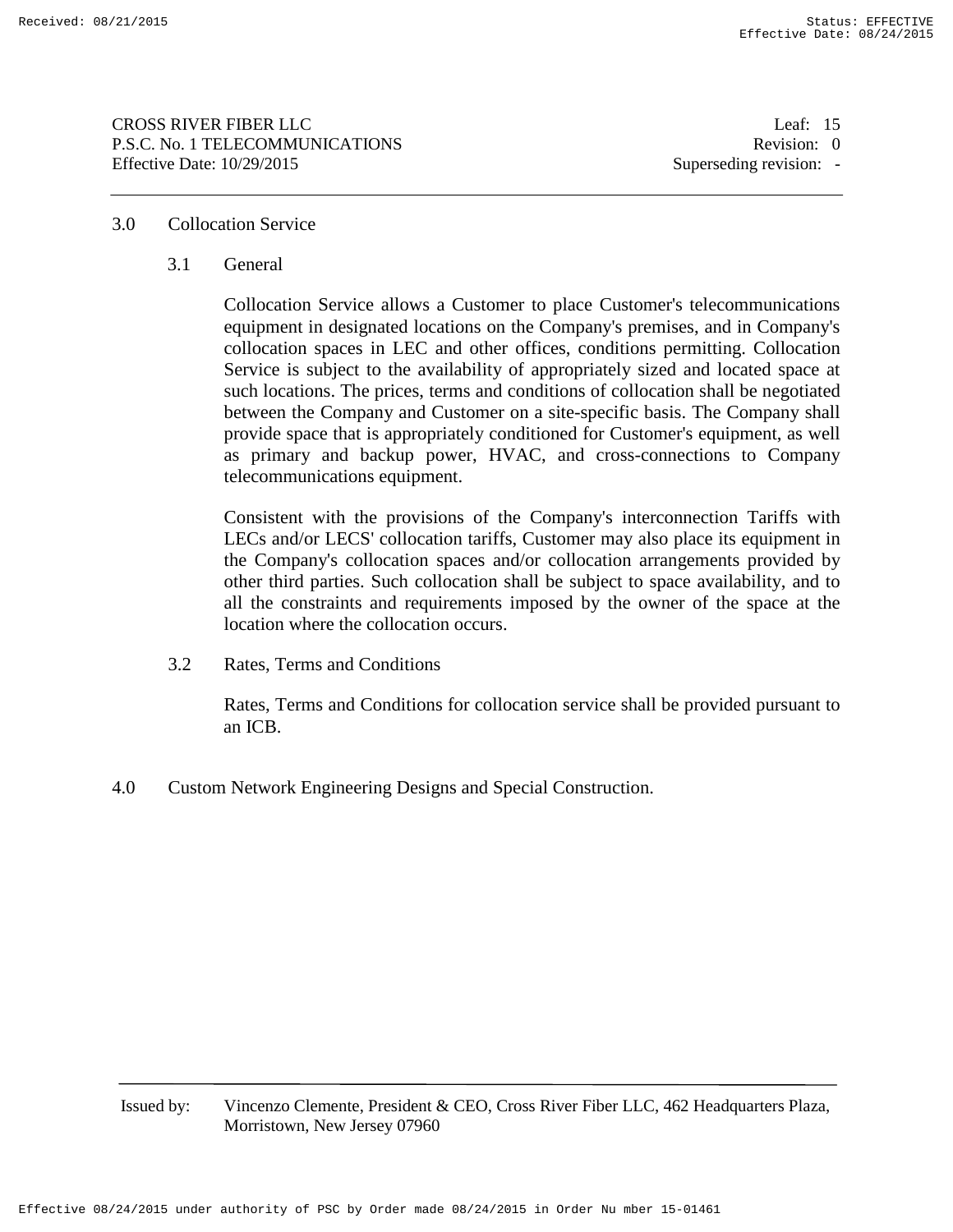CROSS RIVER FIBER LLC Leaf: 16 P.S.C. No. 1 TELECOMMUNICATIONS Revision: 0 Effective Date:  $10/29/2015$  Superseding revision: -

## 4.1 General

Special Custom Network Engineering Designs, construction or arrangement of facilities may be undertaken on a reasonable efforts basis at the request of the Customer, and upon a determination by the Company that such charges should apply in that particular instance. Custom Network Engineering Designs and Special Construction are undertaken:

- A. where facilities are not presently available and an extension of service is required;
	- 1. An extension of service means any construction or installation of plant and/or facilities to convey service from existing and/or new plant or facilities to a Customer. Plant and/or facilities consists of equipment, including wires, cable and poles.
- B. where type of service is of a type other than that which the Company would normally utilize in the furnishing of its service;
- C. where the service is requested over a route other than that which the Company would normally utilize in the furnishing of its Service(s);
- D. where the service is in a quantity greater than that which the Company would normally provide;
- E. where service is requested on an expedited basis;
- F. where service is requested on a temporary basis until permanent facilities are available;
- G. where the service requested involves abnormal costs; or
- H. where service is requested in advance of the Company's normal construction schedule.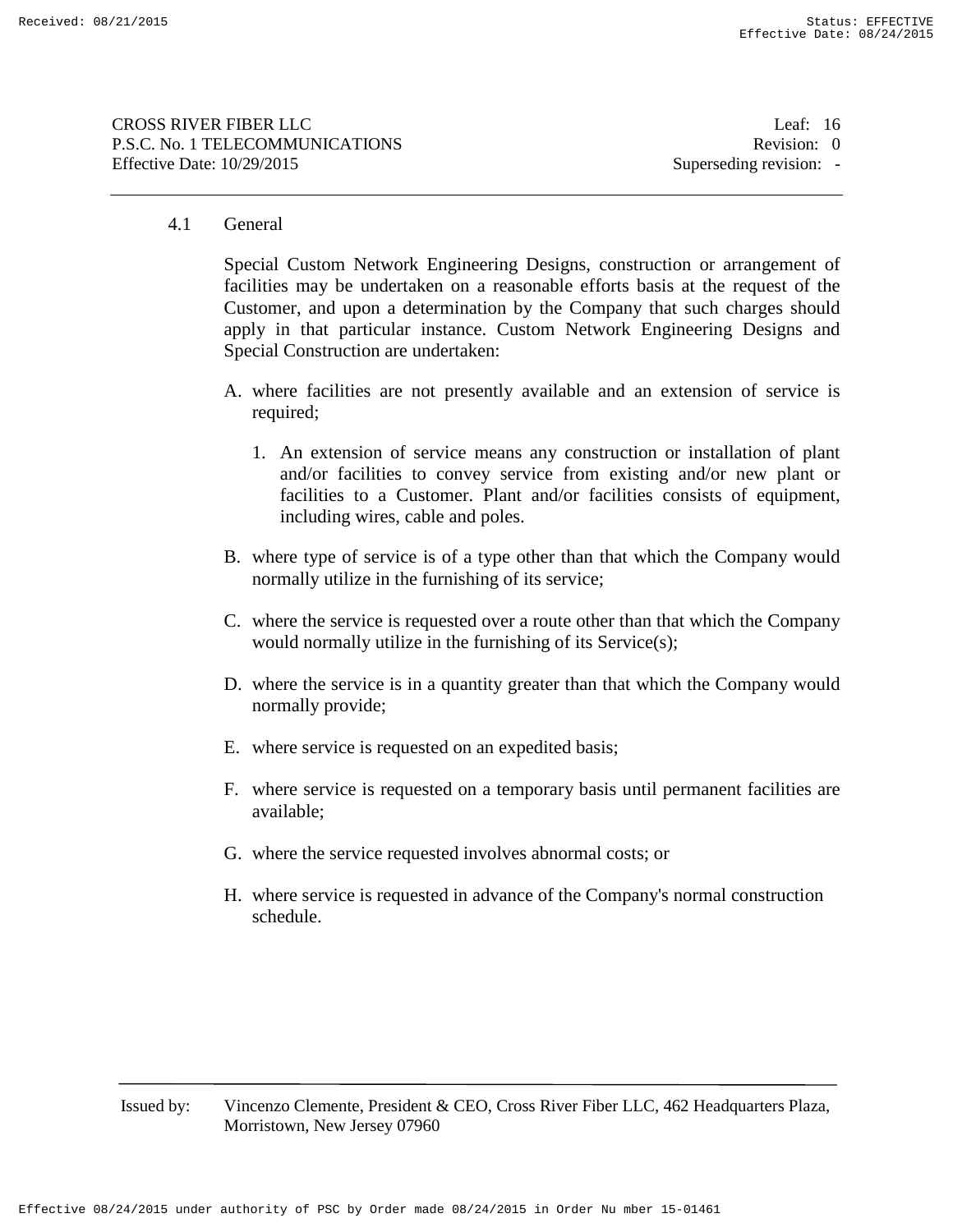## 4.2 Rates, Terms and Conditions

A. The maximum rate for Customers with existing Fiber used in or as part of an existing Cross River Fiber LLC backbone network serving no more than two (2) buildings or sites shall be as follows:

Length of Fiber:

| Less than 1 mile from origination point      | -- ICB |
|----------------------------------------------|--------|
| Between 1 and 2 miles from origination point | -- ICB |
| Between 2 and 5 miles from origination point | -- ICB |
| Between 5 and 10 miles from origination      | -- ICB |
| Greater than 10 miles from origination point | -- ICB |

Rates for Customers with existing Fiber used in or as part of an existing Cross River Fiber LLC backbone network serving more than two (2) buildings or sites shall be provided pursuant to an ICB as set forth in a Service Order.

- B. The maximum rate for a Municipal or County Agency to connect a building to an existing Cross River Fiber LLC backbone network facility that is located within the jurisdiction of such agency and a portion of which is already leased to another Municipal or county Agency, shall be established via ICB to such Municipal or County Agency per Fiber pair.
	- 1. Non-recurring installation charges for a Municipal or County Agency shall be provided ICB.
- C. Lit Fiber services may be provided pursuant to an ICB as set forth in a Service Order.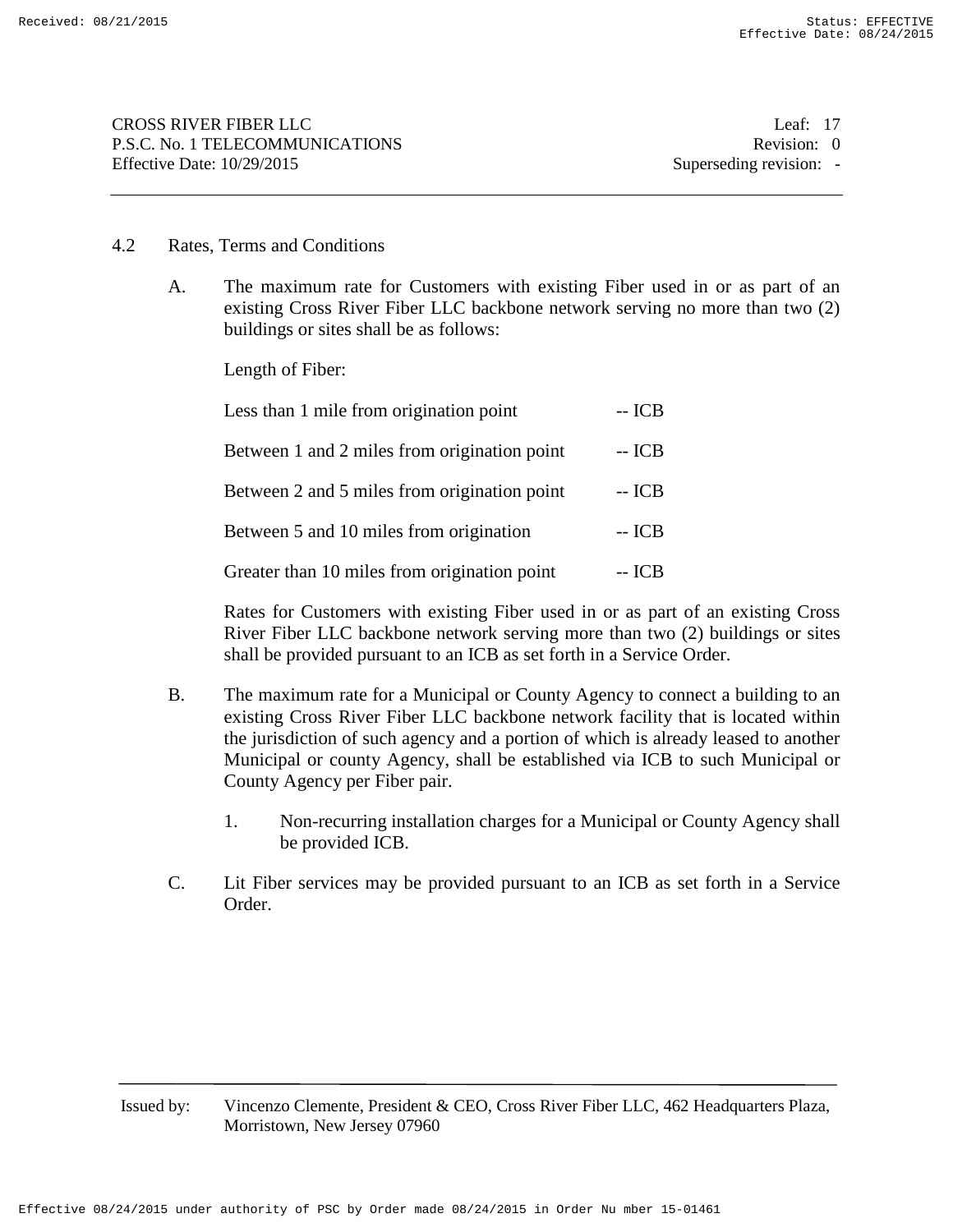| CROSS RIVER FIBER LLC             | Leaf: $18$              |
|-----------------------------------|-------------------------|
| P.S.C. No. 1 TELECOMMUNICATIONS   | Revision: 0             |
| <b>Effective Date: 10/29/2015</b> | Superseding revision: - |
|                                   |                         |

- D. Rates, Terms and Conditions for custom network engineering designs and new construction shall be provided pursuant to an ICB as set forth in a Service Order.
- E. The Lease Term shall be as set forth in the applicable Service Order.
- F. The maximum rate for service calls (excluding installation) shall be per ICB plus an additional charge established by ICB per technician, per hour.
- 5.0 Time and Materials Service
	- 5.1 General

This service provides for the Time and Materials charges associated with the installation, maintenance, testing and repair of equipment and facilities not provided by the Company or deemed to be non-standard or non-routine.

The Company shall have no responsibility for maintenance and repair of any kind with respect to equipment and facilities not provided by the Company. The Company will charge the Customer time and materials plus charges described in Section 5.2 for any maintenance visits with respect to service problems that are determined to arise from equipment or facilities not provided by the Company.

When a Customer submits a trouble report to the Company for clearance and no trouble is found in the Company's facilities, the Customer shall be responsible for payment of Time and Materials charges as listed in Section 5.2 for the period of time from when the Company personnel were dispatched to the Customer's premises to when the work is completed. Failure of Company personnel to find trouble in Company facilities will result in no charge if the trouble is actually in those facilities, but not discovered at the time. If the Customer, after being informed that the trouble is not in Company facilities, wishes to have the maintenance work performed by Company, and the Company agrees to perform the work, the Time and Materials charges listed herein shall apply.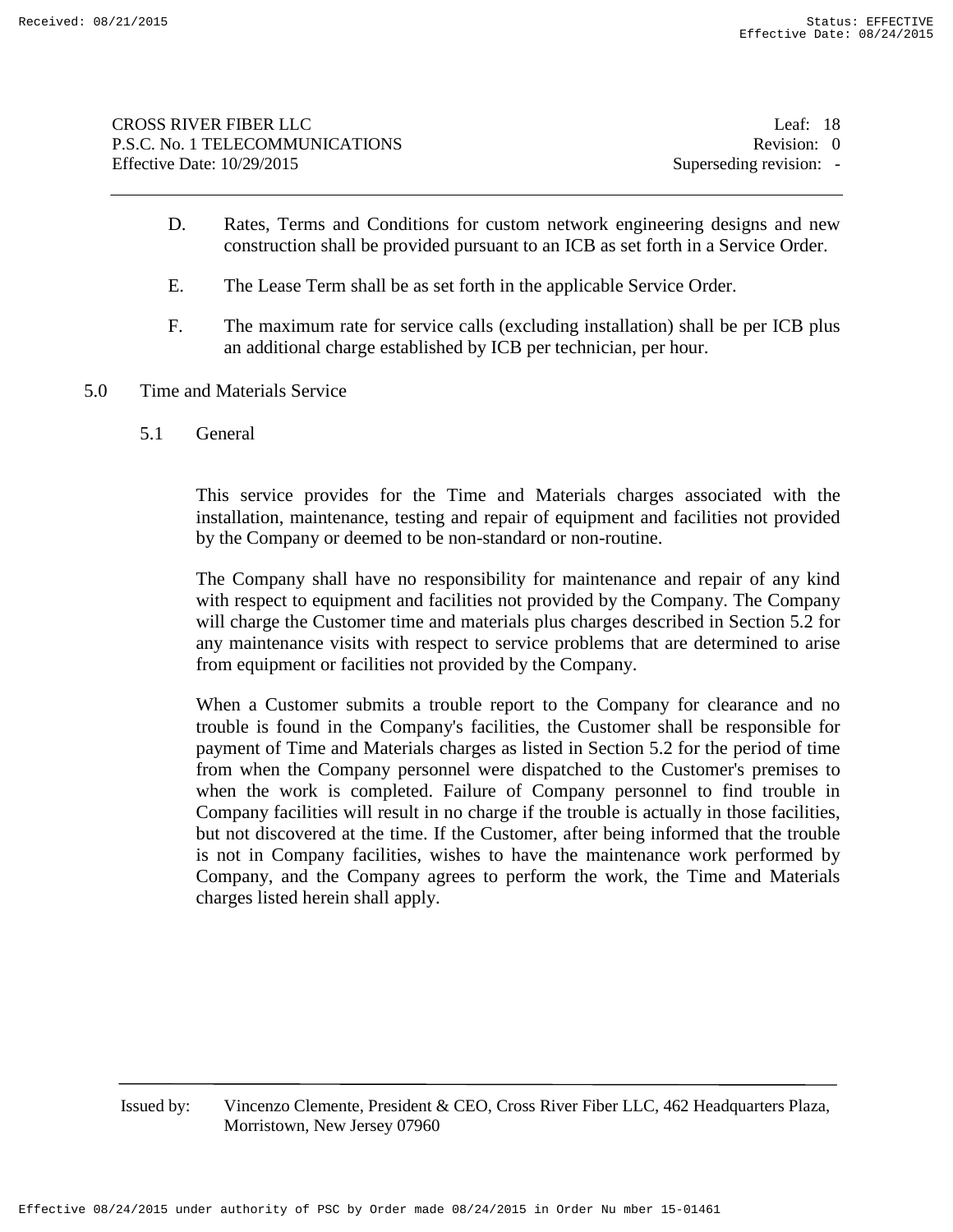CROSS RIVER FIBER LLC Leaf: 19 P.S.C. No. 1 TELECOMMUNICATIONS Revision: 0 Effective Date:  $10/29/2015$  Superseding revision: -

At the Customer's request, installation and/or maintenance may be performed outside the Company's regular business hours or in hazardous locations. In such cases Time and Materials charges will apply. If installation is started during regular business hours but, at the Customer's request, extends beyond regular business hours into time periods including, but not limited to, weekends, holidays, and/or night hours, additional charges may apply.

5.2 Time and Material Charges

Standard charges for Time and Materials Service shall be as set forth in a Service Order or as set forth below.

Time:

For services performed during normal working hours (9 a.m. to 5 p.m. M-F): \$225 per hour per technician.

For services performed at other times: \$375 per hour per technician.

Materials:

Charges for materials used in connection with Time and Materials Services shall be based on Company's costs plus an administrative overhead of 15% or otherwise as established by ICB.

- 6.0 Special Conditions Applicable to All Service(s)
	- 6.1 Application of Rates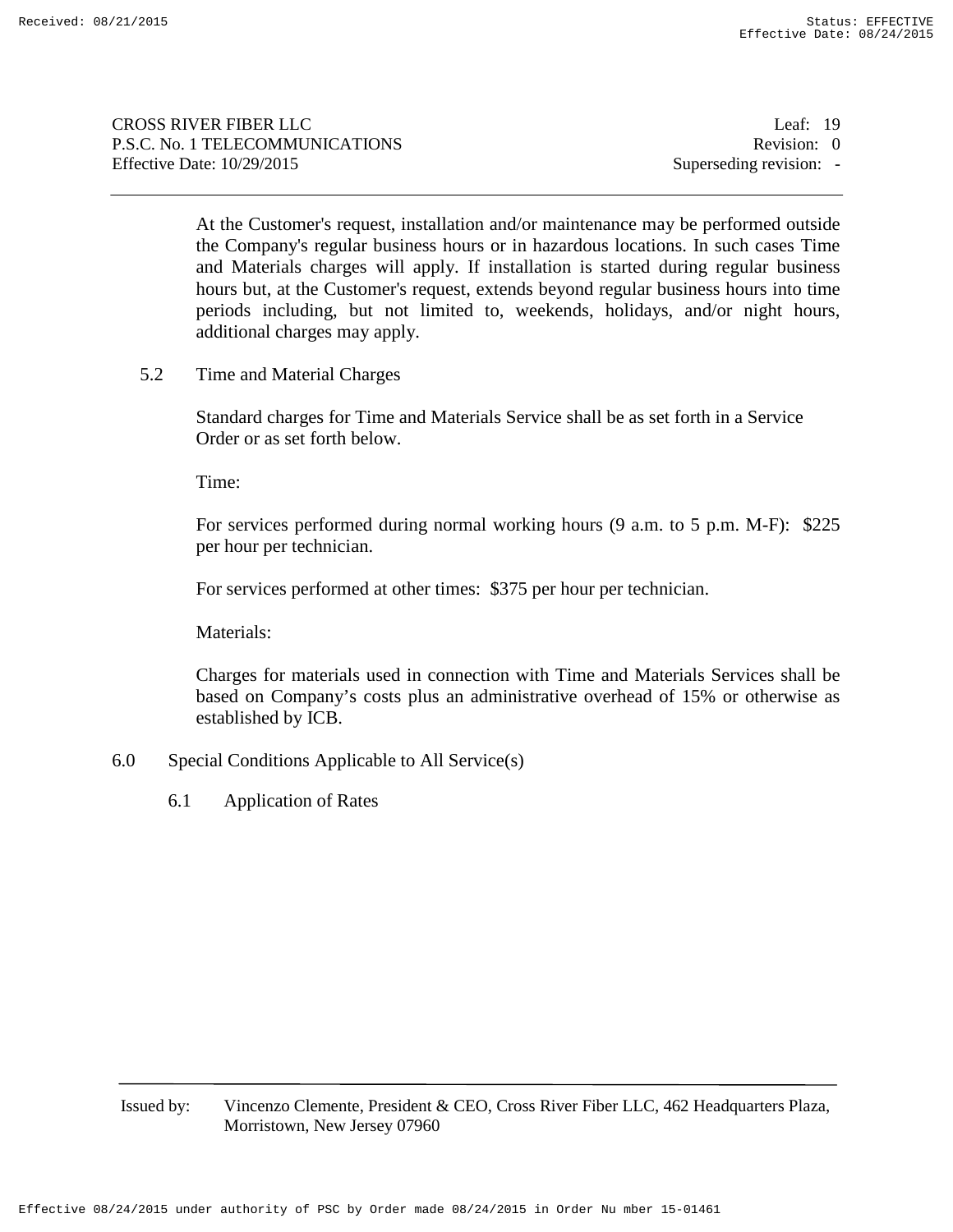| <b>CROSS RIVER FIBER LLC</b>    | Leaf: $20$              |
|---------------------------------|-------------------------|
| P.S.C. No. 1 TELECOMMUNICATIONS | Revision: 0             |
| Effective Date: $10/29/2015$    | Superseding revision: - |

The regulations set forth in this Section govern the application of rates contained in Sections 1.0 through 5.0 of this Tariff.

A. Rates Based on Distance

Where the charges for service are specified based upon distance, the following rule applies:

Distance between two points is measured as the Fiber miles between the origination point and the termination point of the circuit.

B. Other Rates

Other rates shall be in accordance with ICB as set forth in a Service Order.

- 6.2 Limitations
	- A. Tariff pricing shall apply to retail Customers only and shall not apply to other carriers or the provision of Fiber for resale.
- 6.3 Cancellation of Order
	- A. A Customer may cancel an order within 24 hours of executing such a Service Order via fax to the Company's principal fax number of:

Fax: 925-380-5966 Cross River Fiber LLC Attention: President & CEO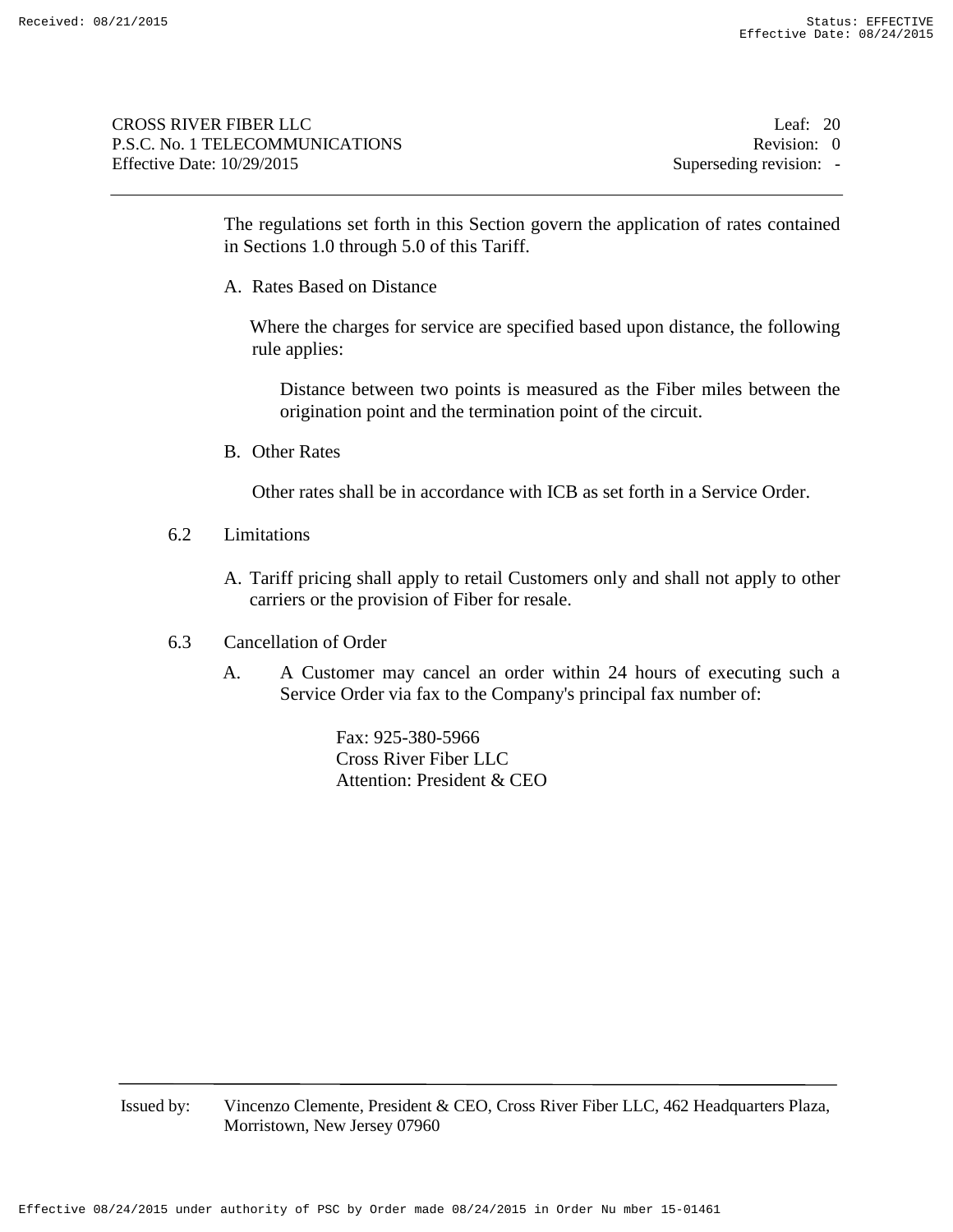CROSS RIVER FIBER LLC Leaf: 21 P.S.C. No. 1 TELECOMMUNICATIONS Revision: 0 Effective Date:  $10/29/2015$  Superseding revision: -

Upon receipt by the Company of such cancellation, the order will be canceled and applicable charges will apply. If an order is canceled according to this Section 6.2(A), the Customer will be billed a flat cancellation fee of \$10,000 or the actual incurred costs by the Company, whichever is greater.

- B. Additional provisions and/or charges relating to cancellation of orders may apply and are set forth in Section 19 if cancellation notice is provided after the 24 hour cancellation period.
- 7.0 Contracts

Given the unique nature of Customer needs and Company offerings to meet those needs, the Company and Customers generally agree to ICB service offerings. The Company and Customers can enter into contracts for all Service(s) offered by the Company. The terms and conditions of each contract offering are subject to this Tariff, except that bills shall be rendered annually, monthly, bi-monthly, or quarterly and shall be pro-rated. Such contract offerings will be made available to similarly situated Customers in substantially similar circumstances.

8.0 Establishment and Re-establishment of Credit

The Company may require Customers or potential Customers to provide information pertaining to their financial ability to pay for service. In order to establish credit, the Company may require an applicant or Customer to demonstrate good paying habits by showing that the applicant or Customer:

Was a customer of a utility for at least twelve (12) months within the proceeding two (2) years;

Does not currently owe any outstanding bills for utility service to a utility doing business in New York;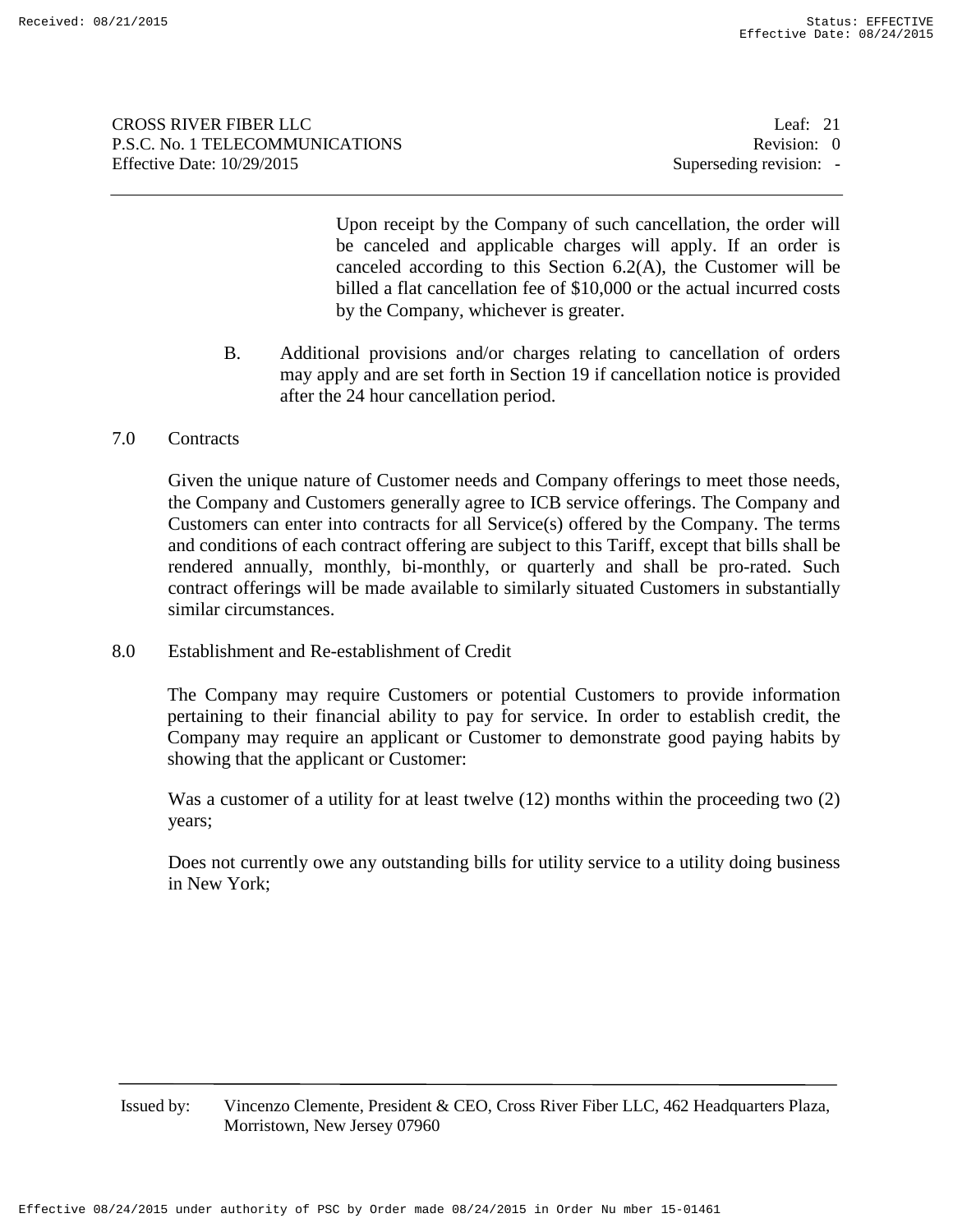CROSS RIVER FIBER LLC Leaf: 22 P.S.C. No. 1 TELECOMMUNICATIONS Revision: 0 Effective Date:  $10/29/2015$  Superseding revision: -

Did not have service disconnected for nonpayment of a utility bill during the last twelve (12) months that service was provided; and

Did not fail, on more than two occasions during the last twelve (12) months that service was provided, to pay a utility bill when it became due.

- 9.0 Advance Payments, Deposits, and Guarantors
	- 9.1 Advance Payments

At the time an application for service is made through a Service Order agreement, an applicant may be required to pay an amount equal to one month's service charges and/or the service connection and/or equipment charges which may be applicable as well as any nonrecurring charges for any required special construction, or such other amount as is established by ICB. The amount of the first month's service is accepted as a non-recurring installation cost and credited to the Customer's account on the first bill rendered.

- 9.2 Deposits
	- A. Requirement: The Company may, at its sole discretion, require an applicant or an existing Customer to post a guarantee for the payment of charges as a condition to receiving service or additional Service(s). The Company reserves the right to review an applicant's or a Customer's credit history at any time to determine if a deposit is required.
	- B. Nondiscrimination: Deposits will not be required by the Company based on race, sex, creed, national origin, marital status, age, number of dependents, condition of physical handicap, source of income, or geographical area of business.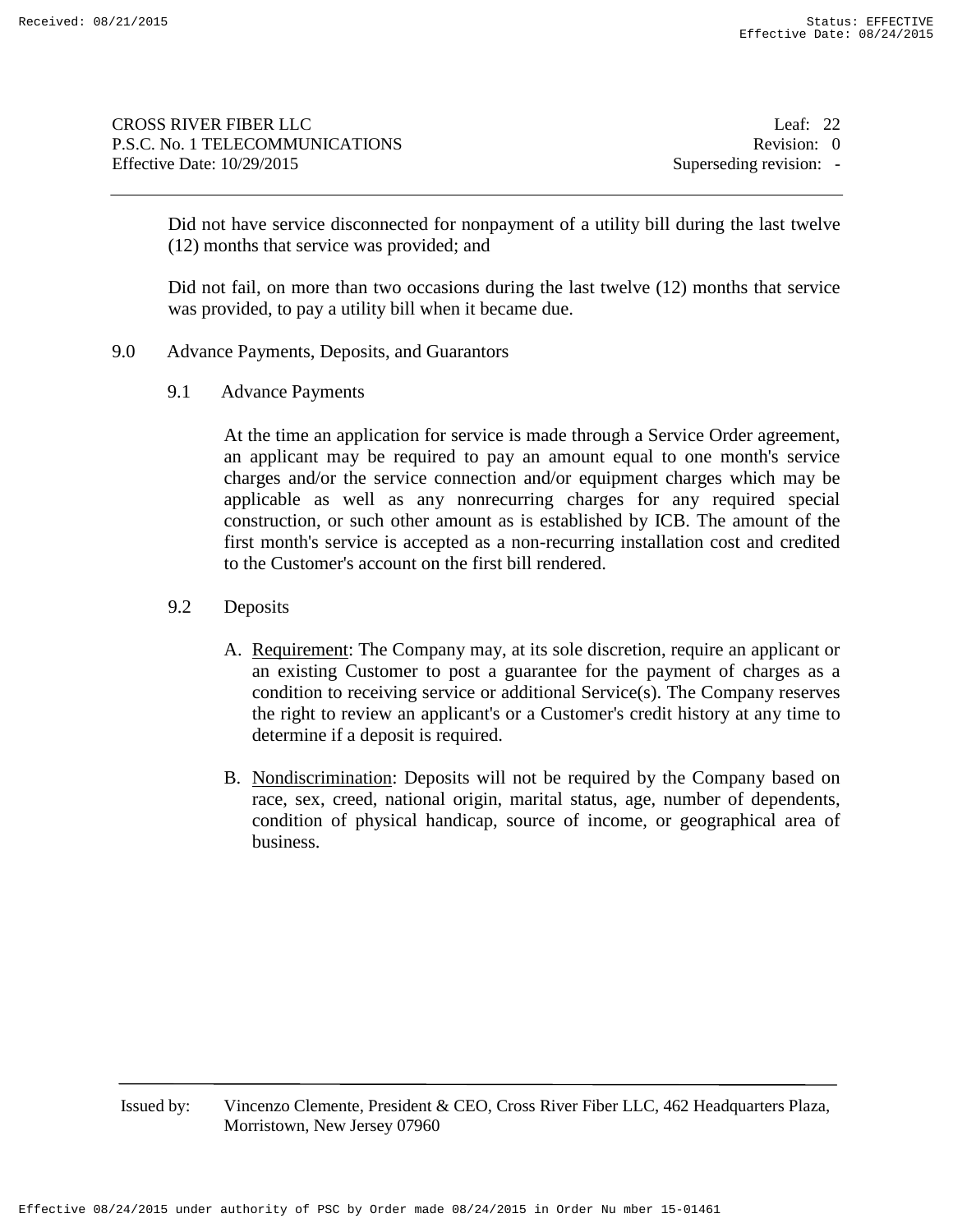| Leaf: $23$              |
|-------------------------|
| Revision: 0             |
| Superseding revision: - |
|                         |

- C. Amount: The amount of a deposit shall be reasonably related to the probable charge for service during a billing period based upon the average monthly charge over an estimated twelve month service period increased by one month's average bill. If the amount of the deposit is insufficient, the Company may require an additional deposit.
- D. Interest: Deposits will accrue simple interest at a rate determined by the NYPSC. Interest payments on deposits shall be made at least once during each twelve-month period in which a deposit is held and shall take the form of credits on bills toward the service rendered or to be rendered.
- E. Refund upon Discontinuance: Upon discontinuance or termination of service, the Company will credit the deposit to the charges stated on the final bill. The balance, if any, will be returned to the Customer within 30 days of rendition of the final bill, and will not include any interest on the deposit.
- F. Refund after Satisfactory Payment: After prompt and timely payment of all charges for 12 consecutive billing periods, within 30 days, the Company will refund the deposit to the Customer by crediting the deposit to the Customer's bill or by issuing a separate check. The refund will not include interest. Payment of a charge is satisfactory if received prior to the date that the charge becomes delinquent provided that it is not returned for insufficient funds or closed account.
- G. Conditions under which a deposit shall not be required:
	- 1. If the applicant provides a satisfactory credit history acceptable to the Company, a deposit shall not be required. Credit information contained in the applicant's account record may include, but shall not be limited to, account established date, 'can-be-reached' number, name of employer, employer's address, Customer's driver's license number or other acceptable personal identification, billing name, and location of current and previous Service. Credit cannot be denied for failure to provide a social security number.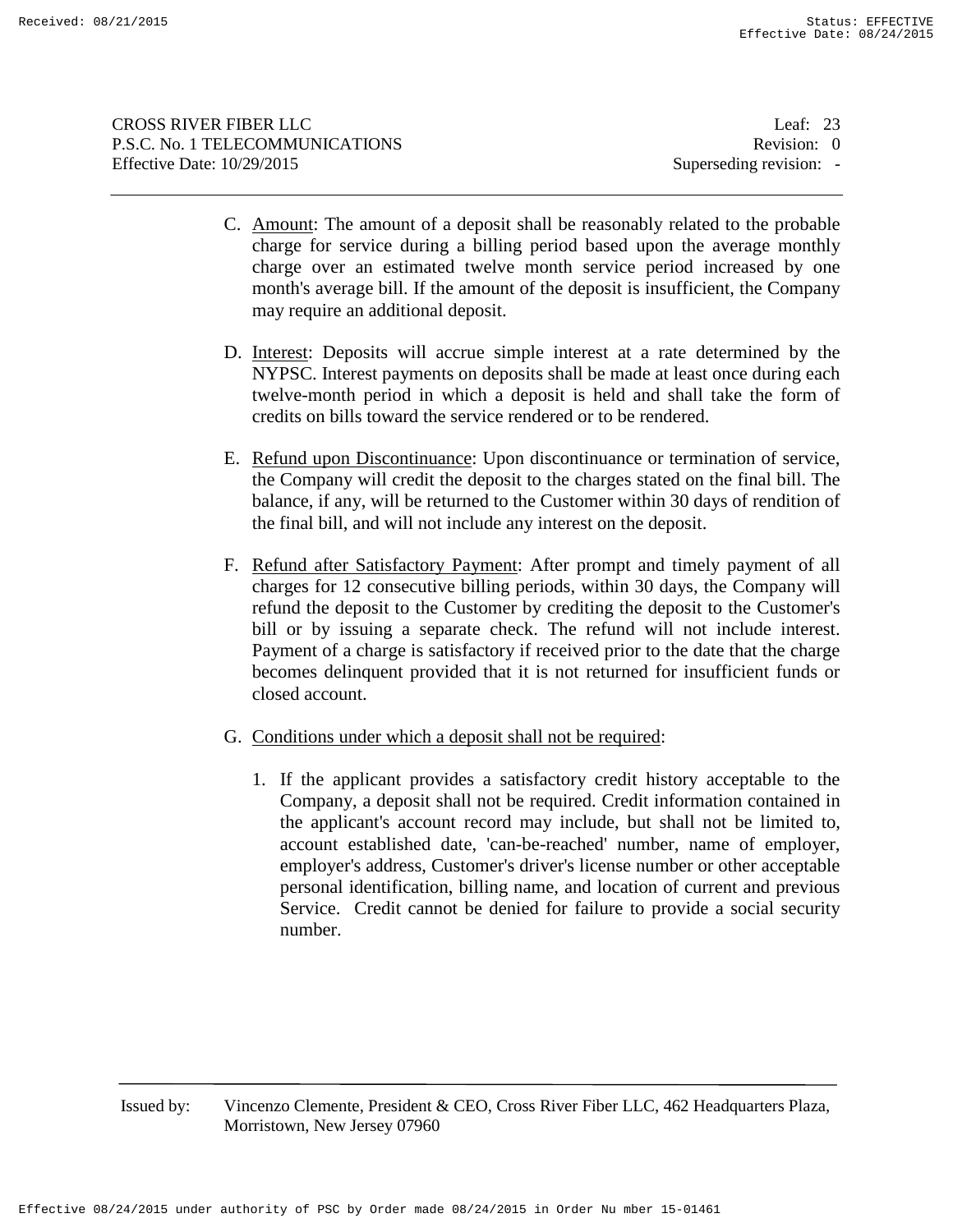CROSS RIVER FIBER LLC Leaf: 24 P.S.C. No. 1 TELECOMMUNICATIONS Revision: 0 Effective Date:  $10/29/2015$  Superseding revision: -

- 2. A co-signer or guarantor may be used, provided the co-signer or guarantor has acceptable credit history with the Company or another acceptable local exchange carrier.
- 3. The Company cannot refuse a deposit to establish credit for service. However, it may request that the deposit be in cash or other acceptable form of payment (e.g., cashier's check, money order, bond, letter of credit, etc.).
- 10.0 Notices and Communications
	- 10.1 Notice by the Company:

Unless otherwise provided, any notice by the Company to the Customer or to the Customer's authorized representative will be given in writing either by facsimile or by written notice mailed to the Customer's or the authorized representative's last known address. The Company may provide verbal notice to a Customer or to an authorized representative thereof only in emergencies, where a delay may result in impaired service or a hazard to a Customer. All notices and other communications of either party, and all bills mailed by the Company, shall be presumed to have been delivered to the other party on the third business day following the placement of the notice, communication or bill with the U.S. Mail or a private delivery service, prepaid and properly addressed, or when actually received or refused by the addressee, whichever occurs first. Notices delivered by facsimile shall be deemed to have been delivered upon receipt of confirmation of transmission.

10.2 Notice by the Company Regarding Change in Ownership:

The Company will notify Customer in writing of a change in ownership or identity of the Company on the Customer's next monthly billing cycle.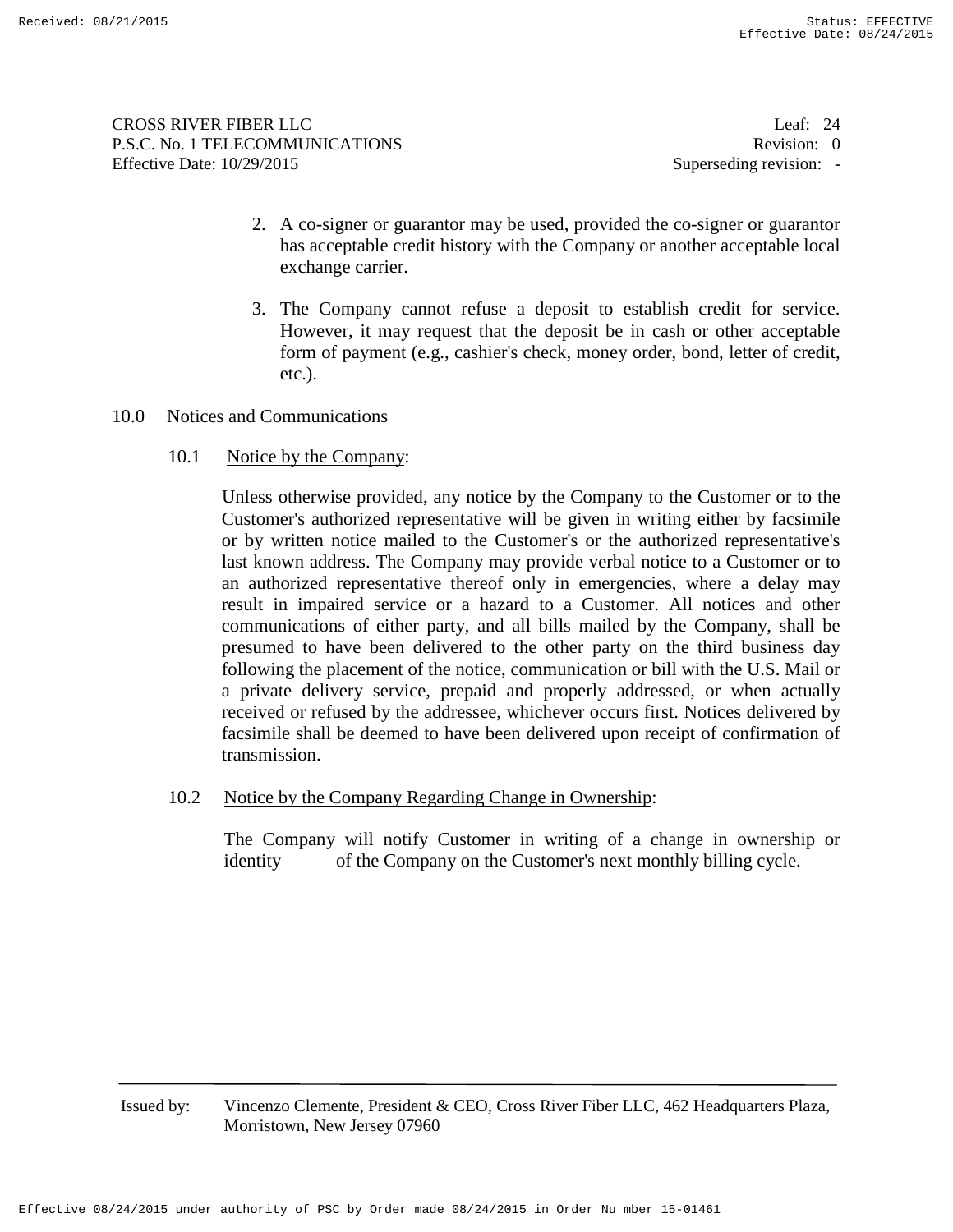| CROSS RIVER FIBER LLC           | Leaf: $25$              |
|---------------------------------|-------------------------|
|                                 |                         |
| P.S.C. No. 1 TELECOMMUNICATIONS | Revision: 0             |
| Effective Date: 10/29/2015      | Superseding revision: - |
|                                 |                         |

# 10.3 Notice by Customer:

Unless otherwise provided in this Tariff or the rules or regulations of the NYPSC, any notice by the Customer or its authorized representative may be given verbally to the Company at the Company's business office or by written notice mailed to the Company's business office.

- 10.4 The Company or the Customer shall advise the other party of any changes to the addresses designated for notices, other communications or billing, by following the notice requirement set forth herein.
- 11.0 Rendering and Payment of Bills
	- 11.1 Charges for Service(s) shall be set forth on the applicable Service Order.
	- 11.2 Except as otherwise provided in the Service Order, recurring charges will be invoiced on a monthly basis in advance and non-recurring charges will be due upon acceptance of the Service Order. If the Service Commencement Date (as defined herein) for any Service falls on a date other than the first day of any month, the first invoice will consist of: (a) any non-recurring charges, (b) the prorata portion of the applicable recurring monthly charge covering the period from the Service Commencement Date to the first day of the following month, and (c) the recurring monthly charge for the following month.
	- 11.3 In the event an amended Service Order is executed by the Parties that affects monthly recurring charges, the new monthly recurring charges will become effective on the first date of the next billing cycle after full acceptance and execution of the amended Service Order.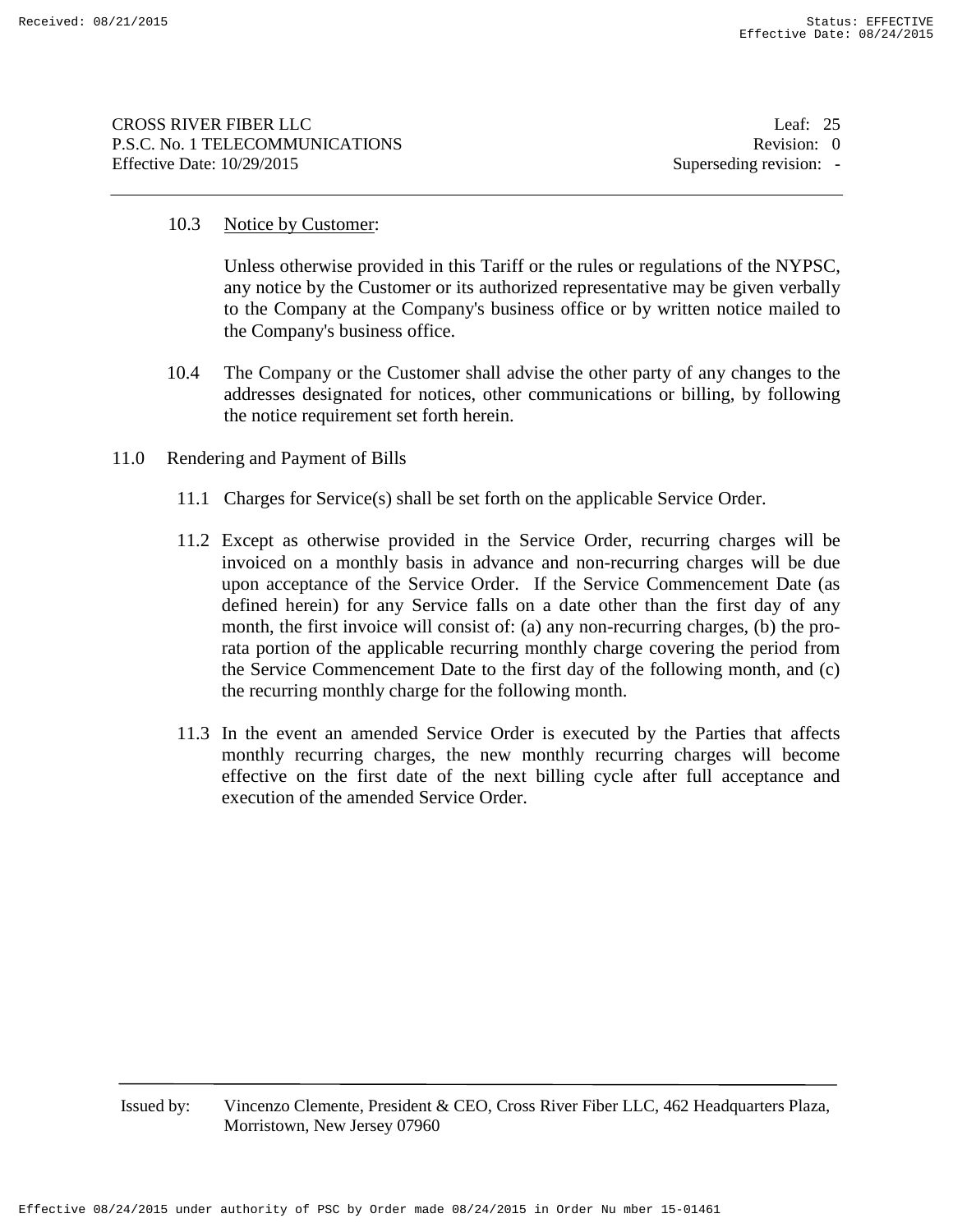CROSS RIVER FIBER LLC Leaf: 26 P.S.C. No. 1 TELECOMMUNICATIONS Revision: 0 Effective Date:  $10/29/2015$  Superseding revision: -

- 11.4 Upon request, Customer agrees to provide credit references or other information reasonably required by Cross River Fiber LLC to determine credit worthiness and the ability to make the requisite payments when due in connection with the Service(s) provided under this Tariff. Cross River Fiber LLC reserves the right to impose a security deposit, where appropriate, in accordance with Section 9.0 herein. In the event of a material adverse change in Customer's credit-worthiness, Cross River Fiber LLC shall have the right to demand a security deposit or additional security, in accordance with Section 9.0 herein. Failure to provide such security deposit or additional security by the date set forth in a demand notice for such security shall be deemed an Event of Default under Section 19.
- 11.5 Invoiced amounts are payable according the Service Order agreement and, except for State, county or municipal government entities, are subject to a late payment charge of 1.5% per month or the highest rate legally permissible, whichever is less, calculated from the Due Date thereof, in addition to any other remedies Cross River Fiber LLC may have available under this Tariff or by law or equity. Notwithstanding anything in this Tariff to the contrary, no payment due under this Tariff or in accordance with a Service Order shall be subject to reduction, set-off or adjustment of any nature by the Customer, except as is specifically provided in this Tariff or in the Service Order. In no event shall the malfunction or nonoperation of Customer's interconnecting equipment (including local access when such Party is responsible therefore) relieve Customer of its obligation to pay for Service(s), unless such malfunction or non-operation is the direct result of Cross River Fiber LLC's gross negligence or willful misconduct.
- 12.0 Billing Disputes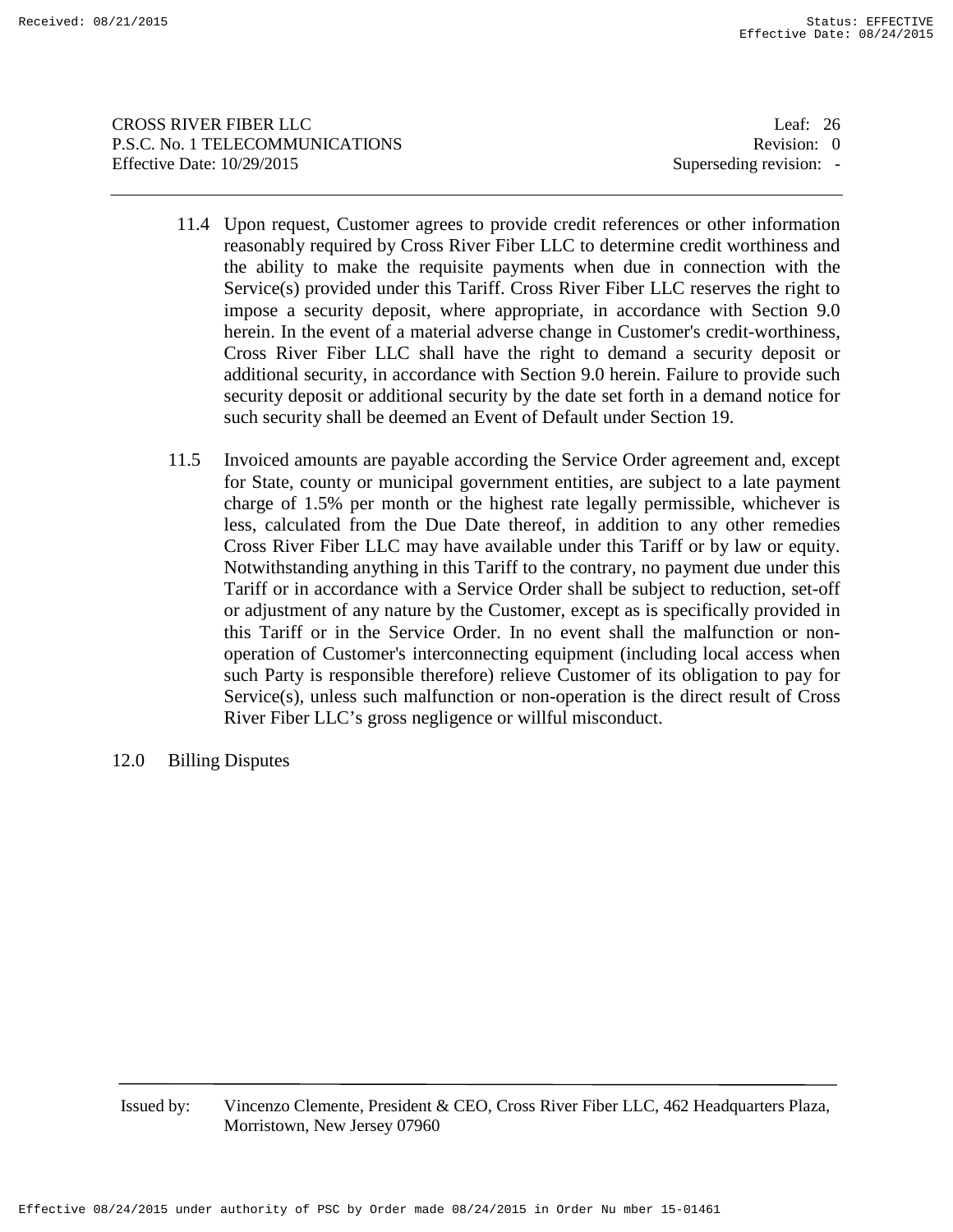CROSS RIVER FIBER LLC Leaf: 27 P.S.C. No. 1 TELECOMMUNICATIONS Revision: 0 Effective Date:  $10/29/2015$  Superseding revision: -

- 12.1 All disputes or requests for billing adjustments must be submitted in writing with reasonable detail to Cross River Fiber LLC within sixty (60) days after the usage period for the applicable Service(s), or be deemed waived. If waived, Customer agrees to pay the disputed charges along with any late payment charges that may have accrued. Cross River Fiber LLC agrees to use reasonable best efforts to resolve the dispute within thirty (30) days of receipt of proper documentation, which at a minimum shall contain a detailed explanation as to the dispute or request for billing adjustment. Any amounts that are determined to be in error or not in compliance with this Tariff will be adjusted on the next month's invoice. Any disputed amounts that reasonably, in good faith and supported by reasonable documentation, are deemed to be correct as billed and in compliance with this Tariff, will be due and payable (if not previously paid), upon notification and demand by Cross River Fiber LLC, along with late payment charges pursuant to Section 11.0(d). Disputes will not be cause for Customer to delay payment of any undisputed balance.
- 12.2 The rates and charges set forth in this Tariff do not include any federal, state or local sales, use, value-added, or utility taxes, or third-party surcharges, however designated, which may be levied on the Service(s) provided hereunder. Any applicable federal, state, or local taxes, and all use, sales, value-added, commercial, gross receipts, privilege or other similar taxes or license fees, or third-party charges, whether charged to or against Cross River Fiber LLC or Customer, with respect to the Service(s) provided (except taxes on Cross River Fiber LLC's income or gains), as well as any other imposition by any governmental authority that has the effect of increasing the cost of providing the Service(s), will be payable by Customer in addition to the other charges set forth in this Tariff.
- 12.3 The Company will make no refund of overpayments by a Customer unless the claim for such overpayment together with proper evidence is submitted within one (1) year from the date of alleged overpayment unless billing records prepared by the Company can be produced which would justify a credit beyond one year.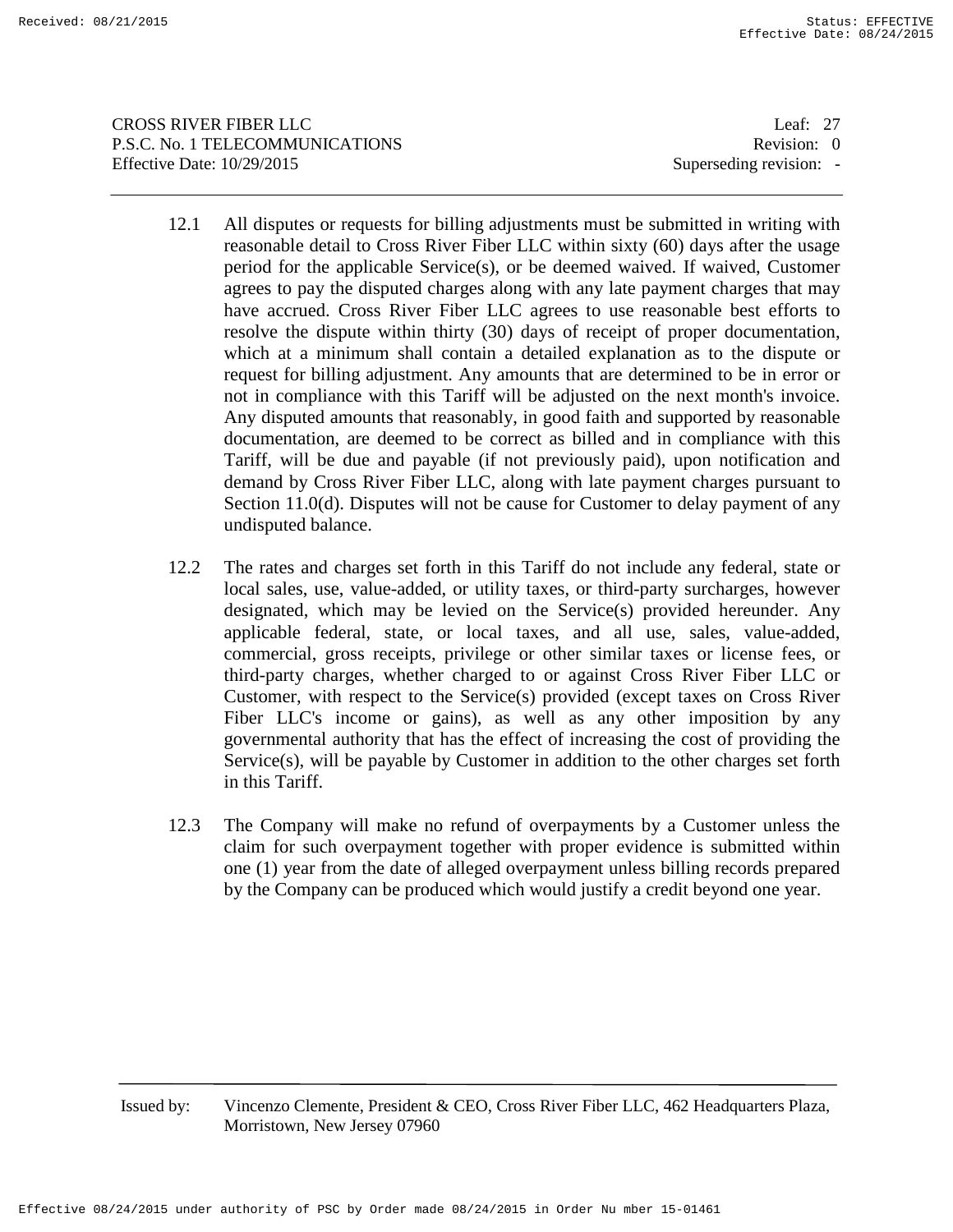CROSS RIVER FIBER LLC Leaf: 28 P.S.C. No. 1 TELECOMMUNICATIONS Revision: 0 Effective Date:  $10/29/2015$  Superseding revision: -

- 13.0 Warranties, Outage Credit and Restoration of Service/Limitations of Liability
	- 13.1 Cross River Fiber LLC warrants that the Service(s) will be provided and will operate in accordance with current prevailing telecommunications industry standards.
	- 13.2 Customer acknowledges the possibility of an unscheduled, continuous and/or interrupted period of time when the Service(s) or a portion of the Service(s) may not be 'available' (hereafter an 'Outage'). In such instance the Customer shall call an assigned toll free number with an authorization number and shall identify himself/herself as having the requisite authority to request assistance. Technicians will then be dispatched and shall arrive within two hours of the initial call. Fibers at the Customer's facility will be tested and a determination of Fiber break/nonperformance will be established as specified in the Service Order form. If Fibers are determined to be operating at levels less than specified in the Service Order form, technicians will continue to work with the Customer to reestablish Service Order standards. The Customer understands and acknowledges that Fiber break/non-performance can be due to an act of nature, which would prohibit Company technicians from accessing Fiber for repair until deemed safe by fire, police or other safety officials. In the event Fibers are deemed to be operational upon testing in accordance with the standards set forth on the Service Order form, the Customer will be permitted an allowance of one call free of charge during the Lease Term. Additional calls which result in Fiber testing as specified in the Service Order will be charged to the Customer at the rate of \$3,500.00 per call. In the event of an Outage, Customer shall be entitled to a credit (the 'Outage Credit') which shall be calculated as set forth below. An Outage shall be deemed to have commenced upon verifiable notification thereof by Customer to Cross River Fiber LLC, or, when indicated by network control information actually known to Cross River Fiber LLC network personnel, whichever is earlier. Each Outage shall be deemed to terminate upon restoration of the affected Service(s) as evidenced by appropriate network tests by Cross River Fiber LLC. Cross River Fiber LLC shall give reasonable notice to Customer of any scheduled maintenance, and Customer acknowledges and agrees that any such scheduled maintenance shall under no circumstance be deemed as an Outage hereunder.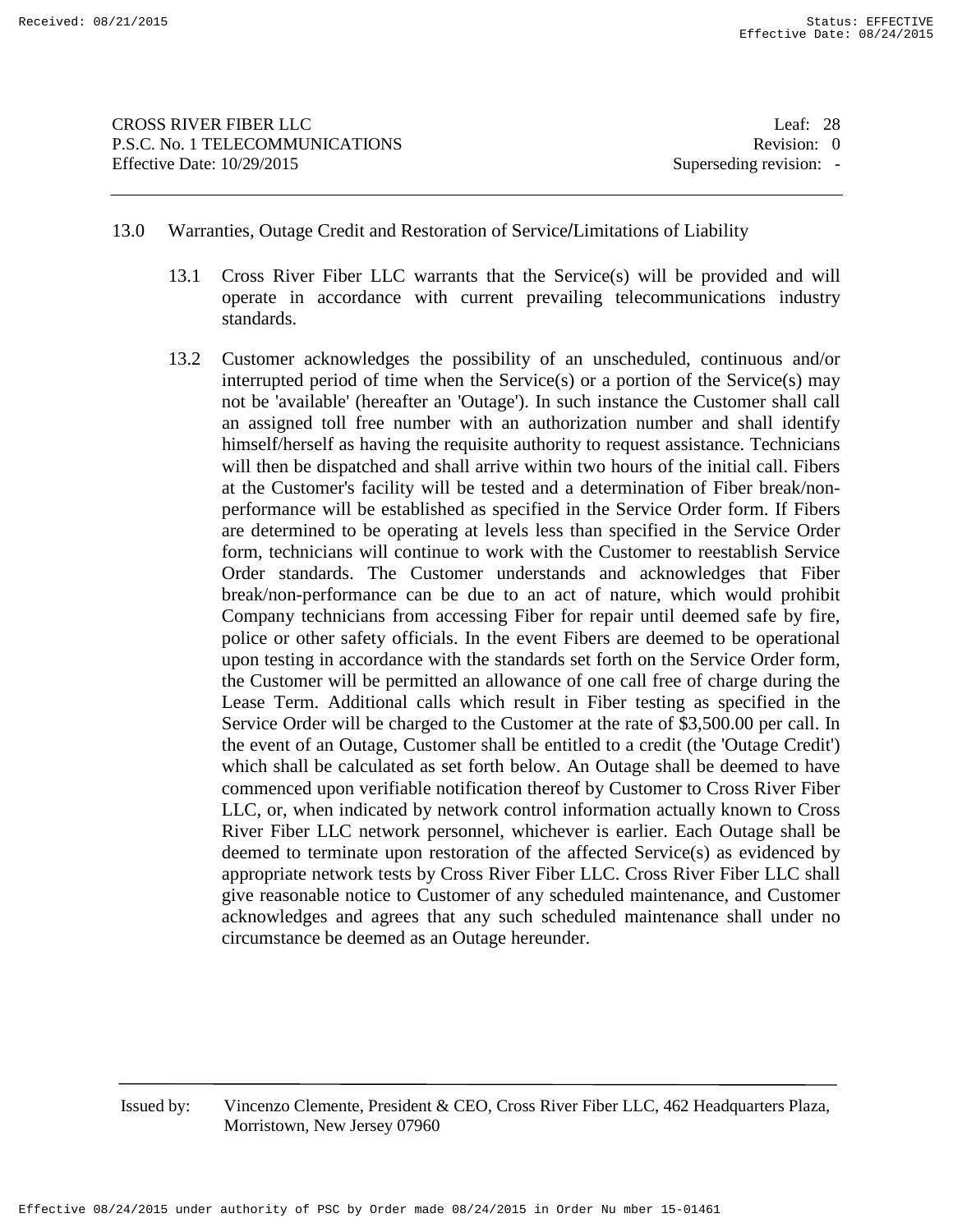## CROSS RIVER FIBER LLC Leaf: 29 P.S.C. No. 1 TELECOMMUNICATIONS Revision: 0 Effective Date:  $10/29/2015$  Superseding revision: -

| Interruption of 24 hours or less | Interruption Period to be Credited |
|----------------------------------|------------------------------------|
| Fewer than 8 hours               | none                               |
| 8 hours and more                 | 1 day                              |

Two or more interruptions of 15 minutes or more during any one 24-hour period shall be considered as one interruption.

## Interruption over 24 hours:

Interruptions over 24 hours will be credited 1 day for each 3-hour period or fraction thereof. No more than one full day's credit will be allowed for any 24-hour period.

- 13.3 Outage Credits shall not be granted if the Outage is due to a problem or defect in Customer's facilities or equipment, or its agents' or contractors' facilities or equipment, nor shall Outage Credits be granted if an Outage is caused by Customer, its employees, agents or contractors.
- 13.4 Except as otherwise provided in the Service Order, all Outage Credits shall be credited on the next monthly invoice for the affected Service(s) or portion thereof after receipt of Customer's request for credit. In no event shall the total of all Outage Credits applicable to or accruing in any given month exceed the amount payable by Customer to Cross River Fiber LLC for such monthly Service(s).
- 13.5 The Outage Credit described in this Section shall be the sole and exclusive remedy of Customer in the event of any Outage. Under no circumstance shall an Outage be deemed an Event of Default under this Tariff or a Service Order.
- 13.6 If an Outage continues for a consecutive period of thirty (30) days or more, following notice to the Company, Customer may, upon ten (10) days written notice, elect to terminate the affected Service(s) or portion thereof under the applicable Service Order without further liability to either Party, except for charges incurred by Customer prior to termination, provided that the Outage is not cured within such ten (10) day period.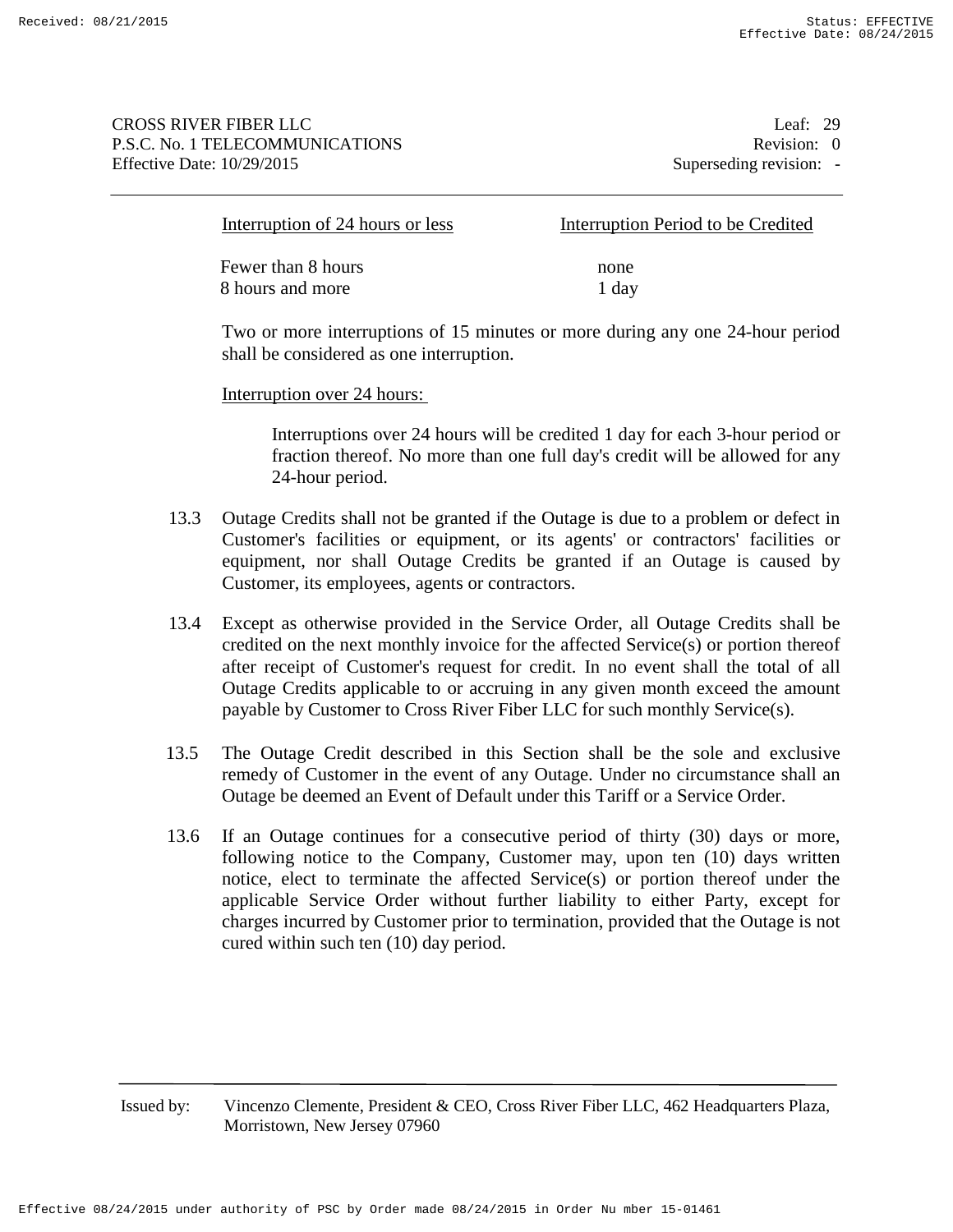CROSS RIVER FIBER LLC Leaf: 30 P.S.C. No. 1 TELECOMMUNICATIONS Revision: 0 Effective Date:  $10/29/2015$  Superseding revision: -

- 13.7 THE WARRANTIES CONTAINED IN THIS TARIFF ARE EXCLUSIVE AND IN LIEU OF ALL OTHER WARRANTIES, WHETHER EXPRESS, IMPLIED OR STATUTORY, INCLUDING, BUT NOT LIMITED TO, IMPLIED WARRANTIES OF MERCHANTABILITY, NON-INFRINGEMENT, COMPLETENESS, QUALITY OR FITNESS FOR A PARTICULAR PURPOSE. THE COMPANY HEREBY SPECIFICALLY DISCLAIMS ANY LIABILITY TO CUSTOMER FOR INTERRUPTIONS AFFECTING THE SERVICE(S) OR FACILITIES FURNISHED UNDER THIS TARIFF THAT ARE ATTRIBUTABLE TO CUSTOMER'S INTERCONNECTION FACILITIES (AS DEFINED IN THE APPLICABLE SERVICE ORDER), CUSTOMER'S EQUIPMENT FAILURES, CUSTOMER'S BREACH OF THIS TARIFF, OR TO CUSTOMER'S CUSTOMERS, SUBCONTRACTORS OR VENDORS, OR ANY THIRD PARTY'S ACTS OR OMISSIONS.
- 13.8 IN NO EVENT WILL CROSS RIVER FIBER LLC OR ANY OF ITS OFFICERS, DIRECTORS, EMPLOYEES, PARTNERS, INVESTORS, PARENTS, SUBSIDIARIES OR AFFILIATES BE LIABLE TO THE CUSTOMER OR ANY OF ITS OFFICERS, DIRECTORS, EMPLOYEES, PARENTS, SUBSIDIARY OR AFFILIATES, CUSTOMERS OR TO ANY THIRD PARTY FOR: (a) ANY LOSS OF PROFIT OR REVENUE, OR FOR ANY INDIRECT, CONSEQUENTIAL, INCIDENTAL, PUNITIVE OR SIMILAR OR ADDITIONAL DAMAGES, WHETHER INCURRED OR SUFFERED AS A RESULT OF UNAVAILABILITY OF SERVICE(S) OR FACILITIES, PERFORMANCE, NON-PERFORMANCE, TERMINATION, BREACH, OR OTHER ACTION OR INACTION UNDER THIS TARIFF, OR FOR ANY OTHER REASON, EVEN IF CUSTOMER ADVISES COMPANY OF THE POSSIBILITY OF SUCH LOSS OR DAMAGE; OR (b) FOR ANY OUTAGE OR INCORRECT OR DEFECTIVE TRANSMISSIONS, OR ANY DIRECT OR INDIRECT CONSEQUENCES THEREOF, EXCEPT AS SPECIFICALLY PROVIDED IN THIS SECTION WITH REGARD TO OUTAGE CREDITS.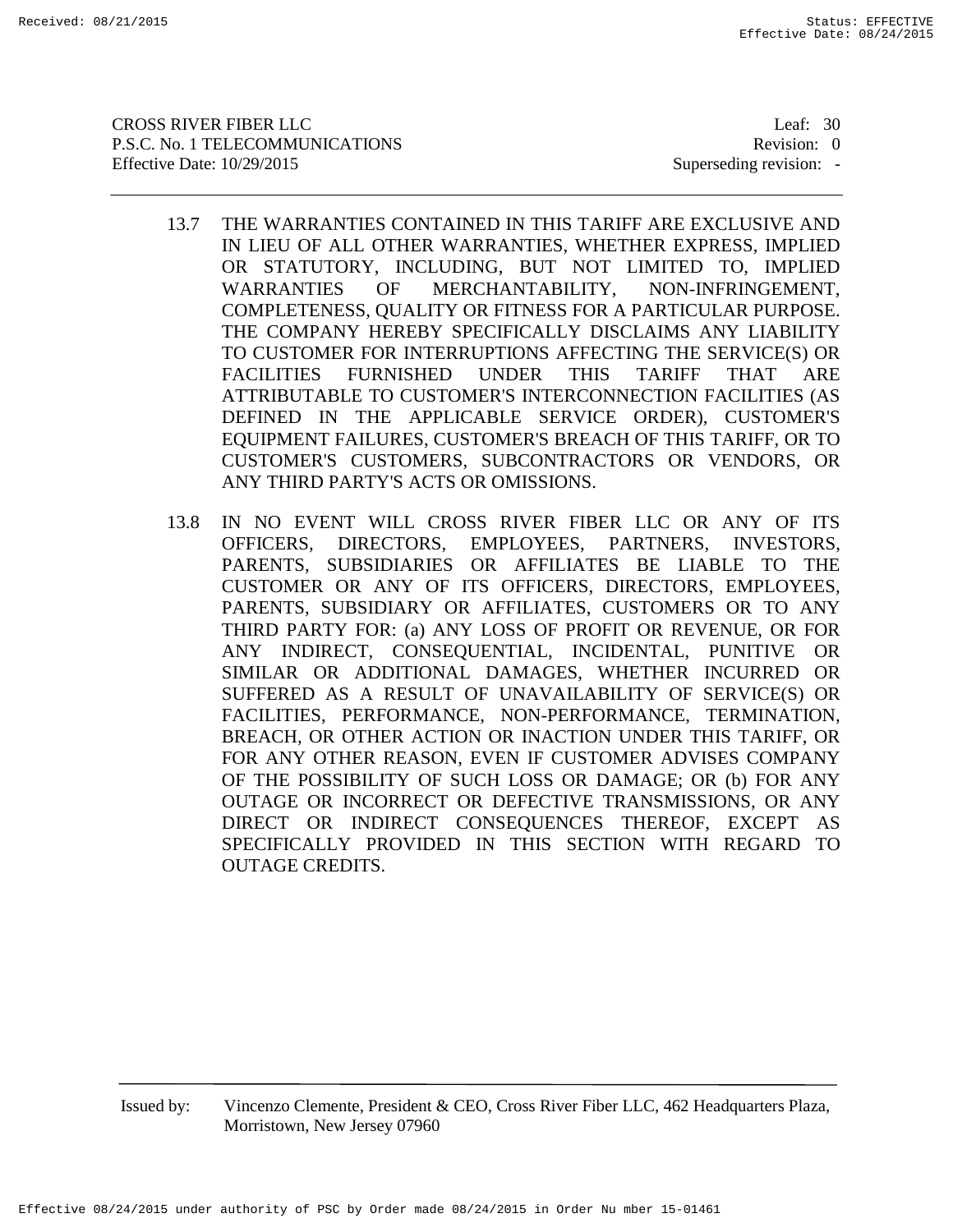CROSS RIVER FIBER LLC Leaf: 31 P.S.C. No. 1 TELECOMMUNICATIONS Revision: 0 Effective Date:  $10/29/2015$  Superseding revision: -

- 13.9 NOTWITHSTANDING ANYTHING IN THIS TARIFF TO THE CONTRARY: (a) CUSTOMER AGREES THAT ITS SOLE REMEDY IN THE EVENT OF ANY BREACH OF THE WARRANTIES DESCRIBED IN THIS TARIFF WILL BE THE OUTAGE CREDITS IN THIS TARIFF AND, (b) IN NO EVENT WILL THE CUMULATIVE LIABILITY OF THE COMPANY UNDER A SERVICE ORDER, INCLUDING ANY OUTAGE CREDITS, EXCEED THE TOTAL PAYMENTS PAID BY CUSTOMER TO CROSS RIVER FIBER LLC UNDER THE APPLICABLE SERVICE ORDER.
- 13.10 CUSTOMER UNDERSTANDS AND ACKNOWLEDGES THAT CROSS RIVER FIBER LLC WILL NOT BE LIABLE TO THE CUSTOMER OR ANY THIRD PARTY FOR: (a) ANY ACT OR OMISSION OF THE CUSTOMER, ITS CONTRACTORS, EMPLOYEES OR AGENTS (INCLUDING DELAYS FOR FAILURE TO OBTAIN CUSTOMER APPROVALS), ITS CUSTOMERS OR ANY CARRIER OTHER THAN CROSS RIVER FIBER LLC; (b) ANY CLAIMS OR ACTIONS RELATED TO DEFAMATION, COPYRIGHT OR TRADEMARK INFRINGEMENT, OR THE VIOLATION OF ANY THIRD PARTY RIGHTS, ARISING FROM USE OF THE SERVICE(S) OR FACILITIES; (c) INFRINGMENT OF PATENTS ARISING FROM COMBINING OR USING CUSTOMER-PROVIDED FACILITIES WITH CROSS RIVER FIBER LLC's SERVICE(S) OR FACILITIES WHERE CROSS RIVER FIBER LLC's SERVICE(S) OR FACILITIES WOULD POSE NO INFRINGEMENT IN THE ABSENCE OF SUCH COMBINATION OR USE; OR (d) ANY UNAUTHORIZED USE OF THE SERVICE(S) OR FACILITIES. THE CUSTOMER AGREES TO INDEMNIFY AND HOLD CROSS RIVER FIBER LLC HARMLESS FROM ANY AND ALL COSTS, EXPENSES AND OR LIABILITY, INCLUDING LEGAL FEES, ARISING FROM ANY CLAIM, INCIDENT, OR LAWSUIT, THREATENED OR PURSUED, IN CONNECTION WITH CUSTOMER'S USE OF THE SERVICE(S) PROVIDED BY CROSS RIVER FIBER LLC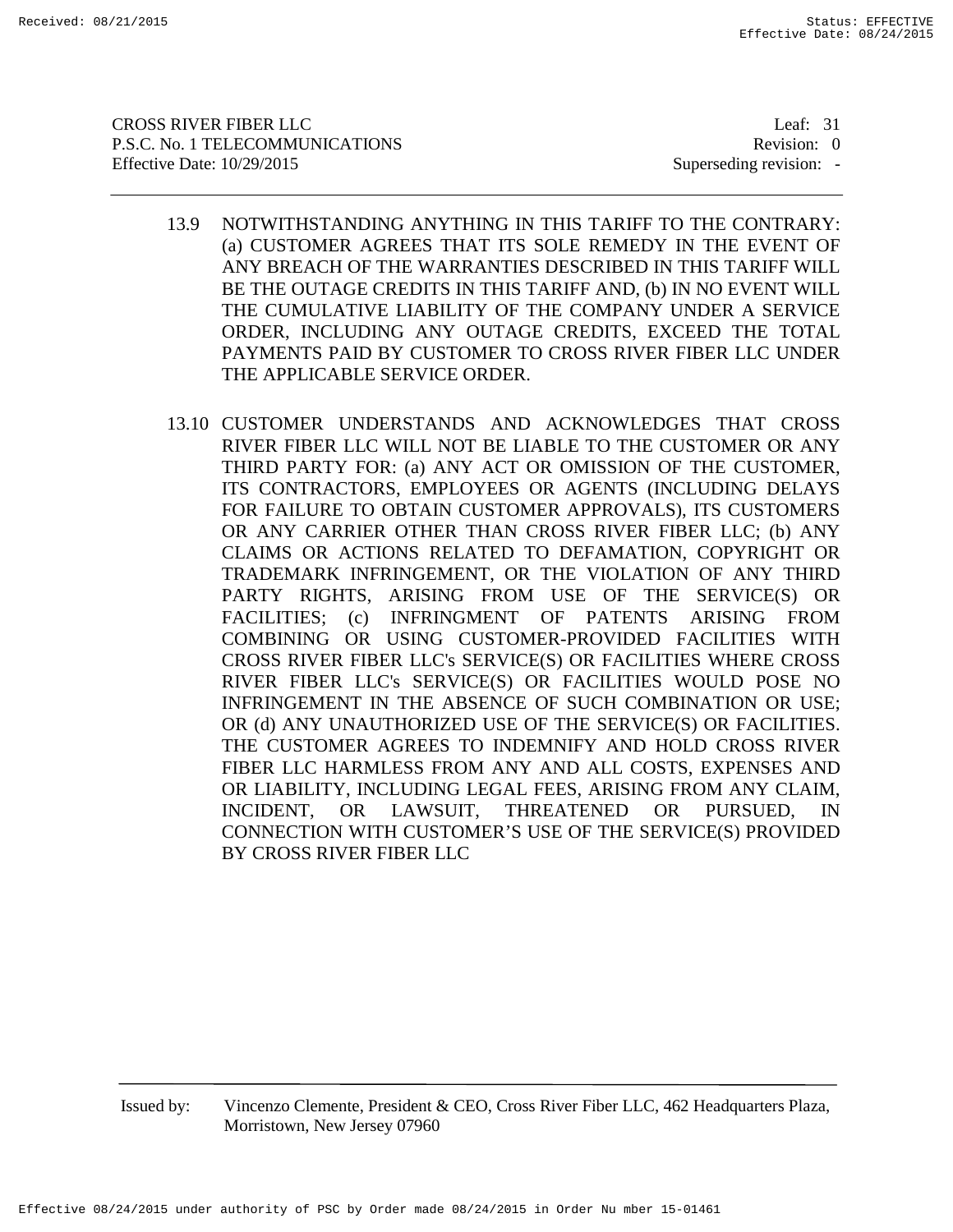| CROSS RIVER FIBER LLC           | Leaf: $32$              |
|---------------------------------|-------------------------|
| P.S.C. No. 1 TELECOMMUNICATIONS | Revision: 0             |
| Effective Date: 10/29/2015      | Superseding revision: - |
|                                 |                         |

- 13.11 The provisions of this Section shall survive the expiration or termination of the term of any Service Order.
- 13.12 Company may disconnect Service(s) for non-payment, in accordance with the terms hereof, of the Customer's bill, provided that the Company has complied with any applicable NYPSC regulations regarding disconnection of service. Service shall be restored when the conditions under which Service(s) were disconnected are corrected and upon payment of all proper charges due from the Customer as provided in this Tariff or the applicable Service Order. The Customer may restore service by full payment in any reasonable manner, including by certified check. However, the Company may refuse to accept a personal check if a Customer's check for payment of service has been dishonored, except for reasons due to bank error, within the last twelve months. There shall be a three thousand dollar (\$3,000.00) charge for restoration of service after disconnection, unless there is another rate specified by ICB; if, however, the equipment necessary for service has been removed, a full installation/connection fee will apply.

The Company reserves the right to refuse to re-establish service to the Customer if service was disconnected due to reasons of fraud, tampering with equipment, violations of rules and regulations, or similar reasons.

13.13 Notwithstanding any other provision of this Tariff, credit allowances for interruptions of service caused by or attributable to Unbundled Network Element Loops shall be limited to the allowance provided by the underlying LEC. The Company will pass through such allowance to Customer.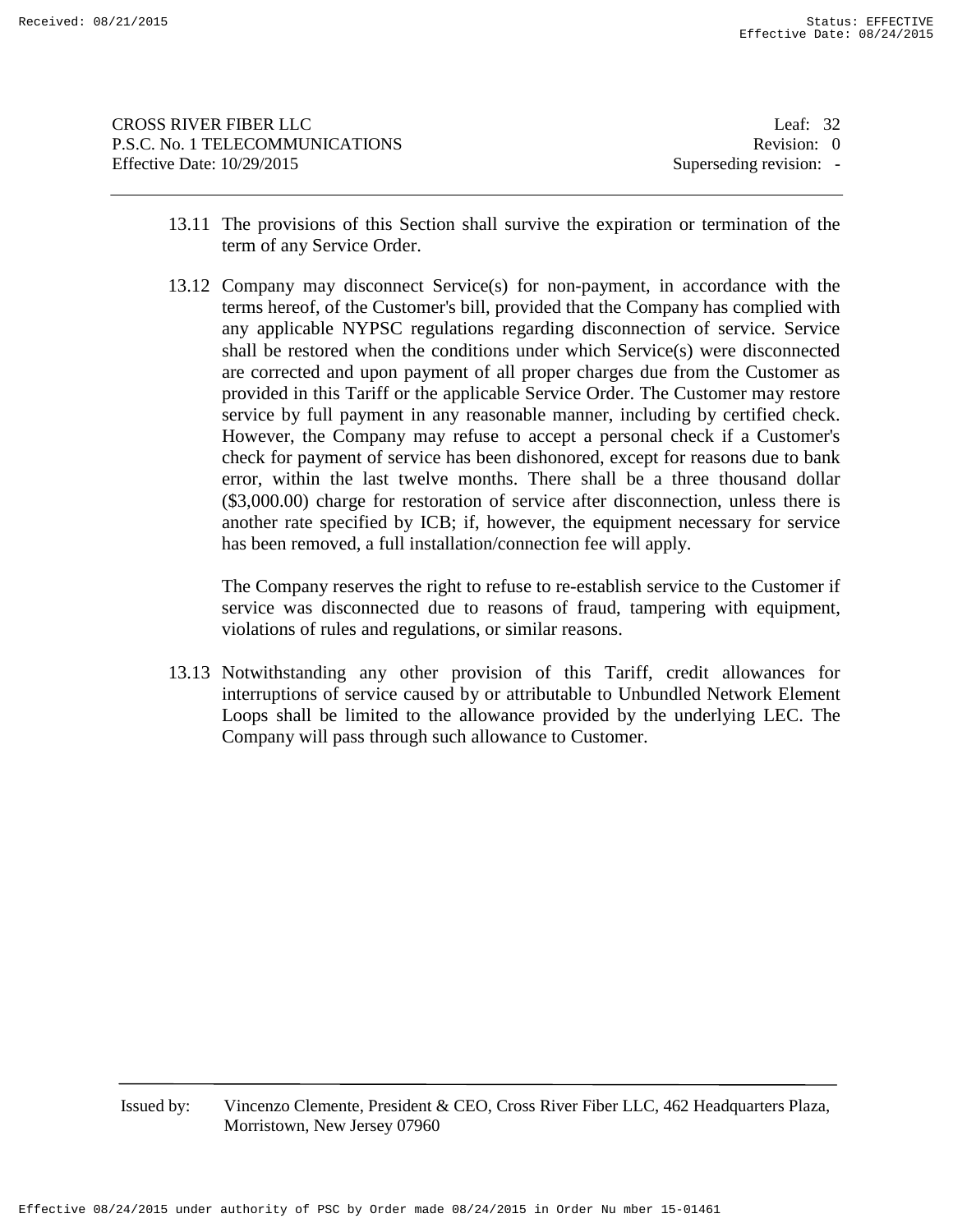## 13.14 Limitations on Allowances

No credit allowance will be made for:

- A. Outages due to noncompliance with the provisions of this Tariff by the Customer, an Authorized User, joint user, and other common carrier providing service connected to the service of the Company;
- B. Outages due to the negligence of any person other than the Company, including but not limited to the Customer and other common carriers connected to the Company's facilities;
- C. Outages due to the failure or malfunction of non-Company equipment;
- D. Outages during a period in which the Company is not given full and free access to its facilities and equipment for the purpose of investigating and correcting interruptions;
- E. Outages during a period in which the Customer continues to use the service on an impaired basis;
- F. Outages during any period when the Customer has released service to the Company for maintenance purposes or for implementation of a Customer order for a change in service arrangements;
- G. Outages due to circumstances or causes beyond the control of the Company;
- H. Outages that occur or continue due to the Customer's failure to authorize replacement of any element of special construction; or
- I. Outages that are not reported to the Company within 30 days of the date that service was affected.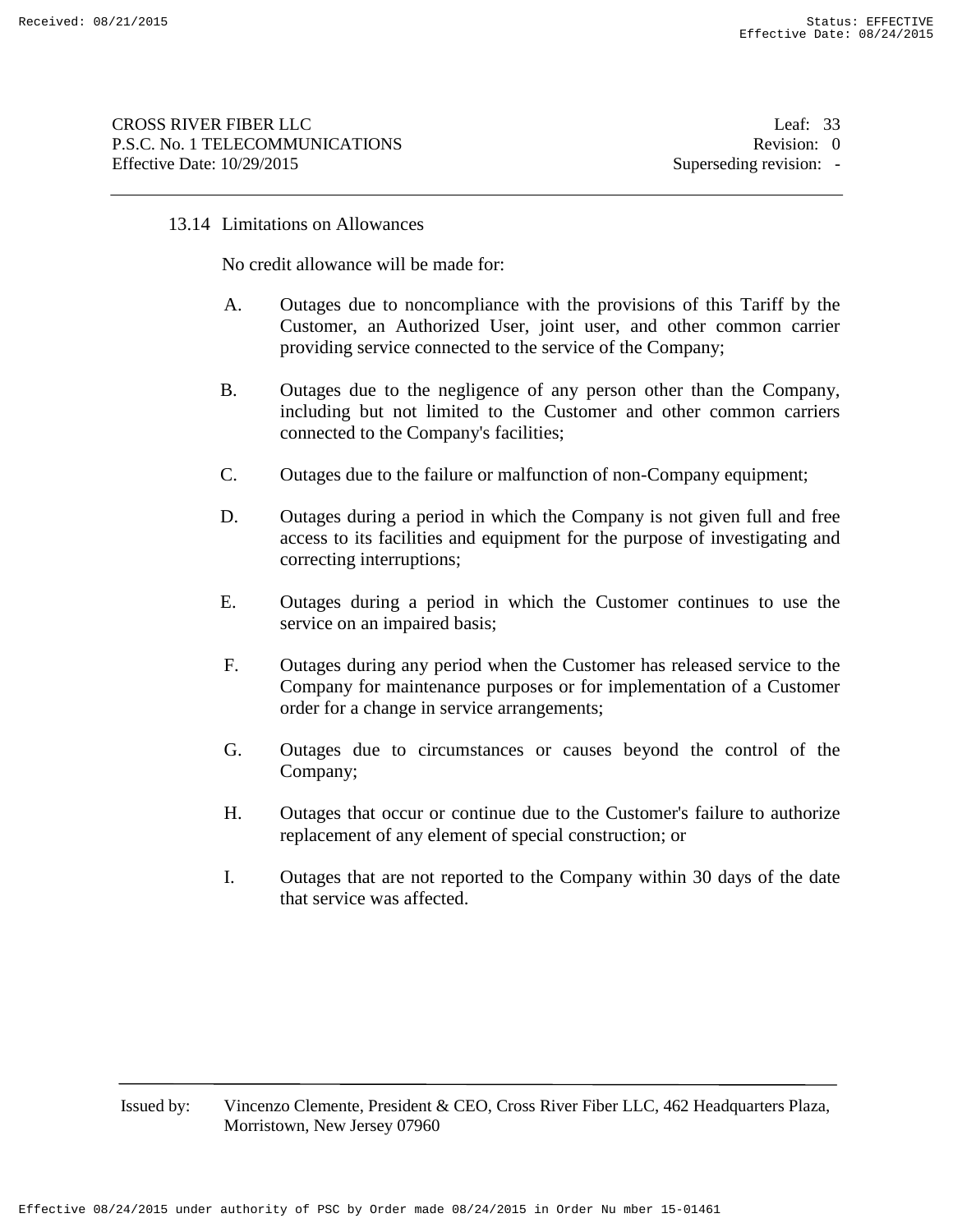CROSS RIVER FIBER LLC Leaf: 34 P.S.C. No. 1 TELECOMMUNICATIONS Revision: 0 Effective Date:  $10/29/2015$  Superseding revision: -

## 14.0 Repairs and Changes to Facilities

- 14.1 The Company shall have the right to make necessary repairs or changes to its facilities at any time and will have the right to suspend or interrupt Service(s) temporarily for the purpose of making the necessary repairs or changes to its system. When such suspension or interruption of Service(s) for any appreciable period is necessary, the Company will give the Customers who may be affected reasonable notice thereof as circumstances will permit, and will prosecute the work with reasonable diligence, and, if practicable, at times that will cause the least inconvenience.
- 14.2 When the Company is repairing or changing its facilities, it shall take appropriate precautions to avoid unnecessary interruptions of Customers' Service(s).
- 14.3 The use and restoration of service in emergencies shall be in accordance with Part 64, Subpart D of the Federal Communications Commission's Rules and Regulations.
- 15.0 Service Connections and Facilities on Customer's Premises
	- 15.1 Service(s) furnished by the Company may be interconnected with Service(s) or facilities of other authorized communications common carriers and with private systems, subject to the technical limitations established by the carrier. Service(s) furnished by the Company is not part of a joint undertaking with such carriers.
	- 15.2 Interconnection with the facilities or Service(s) of other carriers shall be under the applicable terms and conditions of the other carrier's tariffs. Customer is responsible for taking all necessary legal steps for interconnecting its Customerprovided terminal equipment or communications systems with the other carrier's facilities. Customer shall secure all licenses, permits, rights-of-way, and other arrangements necessary for such interconnection.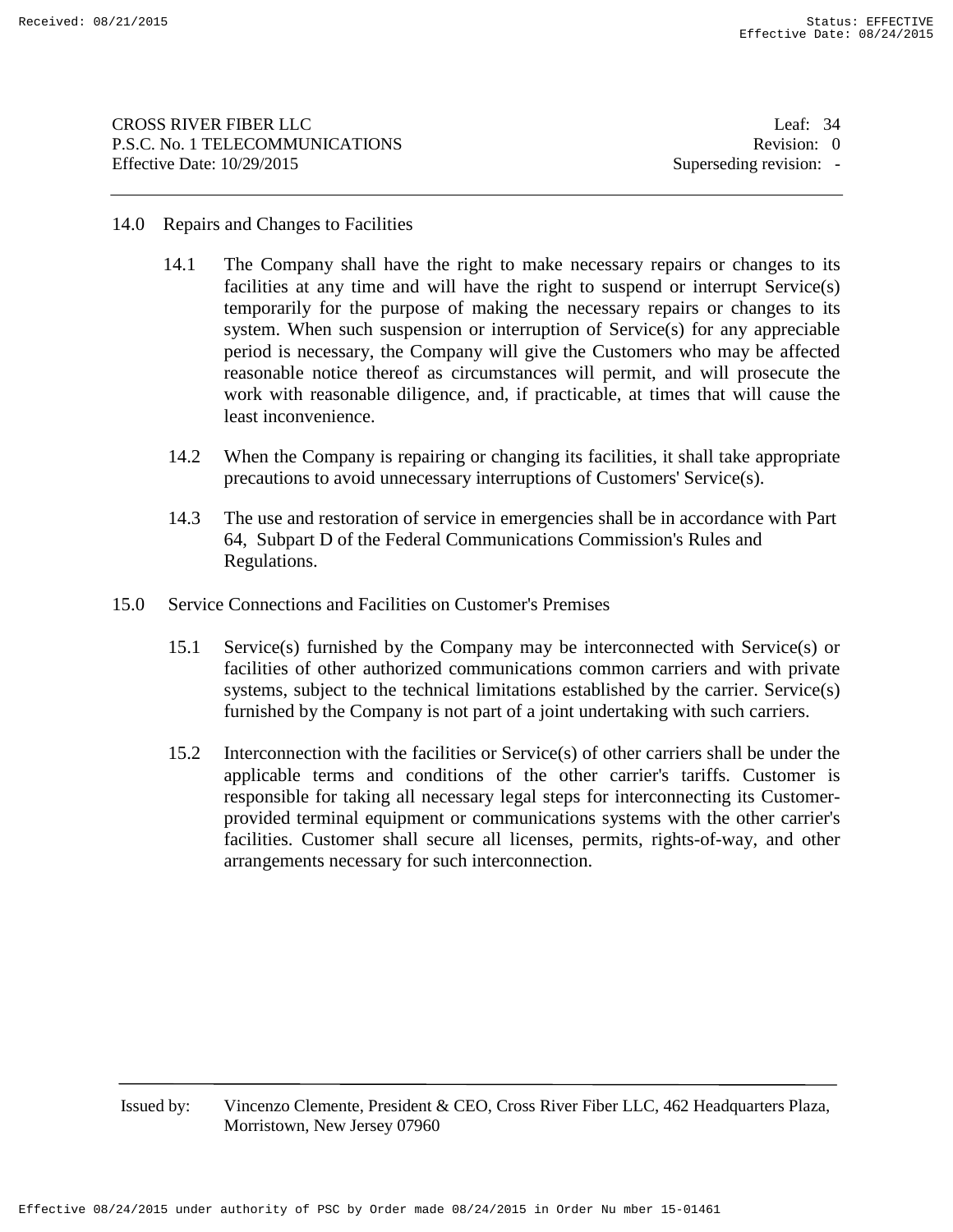CROSS RIVER FIBER LLC Leaf: 35 P.S.C. No. 1 TELECOMMUNICATIONS Revision: 0 Effective Date:  $10/29/2015$  Superseding revision: -

15.3 The Company's facilities and Service(s) may be used with or terminated in Customer-provided terminal equipment or communications systems. Such terminal equipment shall be furnished and maintained at the expense of Customer, except as otherwise provided. Customer is responsible for all costs at its premises, including but not limited to personnel, wiring, electrical power, and the like, incurred in the use of the Company's service. When such terminal equipment is used, the equipment shall comply with the generally accepted minimum protective criteria standards of the telecommunications industry.

## 16.0 Limitations of Service

- 16.1 Service(s) is offered subject to the availability of the necessary facilities and/or equipment and subject to the provisions of this Tariff. The Company may decline applications for Service(s) to or from a location where the necessary facilities or equipment are not available. The Company may discontinue furnishing service in accordance with the terms of this Tariff, the Service Order or NYPSC regulations.
- 16.2 The Company reserves the right to discontinue or limit Service(s) when necessitated by conditions beyond its control (examples of these conditions are more fully set forth elsewhere in this Tariff), or when Service(s) is used in violation of provisions of this Tariff, the law or a Service Order.
- 16.3 The Company does not undertake to transmit messages, but offers the use of its Service(s) when available, and, as more fully set forth elsewhere in this Tariff, shall not be liable for errors in transmission or for failure to establish connections.
- 16.4 The Company reserves the right to discontinue Service(s), limit Service(s), or to impose requirements as required to meet changing regulatory or statutory rules and standards, or when such rules and standards have a material adverse effect on the business or economic feasibility of providing Service(s), as determined by the Company in its reasonable judgment.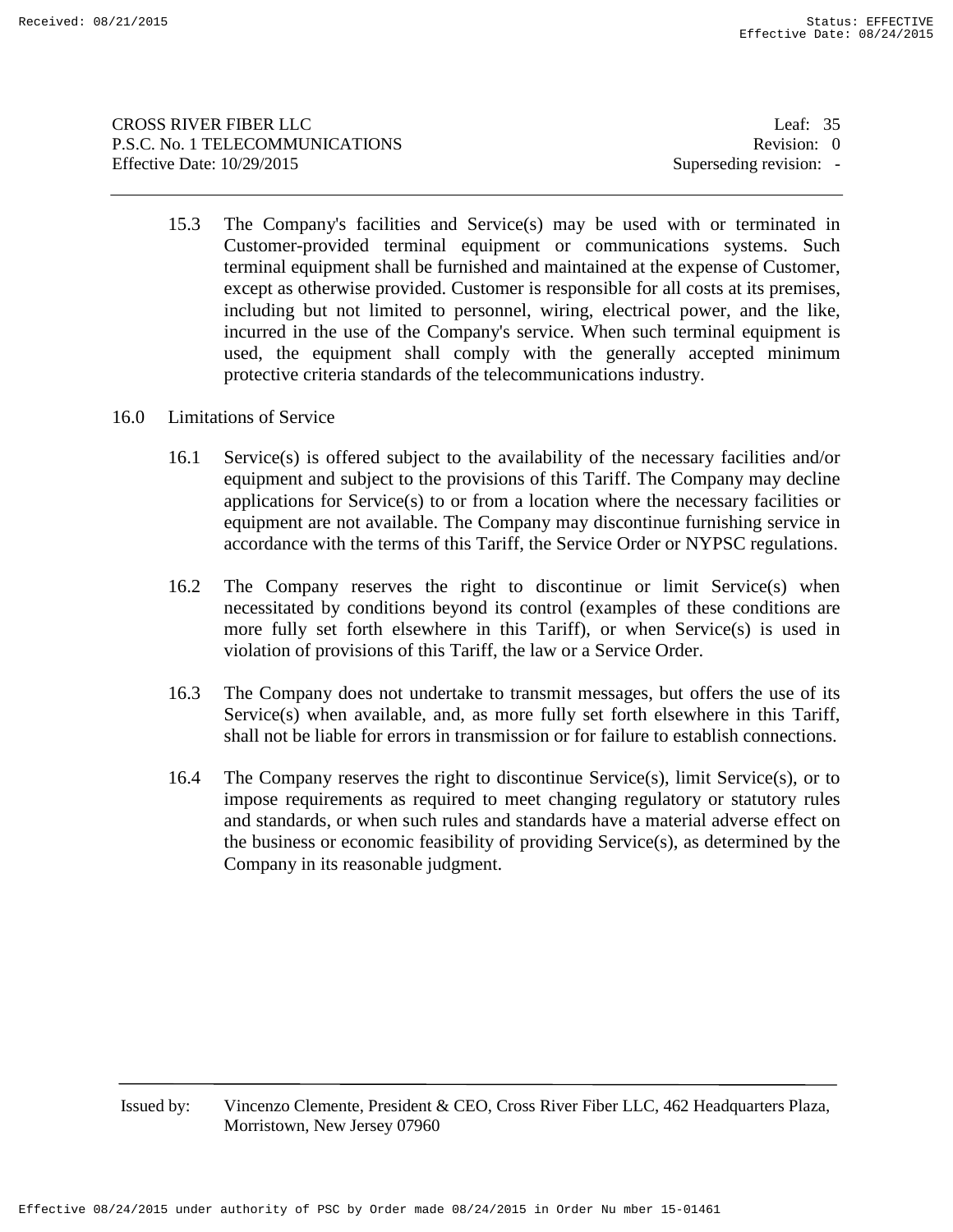| CROSS RIVER FIBER LLC           | Leaf: $36$              |
|---------------------------------|-------------------------|
| P.S.C. No. 1 TELECOMMUNICATIONS | Revision: 0             |
| Effective Date: 10/29/2015      | Superseding revision: - |
|                                 |                         |

- 16.5 The Company reserves the right to refuse an application for service made by a present or former Customer who is indebted to the Company for Service(s) previously rendered pursuant to this Tariff or a Service Order until the indebtedness is satisfied.
- 17.0 Service(s) and Targeted Completion Date
	- 17.1 Cross River Fiber LLC shall use its commercially reasonable efforts to provide during the Term the Service(s) identified in a Service Order, in accordance with the terms thereof, which may include but are not limited to Metro Dark Fiber dedicated leased lines and/or circuits and/or capacity, managed network Service(s), point to point dark Fiber and ancillary Service(s), pursuant to the terms and conditions set forth herein or in a Service Order.
	- 17.2 Service(s) shall be ordered on Cross River Fiber LLC's standard Service Order form and shall include, at a minimum, the charges, a Targeted Completion Date and any additional terms and conditions required to deliver the Service(s).
	- 17.3 Customer shall have the right to use the Service(s) during the Term for any lawful purpose, consistent with the terms and conditions set forth in this Tariff and any applicable Service Order(s) and Exhibits.
	- 17.4 Notwithstanding the delivery of the Service(s), Company retains exclusive legal title to the Service(s) and the rights to use, control, operate and maintain the Company's network for Customer's use during the Term.
	- 17.5 Notwithstanding the delivery of the Customer Fibers for Customer's use during the Service Order Term, Cross River Fiber LLC retains the exclusive legal title to the Customer Fibers and the rights to use, control, operate and maintain the Cross River Fiber LLC Network. Cross River Fiber LLC shall also retain and have the exclusive right and obligation to establish, administer and maintain any applicable rights-of-way agreements in accordance with their terms.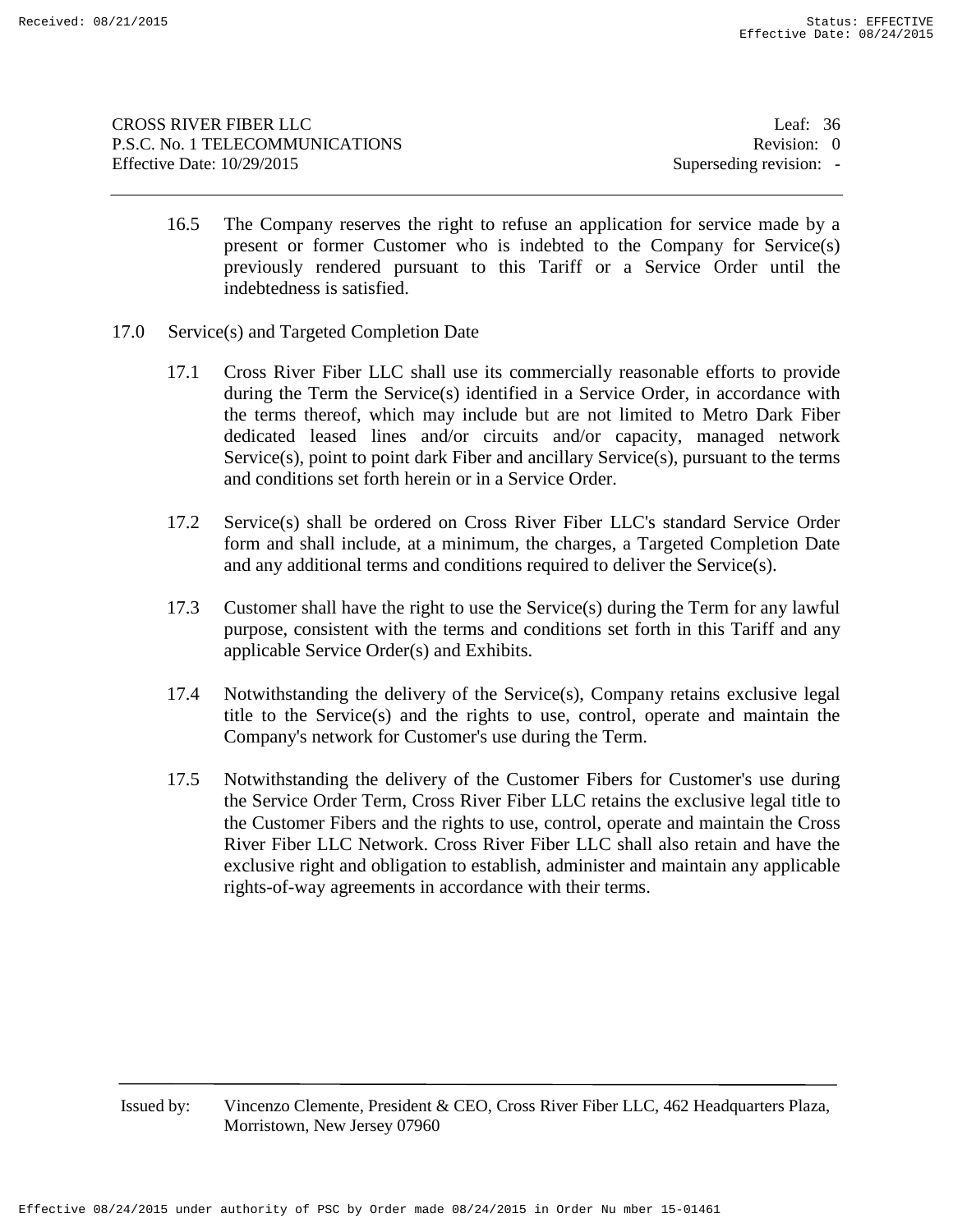| CROSS RIVER FIBER LLC           | Leaf: $37$              |
|---------------------------------|-------------------------|
| P.S.C. No. 1 TELECOMMUNICATIONS | Revision: 0             |
| Effective Date: 10/29/2015      | Superseding revision: - |
|                                 |                         |

- 17.6 Customer shall have the exclusive right to use the Customer Fibers solely for its own use during the Term for any lawful purpose, consistent with the terms and conditions set forth in this Tariff, any applicable Service Order, and any applicable Customer Approvals or Required Rights.
- 17.7 Cross River Fiber LLC shall not be responsible for any delay or failure to deliver the Customer Fiber under any Service Order or the provision of the Service(s) thereunder due to Customer's failure to obtain Customer Approvals or otherwise comply with the provisions of this Tariff or any applicable Service Order.
- 17.8 This Tariff, together with an executed Service Order, shall govern the provision of Service(s) by Cross River Fiber LLC
- 17.9 Customer shall obtain, at its sole cost and expense, all necessary Customer Approvals required to deliver to a Fiber distribution panel, pull box or splice point or other termination point as agreed by the Parties and set forth in the Service Order, to the Customer demarcation point.
- 17.10 Cross River Fiber LLC will use its reasonable commercial efforts to deliver the Service on or before the Targeted Completion Date(s) but the failure to deliver the Service(s) by such date shall not be an Event of Default under this Tariff or a Service Order. The Targeted Completion Date(s) shall be extended for the appropriate period as may be necessary as a result of events of Force Majeure or any acts, omissions or delays by Customer, its employees, agents, or contractors, including but not limited to, delays in obtaining any necessary Customer Approvals.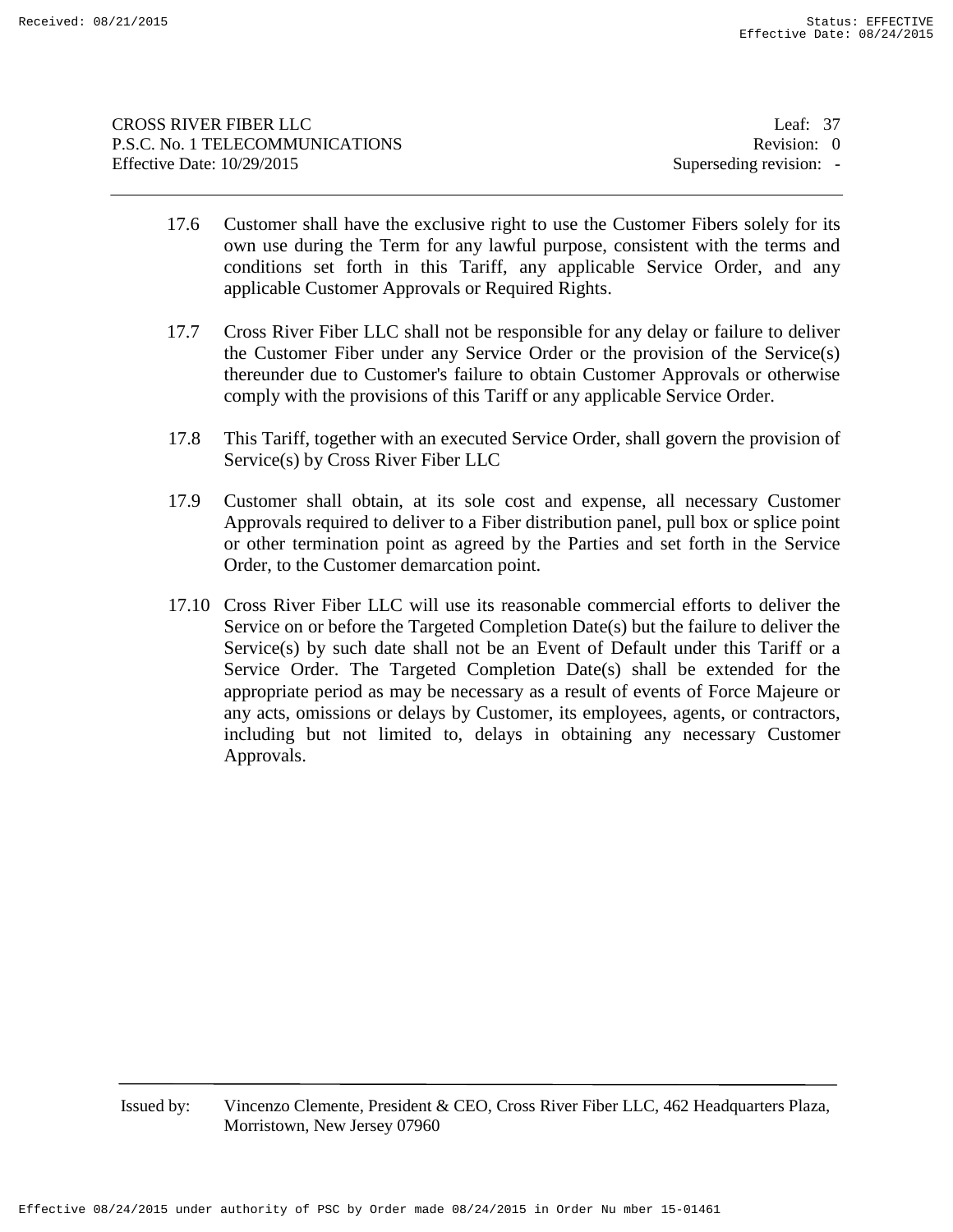CROSS RIVER FIBER LLC Leaf: 38 P.S.C. No. 1 TELECOMMUNICATIONS Revision: 0 Effective Date:  $10/29/2015$  Superseding revision: -

- 17.11 Absent events of Force Majeure, events of Termination in accordance with Section 19 or an Event of Default pursuant to Section 19 or delays attributable to Customer, its employees, agents, servants or contractors, if Cross River Fiber LLC fails to deliver the Service(s) on or before one hundred eighty (180) days after the Targeted Completion Date(s) set forth in a particular Service Order, Customer shall have the right, in Customer's sole discretion and as its sole and exclusive remedy, to terminate the Service Order in writing and such termination shall be Customer's sole remedy hereunder, with neither party having any obligation under such Service Order.
- 18.0 Term of Service Orders
	- 18.1 The Term of any Service Order shall be effective between the Parties as of the Service Commencement Date and shall remain in effect until the expiration or earlier termination of any applicable Service Order, unless earlier terminated by either Party in accordance with the terms of the Service Order or this Tariff.
	- 18.2 The initial term of a Service Order shall be set forth therein (the "Initial Service Order Term"). Unless otherwise set forth in the Service Order, upon the expiration of the Initial Service Order Term, provided Customer is not in default, the Service Order will automatically be extended for a one (1) year term with the rate being increased by 6% annually thereafter (the "Renewal Service Order Term"), unless Customer or Cross River Fiber LLC notifies the other Party in writing of its intent to not renew the Service Order at least ninety (90) days before expiration of the Initial Service Order Term or any Renewal Service Order Term. The Initial Service Order Term and the Renewal Service Order Term are referred to hereafter as the "Service Order Term."
	- 18.3 The term for any Service Order and the Service Order Term are referred to as the "Term."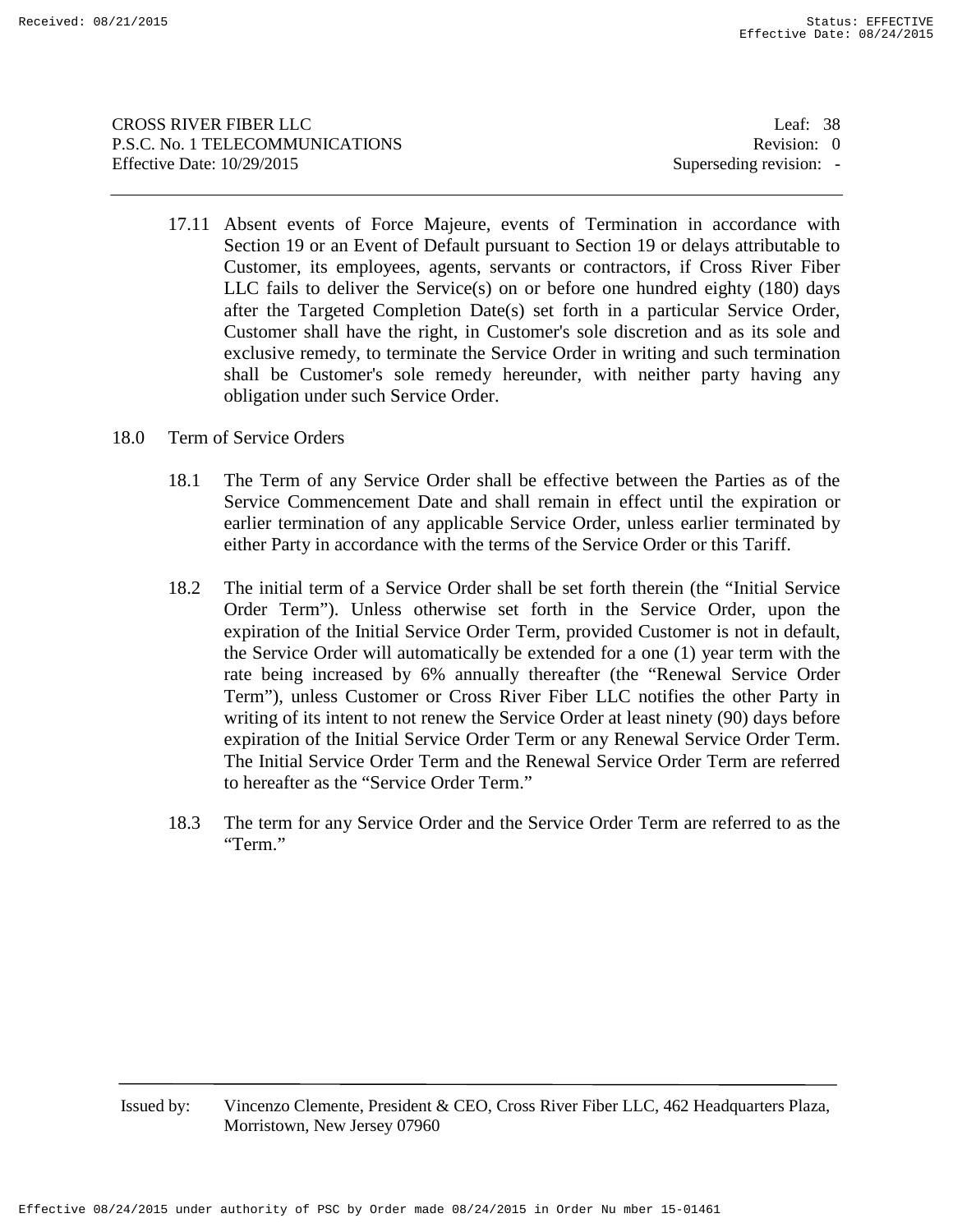CROSS RIVER FIBER LLC Leaf: 39 P.S.C. No. 1 TELECOMMUNICATIONS Revision: 0 Effective Date:  $10/29/2015$  Superseding revision: -

## 19.0 Termination Rights

- 19.1 If the Federal Communications Commission, a state or Public Utility or Service Commission, or a court of competent jurisdiction or other governmental entity issues a rule, regulation, law or order that has the effect of canceling, changing or superseding any term or provision of this Tariff (collectively, "Regulatory Requirement"), then this Tariff will be deemed modified to the extent necessary to comply with the Regulatory Requirement, unless such Regulatory Requirement adversely and materially affects a Party's rights or obligations under this Tariff. In the event of an adverse and material change, the Parties agree to negotiate in good faith a mutually agreeable modification consistent with such Regulatory Requirement. If the Parties cannot agree to such modification within thirty (30) days after the Regulatory Requirement is effective, then upon written notice, either Party may, to the extent practicable, terminate that portion of a Service Order impacted by the Regulatory Requirement. For purposes of this Section, any Regulatory Requirement that results in substantial increased costs to provide the Service(s) shall be deemed to have an adverse and material effect.
- 19.2 Notwithstanding anything contained in this Tariff or any Service Order to the contrary, Cross River Fiber LLC shall have the right to immediately suspend and/or terminate any or all Service(s) provided hereunder without notice to Customer if Customer uses or permits the use of the Service(s) for any unlawful purpose or in any unlawful manner, in a manner that threatens any person, or in a manner that interferes with or threatens the integrity of Cross River Fiber LLC's telecommunications network or the networks of any third parties.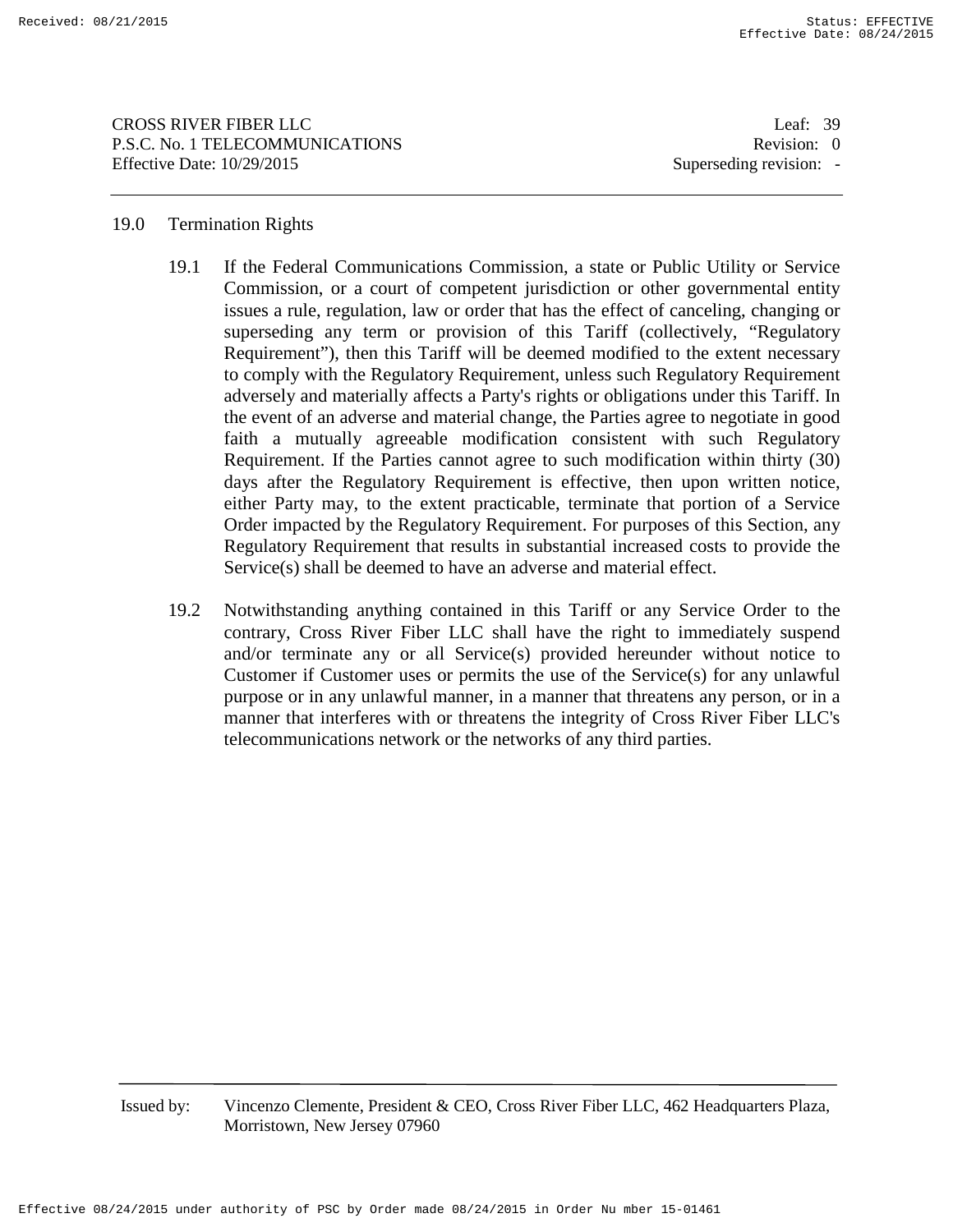CROSS RIVER FIBER LLC Leaf: 40 P.S.C. No. 1 TELECOMMUNICATIONS Revision: 0 Effective Date:  $10/29/2015$  Superseding revision: -

- 19.3 Customer may terminate any Service Order prior to the expiration of the applicable Service Order Term. However, the Parties acknowledge that this Tariff and the prices set forth in the Service Order(s) are based on the provision of Service(s) for the entire Service Order Term. Accordingly, in the event Customer terminates a Service Order prior to expiration of the applicable Service Order Term for any reason except Cross River Fiber LLC's breach of a material term of the Tariff or Service Order which is not cured within thirty (30) days of Customer's written notice of such breach, Customer agrees to pay to Cross River Fiber LLC an Early Termination Fee equal to the remaining amount due under the Service Order through its full Term, payable in full within thirty (30) days of such termination, with interest to accrue at 1.5% monthly thereafter.
- 19.4 Either Party (the "Non-Defaulting Party") may terminate a Service Order, by written notice to the other Party (the "Defaulting Party"), immediately upon the Defaulting Party's receipt of such notice or such later date as specified in the notice, in any one of the following circumstances (each an "Event of Default"), and may seek any other legal remedies it may have under applicable law or principles of equity relating to such Event of Default, which other remedies shall be in addition to the right of termination provided herein.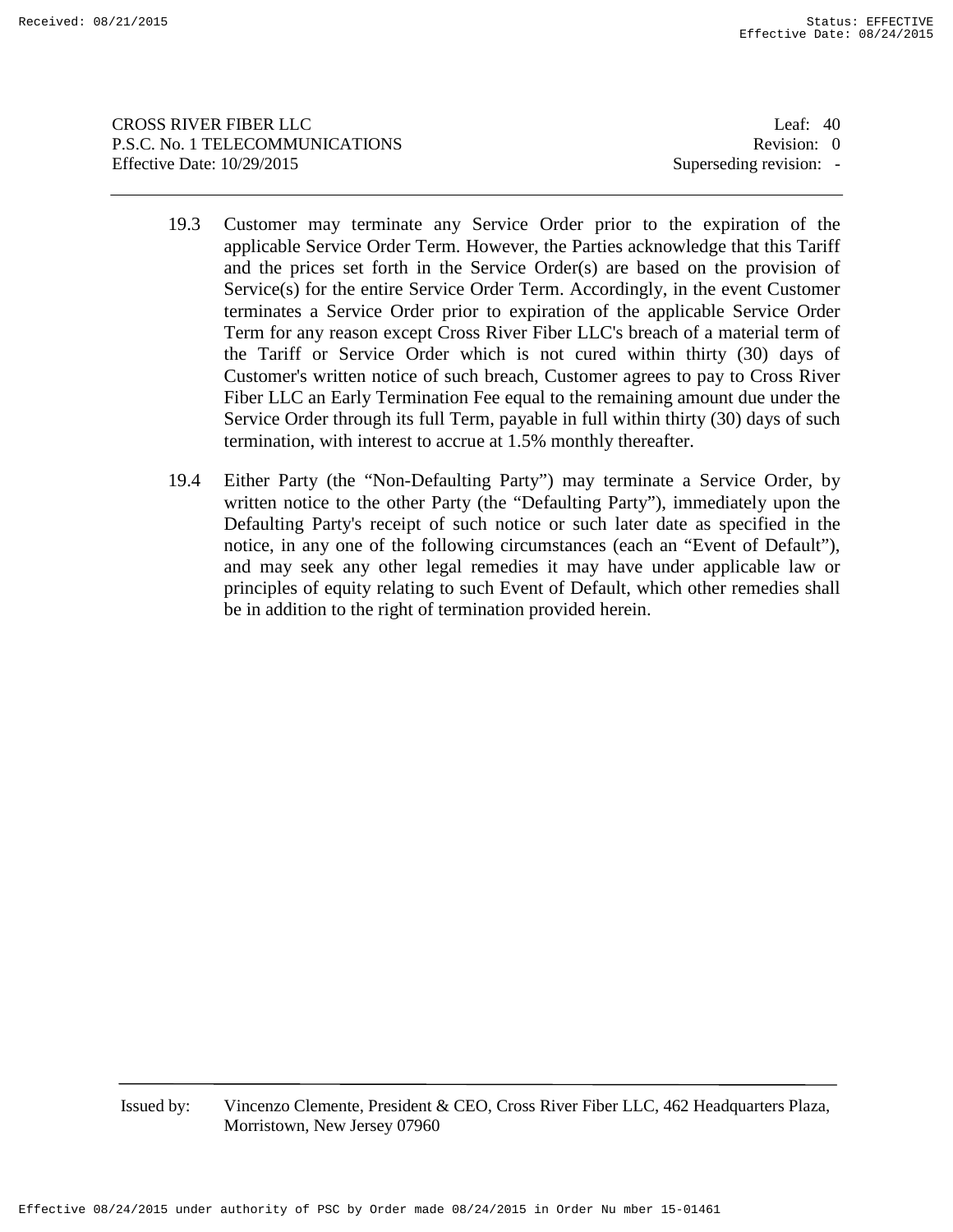CROSS RIVER FIBER LLC Leaf: 41 P.S.C. No. 1 TELECOMMUNICATIONS Revision: 0 Effective Date:  $10/29/2015$  Superseding revision: -

The following shall constitute Events of Default:

A. if a Defaulting Party fails to comply with any of the material terms and conditions of this Tariff or a Service Order, including any payment obligations; provided, however, that except for a failure to pay monies when due hereunder, a Party shall not be in default under any Service Order unless and until the Non-Defaulting Party provides the Defaulting Party written notice of such default and the Defaulting Party shall have failed to cure the same within thirty (30) days after receipt of such notice or such longer period as the Non-Defaulting Party may authorize in writing (the "Cure Period"); provided, further, that where such default cannot reasonably be cured within such Cure Period, the Cure Period shall automatically be extended for such period of time as may be required to complete such curing, provided that the Defaulting Party proceeds promptly to use reasonable commercial efforts to cure the default with due diligence and provides written progress reports to the Non-Defaulting Party during any extension of the Cure Period. Any Event of Default may be waived at the Non-Defaulting Party's option. Upon the failure of the Defaulting Party to timely cure any such default within the Cure Period, the Non-Defaulting Party may pursue any legal remedies it may have under applicable law or principles of equity relating to such breach. Notwithstanding anything to the contrary in this Section or the Tariff generally, the Cure Period applicable to a failure to pay monies when due under any Service Order shall be ten (10) days; or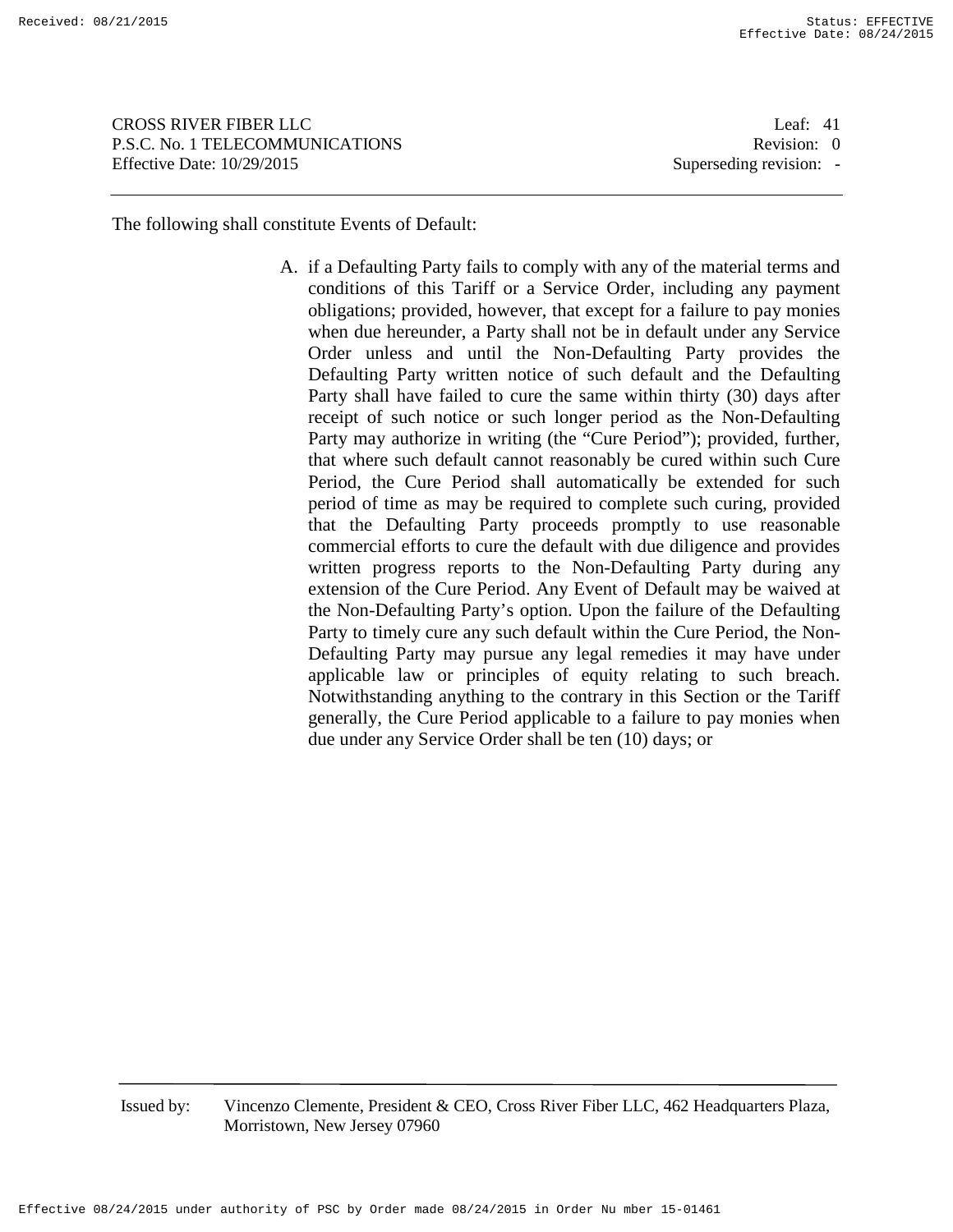CROSS RIVER FIBER LLC Leaf: 42 P.S.C. No. 1 TELECOMMUNICATIONS Revision: 0 Effective Date:  $10/29/2015$  Superseding revision: -

- B. if a Defaulting Party (i) commences a voluntary case or other proceeding seeking liquidation, reorganization, or other relief with respect to itself or its debts under any bankruptcy, insolvency, or other similar law, now or hereafter in effect, or (ii) seeks the appointment of a trustee, receiver, liquidator, custodian, or other similar official of it or any substantial part of its property, or (iii) consents to any such relief or to the appointment of or taking possession by any such official in an involuntary case or other proceeding commenced against it, or (iv) makes a general assignment for the benefit of creditors, or (v) generally fails to pay its debts as they become due, or (vi) takes any corporate action to authorize any of the foregoing; or
- C. if an involuntary case or other proceeding is commenced against the Defaulting Party seeking liquidation, reorganization or other relief with respect to it or its debt under any bankruptcy, insolvency, or other similar law now or hereafter in effect or seeking the appointment of a trustee, receiver, liquidator, custodian or other similar official of it or any substantial part of its property, and such involuntary proceeding shall remain undismissed and unstayed for a period of 60 days; or an order for relief is entered against the Defaulting Party.
- D. In the event of a bankruptcy, liquidation, reorganization, receivership or any other relief being sought under any bankruptcy, insolvency or other similar law or similar type of proceeding, the terms of this Tariff hereto shall remain in full force and effect between the parties and shall survive such proceeding, as all parties recognize the impact of such proceeding upon the Customer's business operations and practices. Thus, in the event of such proceeding, the Customer shall be entitled to obtain an Order For Specific Performance of the Tariff and it shall be accepted as an executory Contract by any Trustee in any such proceeding, including bankruptcy, receivership, reorganization or liquidation proceedings.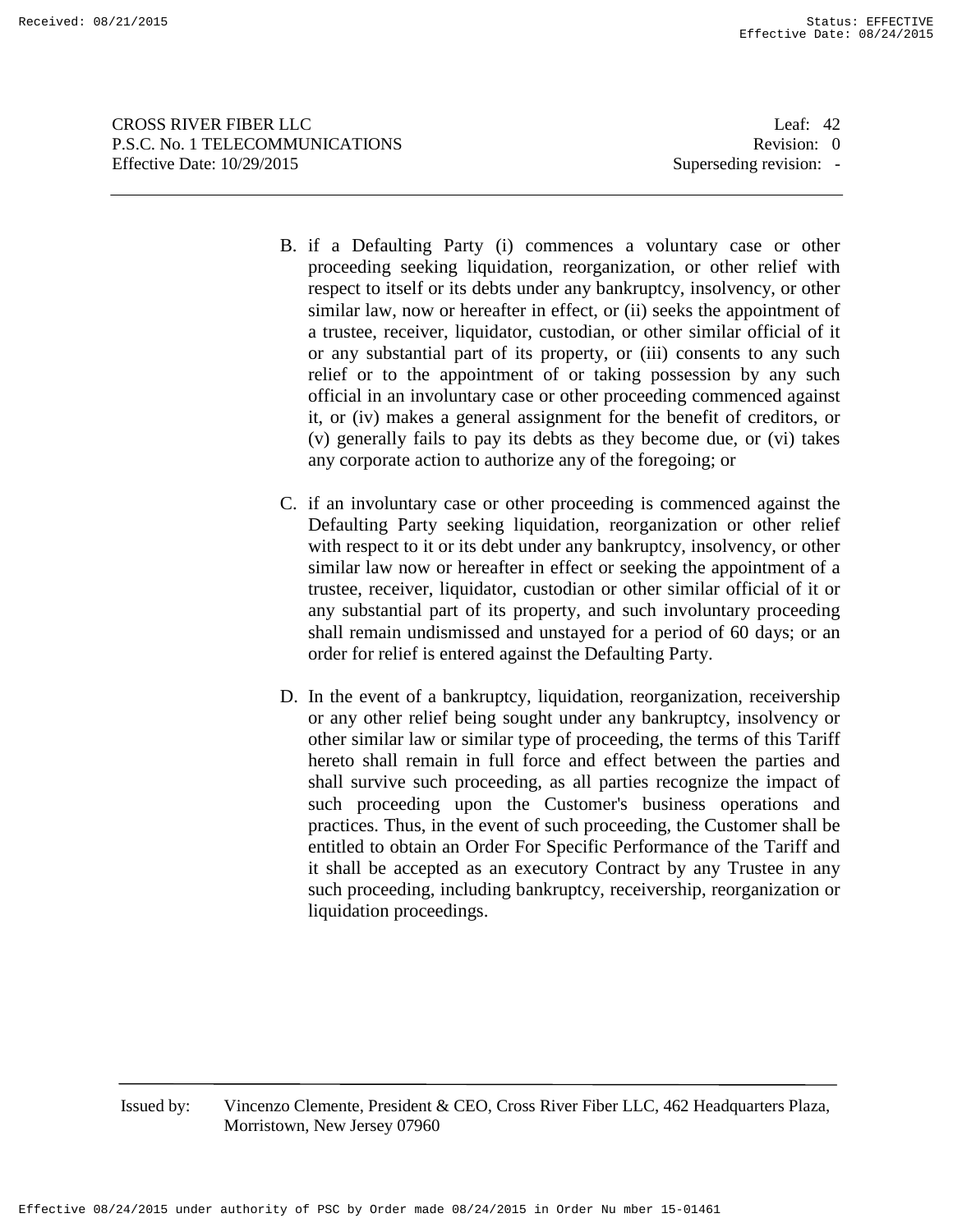- 19.6 A waiver by a Non-Defaulting Party with respect to any particular Event of Default shall not be deemed a waiver of any other or subsequent Event of Default.
- 19.7 Notwithstanding the foregoing, delays caused by Force Majeure events pursuant to Section 23 (other than delays in connection with the payment of monies due) shall not constitute an Event of Default or provide a basis for termination under this Section 19.
- 19.8 In the event an applicable Service Order is terminated, Customer shall have no further right to use the Service(s), the Equipment, or the Customer Fiber and all lease and/or contractual rights under the Service Order are terminated. If applicable, Customer shall within thirty (30) days remove all Customer equipment without damaging Cross River Fiber LLC Facilities. If Customer has not removed its equipment within such thirty (30) day period, Cross River Fiber LLC shall have the right, but not the obligation, to remove the Customer equipment. Cross River Fiber LLC retains the right to remove all Customer equipment and Fiber in the facility upon termination. Customer shall permit Cross River Fiber LLC access to all the necessary facilities to disconnect Service upon termination. Any costs incurred by Cross River Fiber LLC in removing the Customer equipment shall be reimbursed by Customer within thirty (30) days after receipt of Cross River Fiber LLC's invoice therefor. The foregoing remedy is in addition to any other remedy that may be available to Cross River Fiber LLC under this Tariff, the applicable Service Order, at law or in equity. Nothing in this Tariff shall be construed or implied to authorize Customer to remove any equipment or other facilities belonging to Cross River Fiber LLC.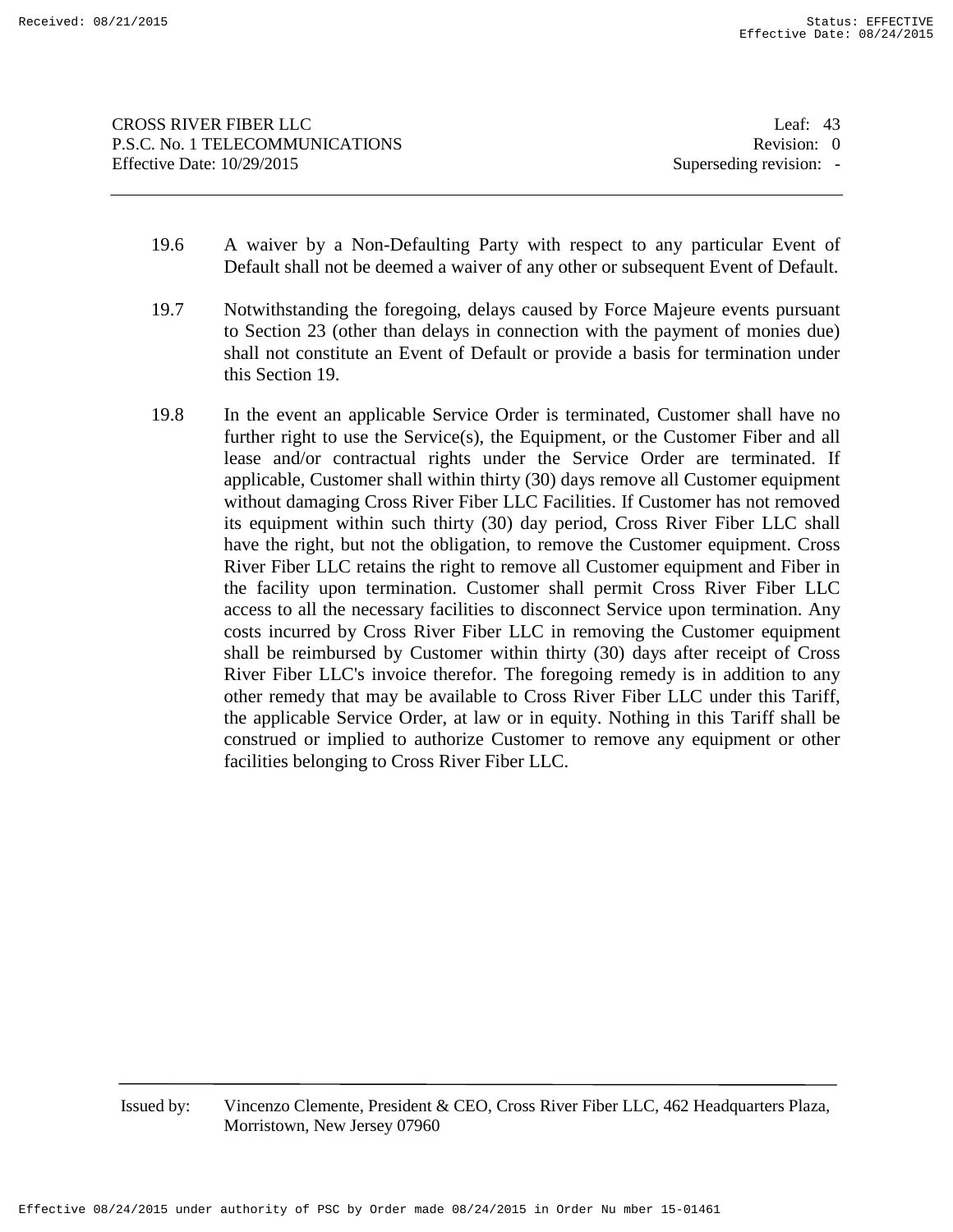CROSS RIVER FIBER LLC Leaf: 44 P.S.C. No. 1 TELECOMMUNICATIONS Revision: 0 Effective Date:  $10/29/2015$  Superseding revision: -

19.9 Upon any material breach not cured after the expiration of all applicable notice and cure periods as set forth in Section 19.4(a), if any, the Non-Defaulting Party may at its sole option do any one or more of the following: (a) cease accepting or processing Service Orders and suspend any or all Service(s); (b) draw on any letter of credit, security deposit or other assurance of payment and enforce any security interest provided by the Defaulting Party; (c) terminate any Service(s)without further liability; (d) collect from the Defaulting Party an amount equal to any Early Termination Fee as set forth in this Tariff or an applicable Service Order; or (e) pursue any other legal or equitable remedy or relief as may be appropriate, including but not limited to recovery of legal costs and other expenses.

## 20.0 Indemnification

20.1 To the fullest extent permitted by law, Cross River Fiber LLC shall indemnify Customer and save it harmless from and against any and all causes of action, claims, actions, suits, charges, damages, liabilities, costs, taxes, penalties, interest, expenses, and losses in connection with personal and/or bodily injury or death of any person whomsoever (including employees of the Parties), or damage to any property, real and personal, including environmental damages, of the other Party (whether owned, leased or licensed), including all reasonable legal expenses incurred or sustained in enforcing this indemnification, caused by the willful or grossly negligent actions or willful or grossly negligent failure to act of Cross River Fiber LLC, its agents, contractors, employees and servants, in connection with the provision of Service under this Tariff or any Service Order.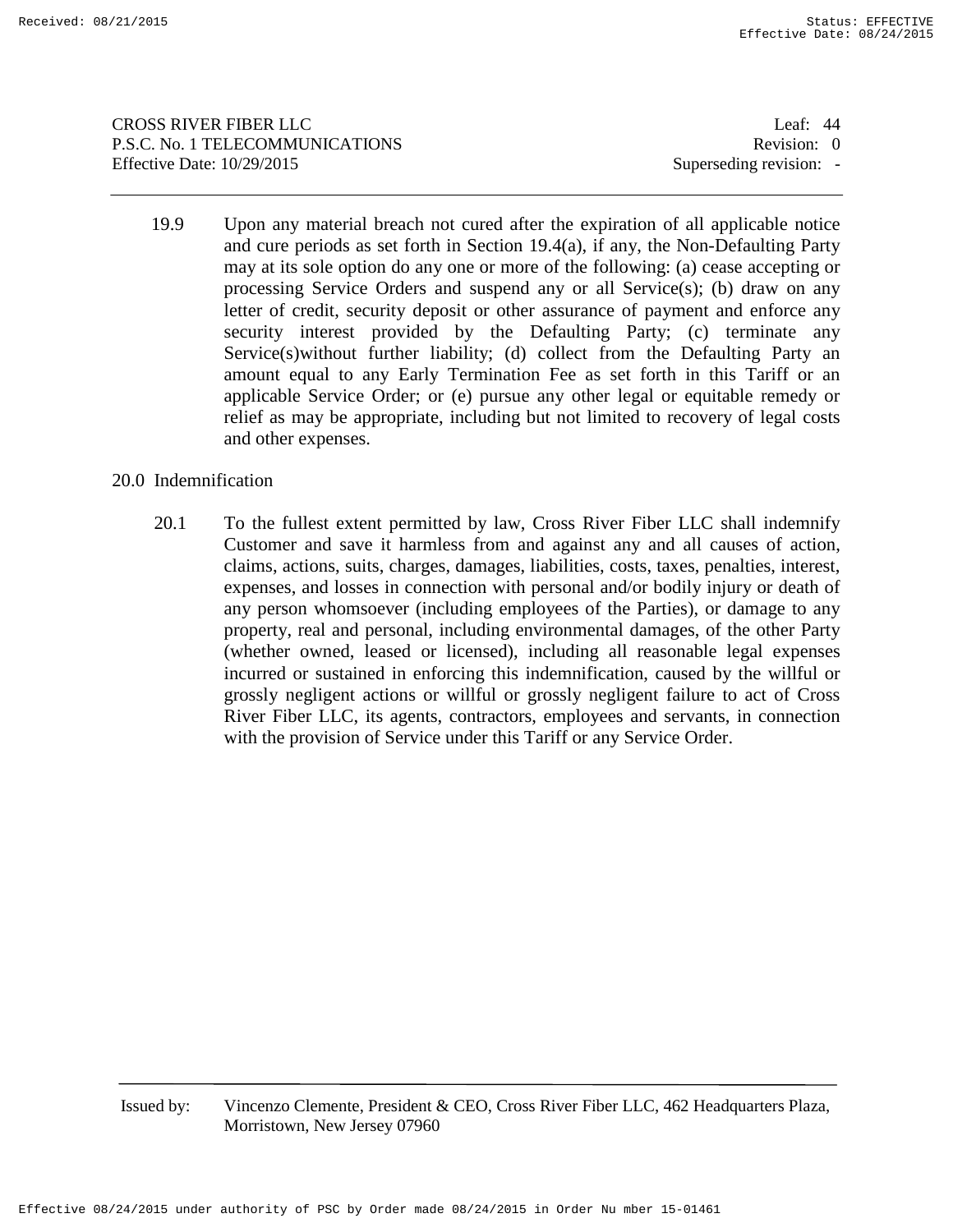CROSS RIVER FIBER LLC Leaf: 45 P.S.C. No. 1 TELECOMMUNICATIONS Revision: 0 Effective Date:  $10/29/2015$  Superseding revision: -

- 20.2 To the fullest extent permitted by law and subject to the limitations set forth in Section 20, Customer shall indemnify Cross River Fiber LLC and save it harmless from and against any and all causes of action, claims, actions, suits, charges, damages, liabilities, costs, taxes, penalties, interest, expenses, and losses in connection with personal and/or bodily injury or death of any person whomsoever (including employees of the Parties), or damage to any property, real and personal, including environmental damages, of the other Party (whether owned, leased or licensed), including all reasonable legal expenses incurred or sustained in enforcing this indemnification, caused by the willful or negligent actions or willful or negligent failure to act of Customer, its agents, contractors, employees and servants, in connection with the use of the Service(s)or Equipment or Customer Fiber or any lease or contract right provided under this Tariff or any Service Order.
- 20.3 The indemnified Party shall have the right to defense, by counsel of the indemnitor's selection reasonably satisfactory to the indemnitee, with respect to any claims for which the indemnitor may be liable under the indemnification provisions hereof. The Parties shall give each other prompt notice of any asserted claims or actions that may be subject to an indemnity hereunder, shall cooperate with each other in the defense of any such claims or actions and shall not settle any such claims or actions without the prior consent of the indemnifying Party, which consent shall not be unreasonably withheld.
- 20.4 For purposes of this Section, Cross River Fiber LLC agrees to look first at general commercial liability and excess or umbrella liability policies for recovery and agrees to maintain such policies in minimum coverage amounts of \$1Million and \$2 Million, respectively, throughout the Term of Service Orders.
- 20.5 The obligations of the respective Parties under the above provisions of this Section shall survive the expiration or termination of Service Orders executed by the Company.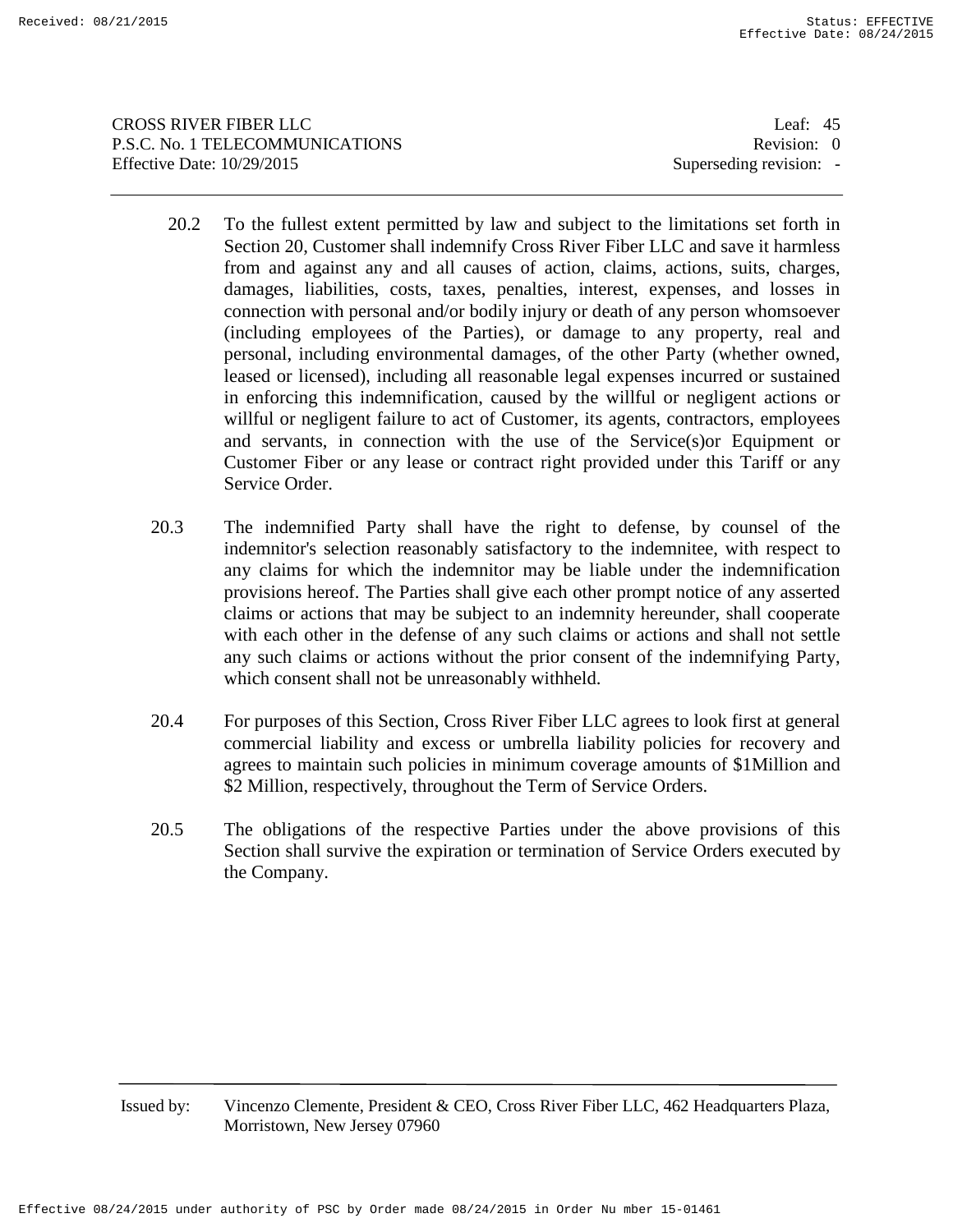CROSS RIVER FIBER LLC Leaf: 46 P.S.C. No. 1 TELECOMMUNICATIONS Revision: 0 Effective Date:  $10/29/2015$  Superseding revision: -

## 21.0 Insurance

- 21.1 Cross River Fiber LLC, during the Term of any Service Order, shall obtain and maintain insurance reasonably sufficient to meet its obligations under this Tariff and such Service Order.
- 21.2 Nothing in this Tariff shall be construed to prevent Cross River Fiber LLC from satisfying its insurance obligations pursuant to this Tariff or Service Order under a blanket policy or policies of insurance that meet or exceed the requirements of this Section.

## 22.0 Notices

22.1 Except as otherwise specified in this Tariff, all notices, demands, requests, instructions, approvals, proposals and claims shall be in writing and shall be sent as follows: (a) by registered or certified United States mail, return receipt requested and postage prepaid, to the applicable address below, or to such other addresses as the Parties may substitute by written notice given in the manner prescribed in this Section; (b) by hand delivery, including courier service delivery, to such address; or (c) by facsimile machine transmission to the numbers provided below.

> Cross River Fiber LLC 462 Headquarters Plaza Morristown, New Jersey 07960 Attn: President Facsimile No.: 935-380-5966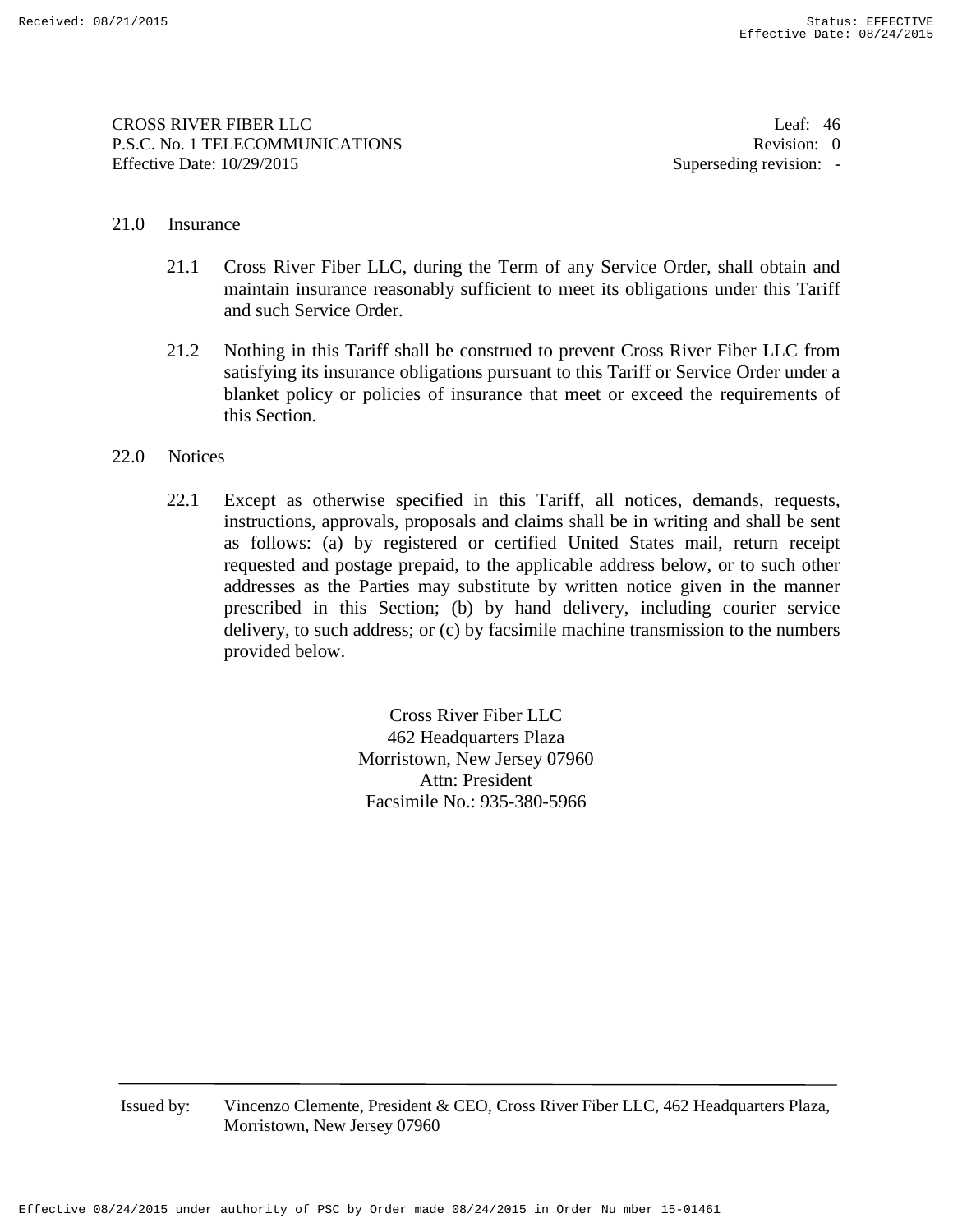CROSS RIVER FIBER LLC Leaf: 47 P.S.C. No. 1 TELECOMMUNICATIONS Revision: 0 Effective Date:  $10/29/2015$  Superseding revision: -

## 23.0 Force Majeure

- 23.1 Except for payment of any monies due under this Tariff or any Service Order(s), neither Party shall be liable under this Tariff or any Service Order for delays, failure to perform, damages, losses or destruction, or malfunction of any equipment, or any consequence thereof, caused by, or due to any cause beyond its control including but not limited to acts of God; acts, or failures to act, of any utility, rights-of-way or required rights owners, or other third party providing access to the rights-of-way; governmental action, inaction or delays; government codes, ordinances, laws, rules, regulations or restrictions; war or civil disorder; general material shortages, transportation delays, or labor strikes or walkouts that could not reasonably be avoided by the Party claiming Force Majeure; or other similar events beyond such Party's control (a "Force Majeure Event"). The Party claiming the Force Majeure Event shall give the other Party prompt notice of the occurrence of such Force Majeure Event and such Party shall, with the cooperation of the other, exercise reasonable efforts to mitigate the extent of a delay or failure resulting from such Force Majeure Event.
- 23.2 If performance of this Tariff is suspended for thirty (30) or more consecutive days as a result of a Force Majeure event, then either Party may, upon ten (10) days prior written notice, terminate so much of this Tariff or Service Order as is affected by the Force Majeure event, without further liability to either Party, except for unpaid charges for Service(s) provided prior to the date of termination set forth in the notice.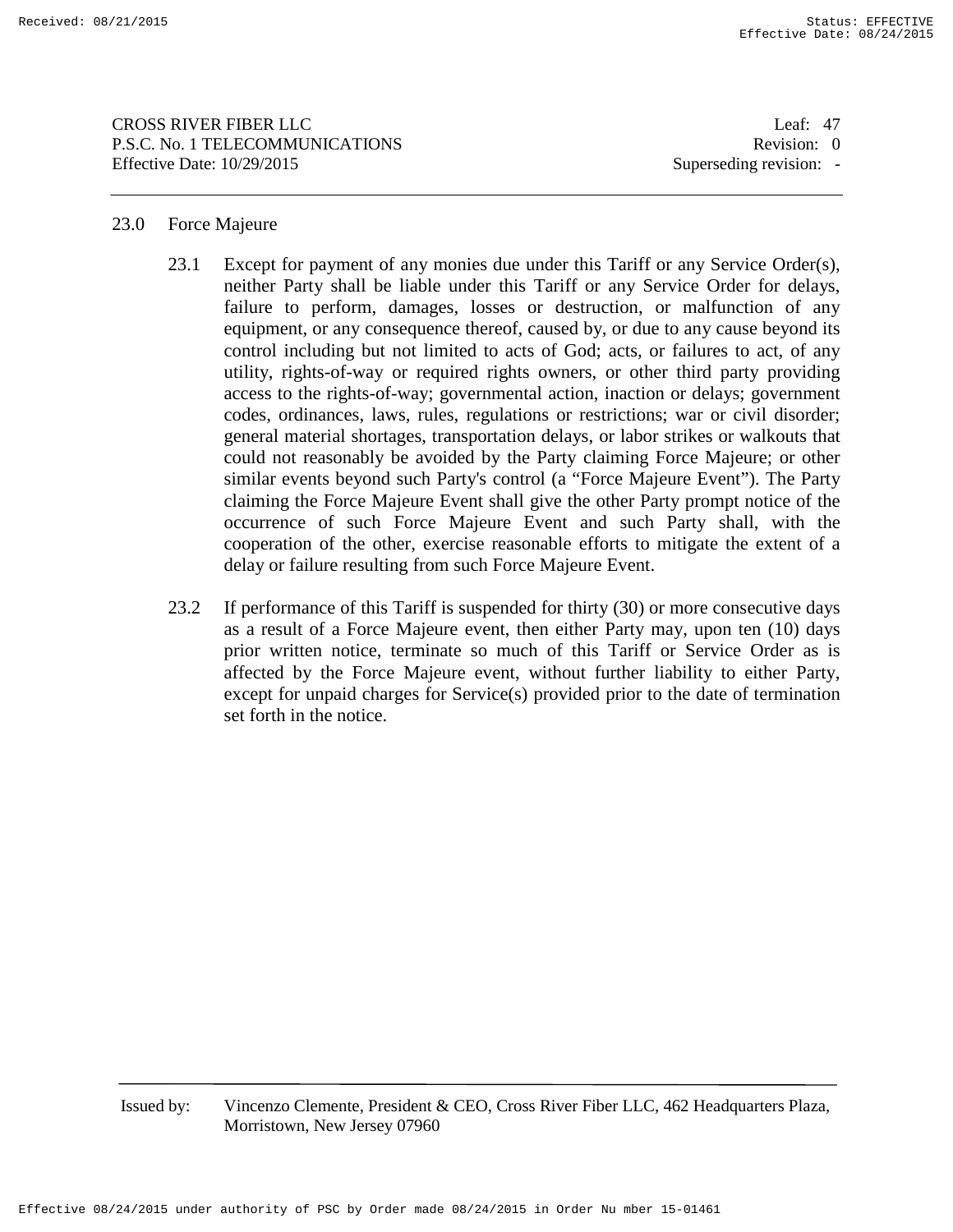CROSS RIVER FIBER LLC Leaf: 48 P.S.C. No. 1 TELECOMMUNICATIONS Revision: 0 Effective Date:  $10/29/2015$  Superseding revision: -

## 24.0 Miscellaneous Provisions

- 24.1 Representations. Except as otherwise provided, each of Cross River Fiber LLC, prospective Customers and existing Customers, represents, warrants and covenants to the other that (i) it has full right and authority, including any requisite corporate and governmental approvals, to enter into and to perform its respective obligations under this Tariff and any applicable Service Order; (ii) the execution of this Tariff and any applicable Service Order is not violative of its charter, by-laws or any laws or regulation by which it is bound or to which it is subject; and (iii) no litigation or governmental proceeding is pending or threatened which might adversely affect this Tariff or any applicable Service Order, the transactions contemplated by this Tariff or any applicable Service Order, or the rights of the Parties hereunder or thereunder.
- 24.2 Compliance with Applicable Laws. Cross River Fiber LLC and prospective Customers and existing Customers shall comply with all material applicable federal, state, or local laws, ordinances, regulations, orders, permits, franchises, or requirements of any governmental body having jurisdiction, including, but not limited to, the Federal Communications Commission and the NYPSC or similar governmental body in the jurisdiction in which the Service is provided.
- 24.3 Advertising and Publicity. Except as expressly permitted in this Tariff or upon the prior approval of the other Party, which approval shall not be unreasonably withheld, conditioned, or delayed, neither Customer nor Cross River Fiber LLC shall make public reference to the existence or terms of any applicable Service Order, except as expressly provided herein.
- 24.4 Cumulative Remedies. The rights and remedies provided by this Tariff are cumulative and the use of any one right or remedy by any Party shall not preclude or waive its right to sue on or pursue any or all other remedies. Said rights and remedies are in addition to any other rights such Party may have by law, statute, ordinance or otherwise, except as such remedies are expressly limited in this Tariff.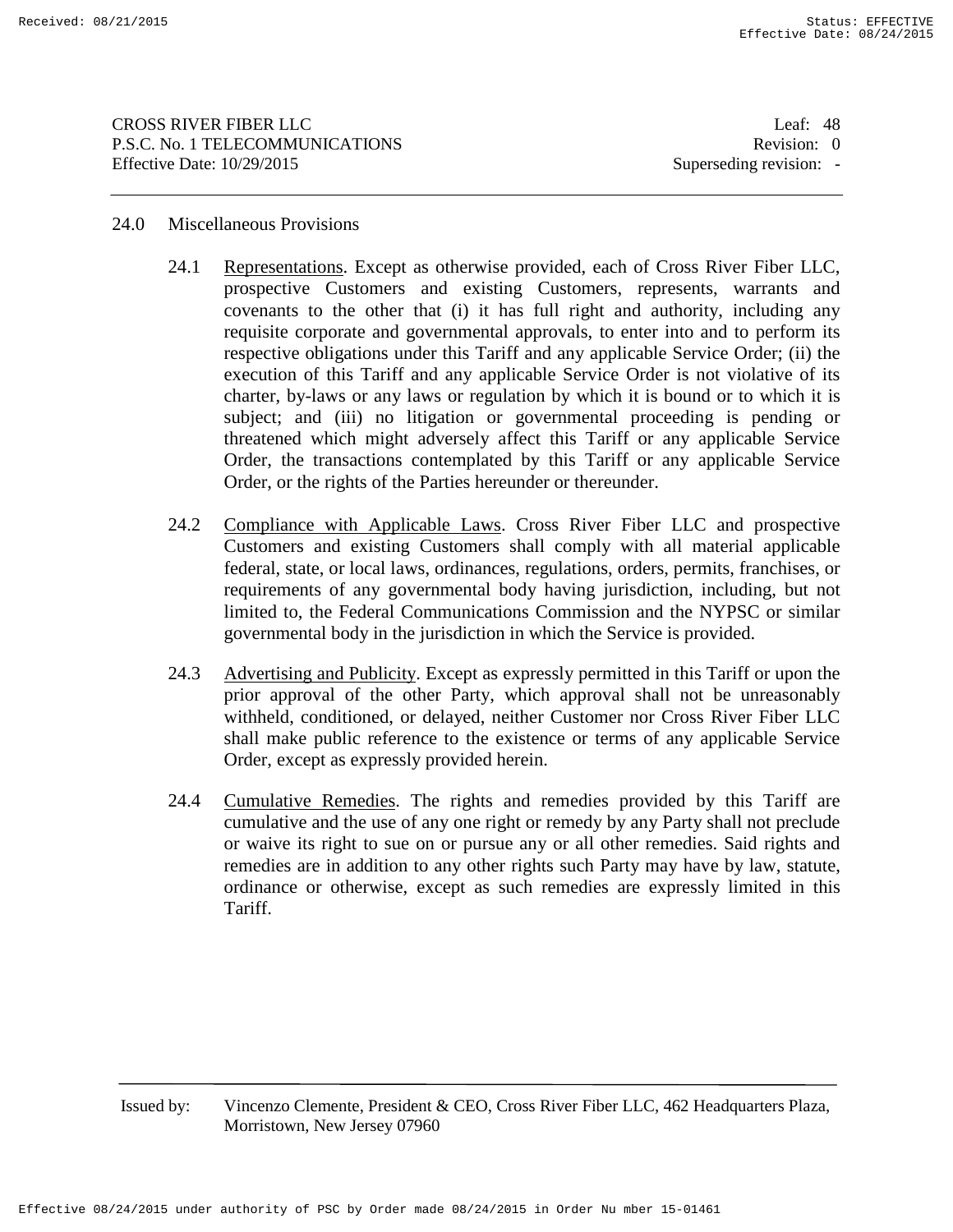| CROSS RIVER FIBER LLC           | Leaf: $49$              |
|---------------------------------|-------------------------|
| P.S.C. No. 1 TELECOMMUNICATIONS | Revision: 0             |
| Effective Date: 10/29/2015      | Superseding revision: - |
|                                 |                         |

- 24.5 Headings. The Section headings in this Tariff are for convenience of reference only and shall neither be deemed to be a part of this Tariff nor modify, define, expand or limit any of the terms or provisions hereof. All references to numbered or lettered Sections or sub-Sections are to Sections or sub-Sections of this Tariff.
- 24.6 Invalidity. Any provision of this Tariff which is held to be invalid, illegal or unenforceable in any manner in any jurisdiction shall be, as to such jurisdiction, ineffective to the extent of such invalidity, illegality or unenforceability without in any way affecting the validity, legality or enforceability of the remaining provisions hereof, and any such invalidity, illegality or unenforceability in any jurisdiction shall not invalidate or in any way affect the validity, legality or enforceability of such provision in any other jurisdiction.
- 24.7 Choice of Law. This Tariff and any applicable Service Order(s) shall be governed by and construed and enforced in accordance with the laws of the State of New York without regard to any conflicts of law principles that result in the application of the laws of another jurisdiction.
- 24.8 Legal Fees. Each of Cross River Fiber LLC and Customer shall each be responsible for its own costs, including legal fees, incurred in negotiating or finalizing any Service Order, and for its own legal fees and costs associated with the enforcement of any Service Order, unless otherwise expressly provided herein. If any legal proceeding is brought to enforce or interpret any part of a Service Order and/or this Tariff or any provision thereof, the prevailing Party in any such proceeding shall be entitled to recover from the other Party its reasonable attorneys' and paralegal fees and court costs in addition to any remedy or relief granted.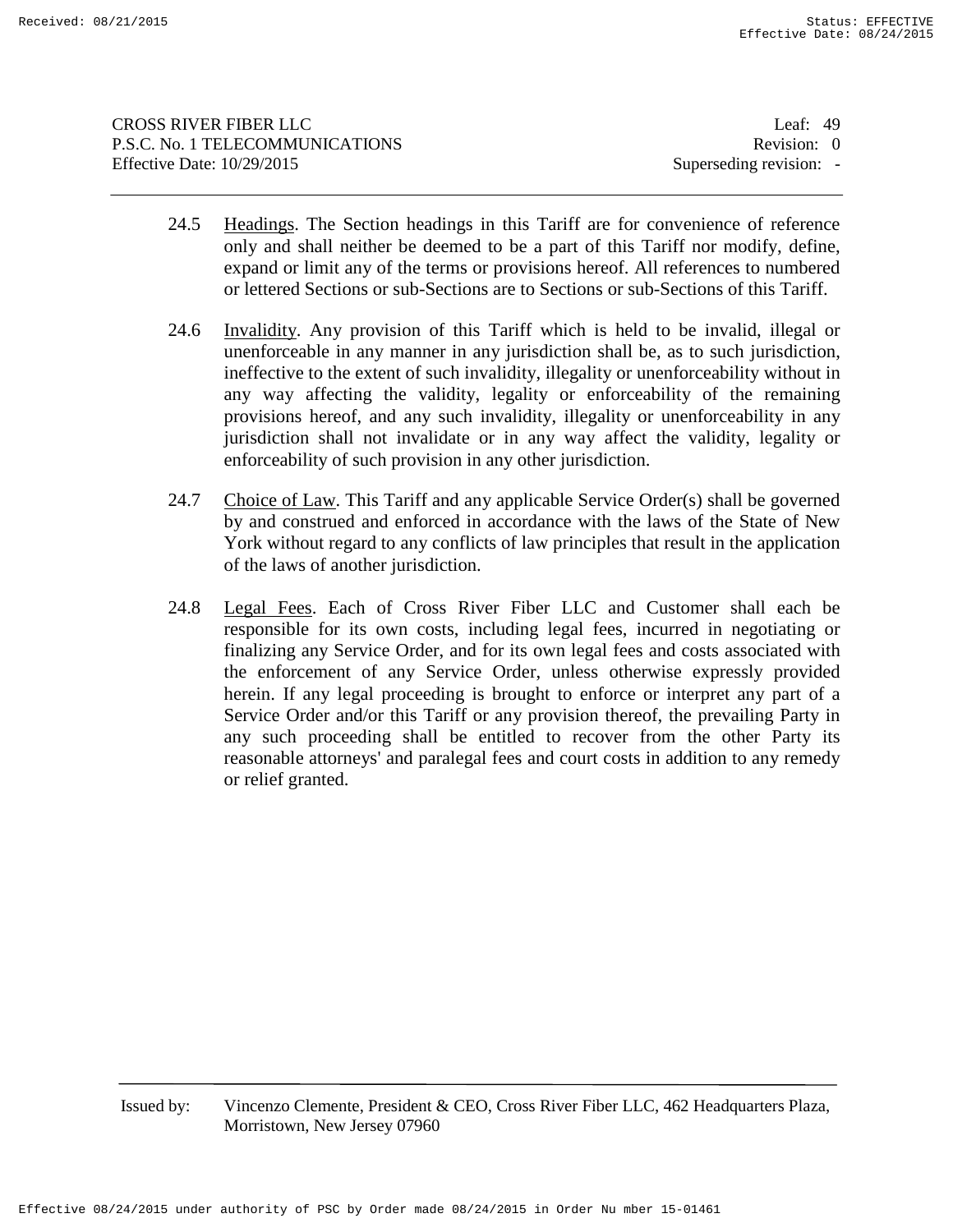CROSS RIVER FIBER LLC Leaf: 50 P.S.C. No. 1 TELECOMMUNICATIONS Revision: 0 Effective Date:  $10/29/2015$  Superseding revision: -

## 25.0 Required Rights and Construction

- 25.1 On or before the Acceptance Date under each Service Order, Cross River Fiber LLC shall obtain all material rights, licenses, permits, authorizations, rights of way, easements, authorizations, leases, fee interests and other necessary rights from third parties that are necessary for the provision of the Service(s) throughout the Term (collectively referred to as the "Required Rights"), except for those rights that are required to be obtained by Customer as provided in Section 26. Cross River Fiber LLC shall, at Cross River Fiber LLC's sole cost and expense, take commercially reasonable measures to cause such Required Rights to remain in effect in accordance with their terms throughout the Term of any applicable Service Order.
- 25.2 Cross River Fiber LLC shall design, engineer, construct and install the Customer Fibers to be delivered under this Tariff or any applicable Service Order in a workmanlike manner in compliance with current prevailing telecommunications industry standards using the skill and expertise appropriate for similar projects and Cross River Fiber LLC's construction specifications.
- 26.0 Customer Approvals
	- 26.1 Customer, at its cost and expense, shall obtain any approvals and authorizations necessary to deliver the Customer Fibers from the closest manhole along the Cross River Fiber LLC Network to the Customer demarcation point within any buildings as set forth on the Service Order(s), including but not limited to any required licenses, leases, easements, building entrance agreements, and house and riser permissions. Further, Customer shall comply with any building rules and regulations and any requirements imposed by third parties for providing approvals and authorizations under any such licenses, leases, easements, and any requirements for building entrance access and/or riser access for any buildings in which the Customer Fibers shall be delivered hereunder, and with all material applicable federal, state or local laws, ordinances, rules, regulations and orders in connection with the use of the Service(s). (All of the approvals and authorizations set forth in this Section shall be referred to as "Customer Approvals.")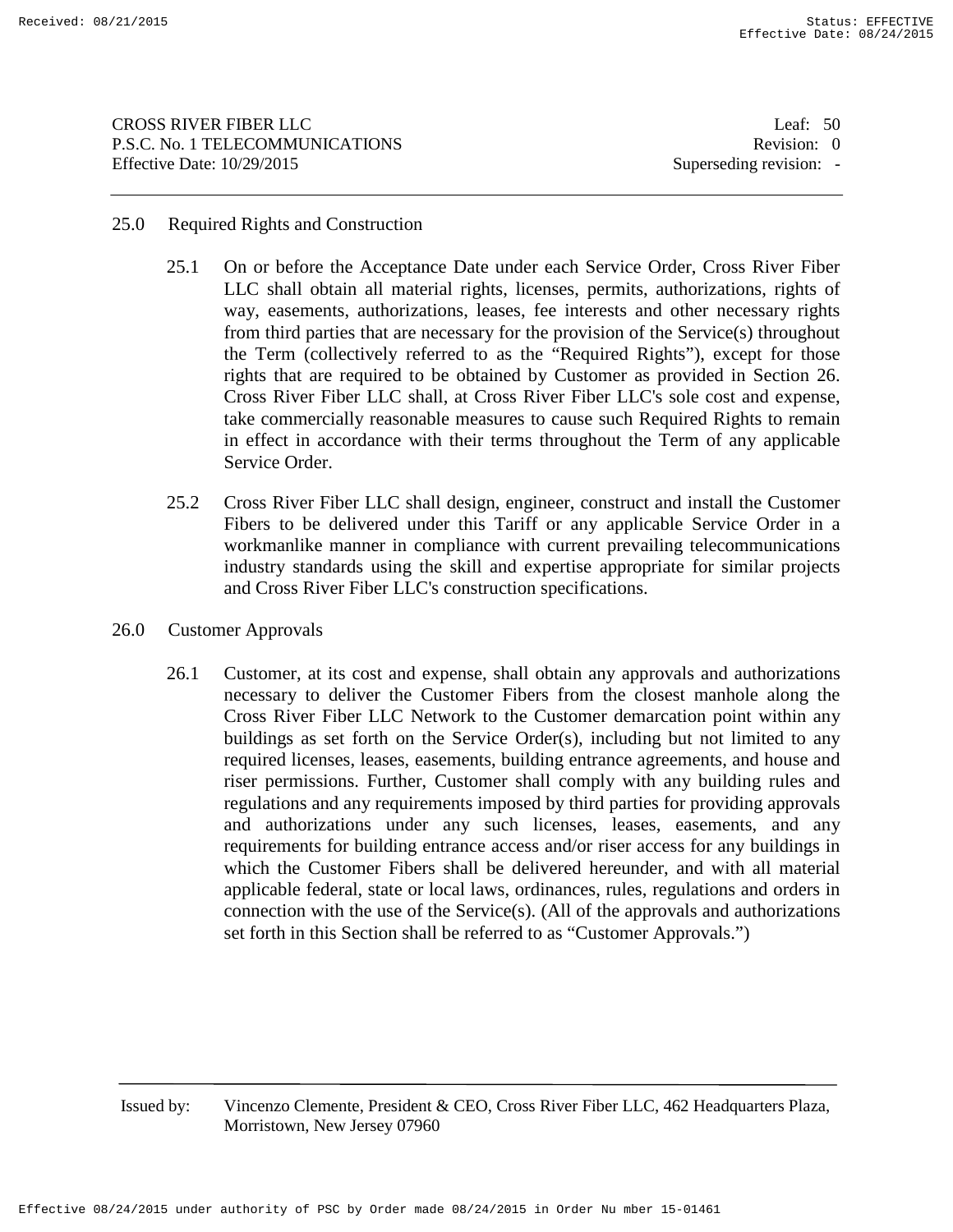| CROSS RIVER FIBER LLC           | Leaf: $51$              |
|---------------------------------|-------------------------|
| P.S.C. No. 1 TELECOMMUNICATIONS | Revision: 0             |
| Effective Date: 10/29/2015      | Superseding revision: - |
|                                 |                         |

- 26.2 Upon request, Customer shall provide Cross River Fiber LLC with reasonable evidence of its right to authorize Cross River Fiber LLC to enter and install the Customer Fibers in any buildings where the Customer Fibers will be delivered, as identified in the Service Order.
- 27.0 Testing and Acceptance
	- 27.1 Cross River Fiber LLC shall deliver the Service(s) as soon as it is tested and accepted as provided in the standards set forth in the Service Order form. At such times that Cross River Fiber LLC is ready to test the Service(s), Cross River Fiber LLC shall provide Customer five (5) days written notice that it is scheduling the testing. Customer shall be entitled to observe and participate in such testing; provided, however, that Cross River Fiber LLC shall not be required to delay such testing in order for Customer to attend. Upon completion of said testing, if Cross River Fiber LLC believes that the Service is ready for delivery, Cross River Fiber LLC shall provide notice thereof to Customer by delivering a written certificate (a "Completion Certificate") which shall include:
		- (a) the test results for the Service pursuant to the Service Order specifications; and
		- (b) one copy of a map to be maintained as confidential information of the Cross River Fiber LLC Network containing the Customer Fibers to provide the Service(s).
	- 27.2 Customer will have five (5) business days from the date Cross River Fiber LLC delivers the Completion Certificate to Customer (the "Inspection Period") to review the test results and obtain additional information from Cross River Fiber LLC. During the Inspection Period, Cross River Fiber LLC personnel shall be available each day during regular business hours to accompany Customer to inspect the Customer Fibers and address any reasonable questions posed by Customer.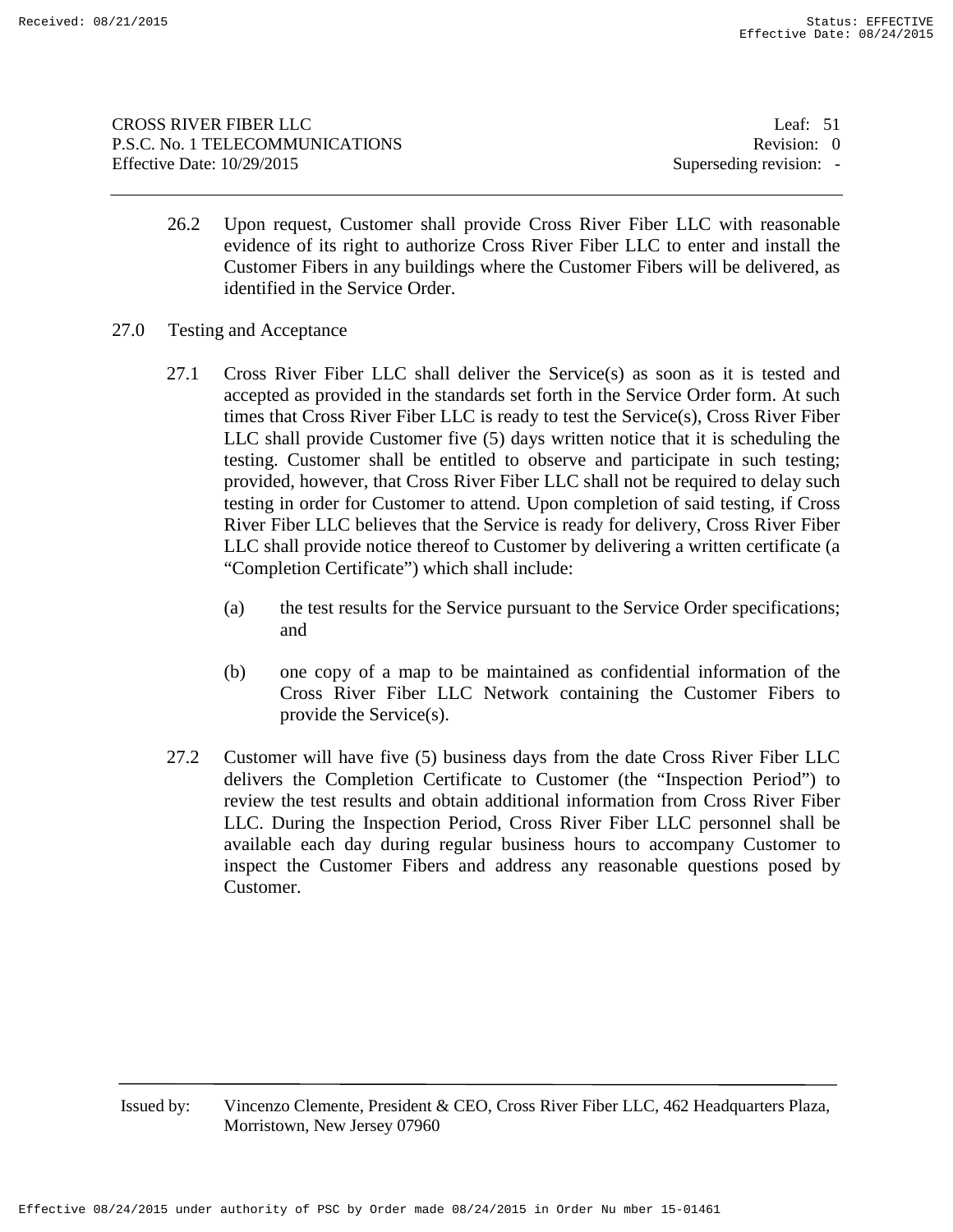CROSS RIVER FIBER LLC Leaf: 52 P.S.C. No. 1 TELECOMMUNICATIONS Revision: 0 Effective Date:  $10/29/2015$  Superseding revision: -

- 27.3 If Customer determines that the Service is ready for acceptance, it shall issue a notice accepting delivery of such Service (an "Acceptance Notice"). If Customer reasonably determines that the Service is not ready for acceptance, it shall provide written notice of any deficiencies in the Customer Fibers, identifying which particular requirements of the Service Order Specifications have not been met (a "Rejection Notice").
- 27.4 In the event Customer issues a Rejection Notice, Cross River Fiber LLC shall take all commercially reasonable steps, at Cross River Fiber LLC's sole expense, to rectify any such properly identified deficiency and re-test the Customer Fibers. Once Cross River Fiber LLC believes the items specified in the Rejection Notice have been rectified and that the Service(s) is ready for acceptance, it shall provide Customer with another Completion Certificate and the procedure set forth in this Section 27 shall be repeated until the Service(s) is ready for acceptance. In the event the Parties cannot agree as to the propriety of the rejection, it shall be subject to an independent check by a third party and the prevailing party shall be entitled to recoup its fees for such testing from the third party.
- 27.5 If Customer does not provide a Rejection Notice prior to the expiration of the Inspection Period, an Acceptance Notice shall be deemed to have been issued as of the date of the expiration of such Inspection Period.
- 27.6 Upon issuance of an Acceptance Notice (or the date such notice is deemed to have been issued as provided in Section 27.5) of the Service(s), the Service(s) shall be deemed delivered to and accepted by Customer without any further act or document and the fees and charges for the lease of the Customer Fibers shall commence (the "Acceptance Date").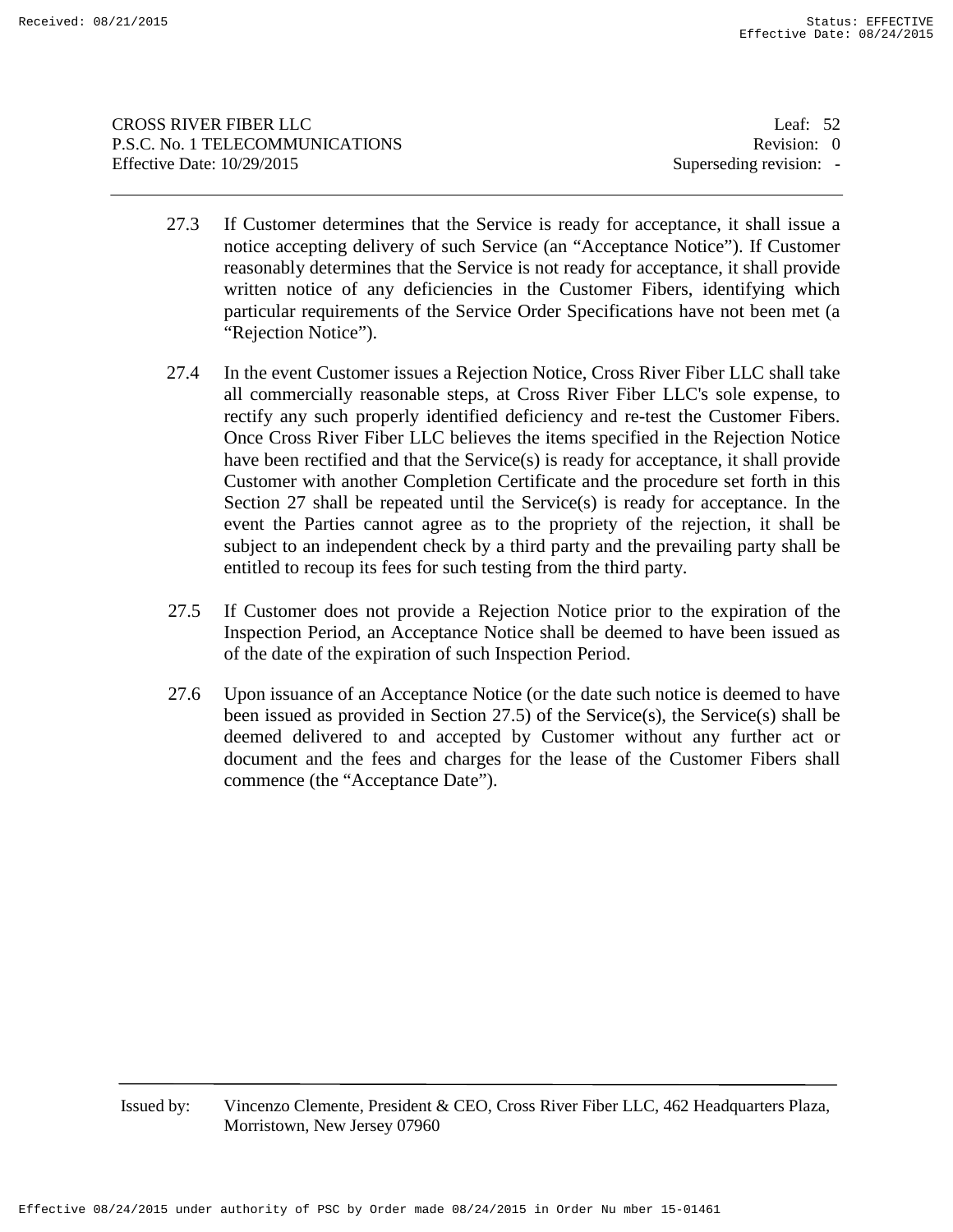CROSS RIVER FIBER LLC Leaf: 53 P.S.C. No. 1 TELECOMMUNICATIONS Revision: 0 Effective Date:  $10/29/2015$  Superseding revision: -

#### 28.0 Use of Customer Fibers

- 28.1 Subject to all applicable Collocation Specifications and obtaining and complying with all Customer Approvals, Customer shall be entitled to request Collocation Space and/or equipment or Service(s) from Cross River Fiber LLC at the Cross River Fiber LLC POPs or Transmission Sites in accordance with Cross River Fiber LLC's rates, terms and conditions governing such Collocation. Customer shall notify Cross River Fiber LLC in writing in the event that it desires Collocation Space, including the address and number of racks required and any special power or other requirements. If such space is available, Customer shall execute Cross River Fiber LLC's standard Collocation Agreement and comply with the Collocation Specifications. Notwithstanding anything to the contrary, (i) Customer's right to obtain and continue to utilize any Collocation Space shall be expressly subject to Customer obtaining and complying with all Customer Approvals, and (ii) any Customer Collocation Space obtained pursuant to this Tariff may be used by Customer only for purposes of interconnection of an optical device or other basis with the communication systems of Customer, Cross River Fiber LLC, or Cross River Fiber LLC Customers, that are located in the same Cross River Fiber LLC POPs or Cross River Fiber LLC Transmission Sites as Customer and only if Customer has arrangements with such Cross River Fiber LLC Customers. Customer shall be responsible for all costs of interconnecting the Customer Fibers with the rest of Customer's transmission network as well as any costs to connect the Customer Fibers to other Cross River Fiber LLC Customers or to other carriers outside the Cross River Fiber LLC POPs or Transmission Sites. In addition, Customer may be entitled to interconnect with third parties that are not Cross River Fiber LLC Customers in a Cross River Fiber LLC POP by purchasing a cross connection from Cross River Fiber LLC on Cross River Fiber LLC's then-standard terms and conditions, including rates, for such cross connections.
- 28.2 Customer shall, at its sole cost and expense, acquire, install, operate and maintain all electronic and optronic equipment necessary for Customer to light the Customer Fibers or for Customer's transmission of information over the Customer Fibers consistent with the terms of this Tariff and any applicable Service Order(s).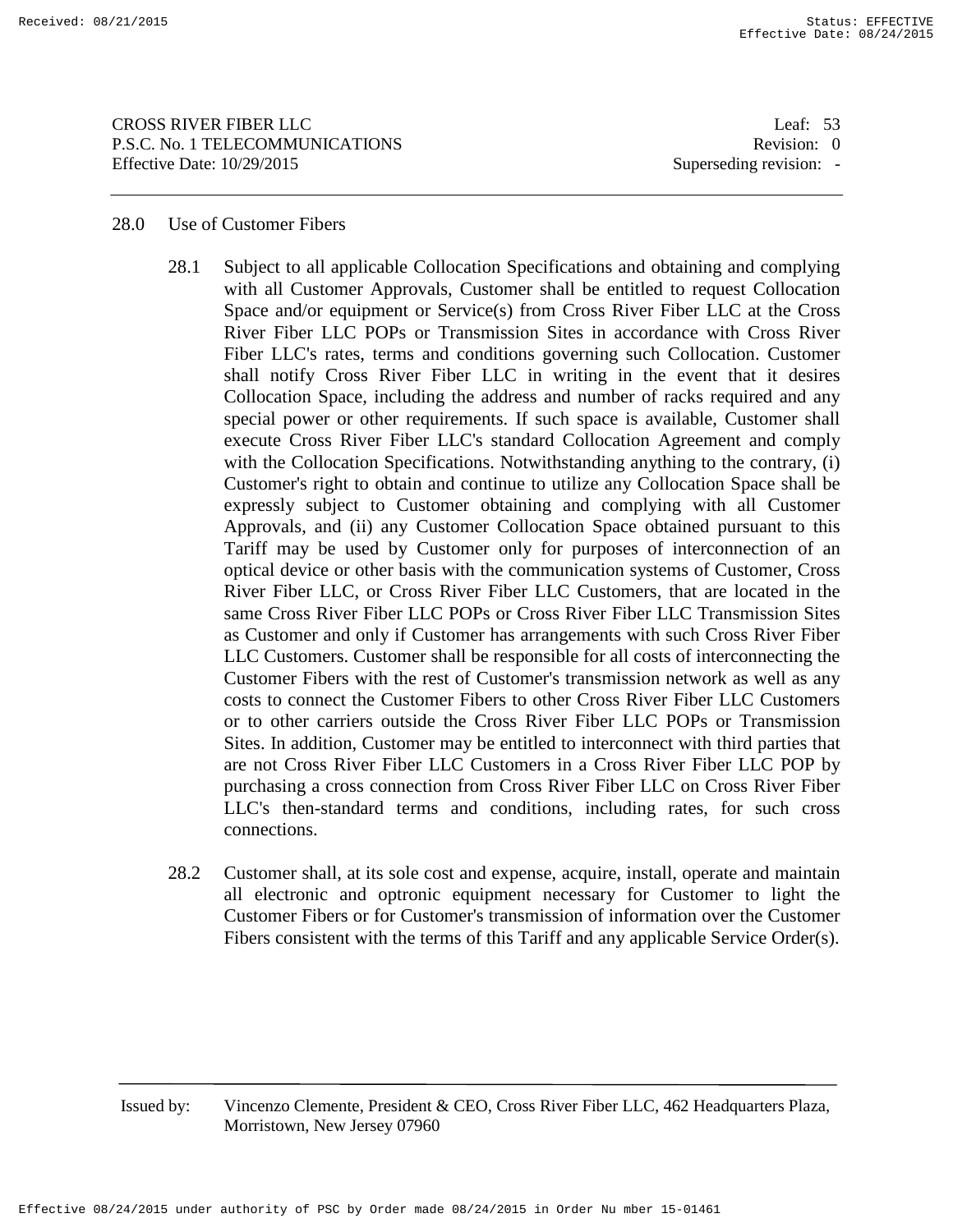| Leaf: $54$              |
|-------------------------|
| Revision: 0             |
| Superseding revision: - |
|                         |

- 28.3 Except as otherwise expressly provided in any applicable Service Order(s), Customer may not sell, assign, transfer, convey or swap ("Transfer") any of its rights to, in or with respect to the Service or the Customer Fibers to any third party during the Term, unless Cross River Fiber LLC grants, in its sole discretion, express advance written approval.
- 28.4 Notwithstanding any permitted Transfer, Customer shall remain liable for all Customer obligations under this Tariff for the Term and, prior to any permitted Transfer, shall also require any assignee to abide by and be bound by the terms and conditions of this Tariff and any applicable Service Order(s) in its or their entirety.
- 28.5 Without the prior written approval of Cross River Fiber LLC, Customer shall not undertake any installation, connection, upgrade or modification to the Customer Fibers or the Service.
- 28.6 Customer shall indemnify Cross River Fiber LLC against and hold Cross River Fiber LLC and the Cross River Fiber LLC Facilities and Customer Fibers free and clear of and from all mechanics' liens and claims of liens, and all other liabilities, liens, claims and demands on account of any work done by or on behalf of Customer in connection with the Customer Fibers and the Service. Nothing contained in this Tariff or any applicable Service Order(s) shall be deemed to constitute a consent of Cross River Fiber LLC to subject the Cross River Fiber LLC Facilities or Customer Fibers to liability under any mechanics' or other lien law. If Customer receives notice that a lien has been or is about to be filed against the Cross River Fiber LLC Facilities or Customer Fibers, or any action affecting title to the Cross River Fiber LLC Facilities or Customer Fibers has been commenced on account of work done by or on behalf of Customer, or materials furnished to or for Customer by such lienors, Customer will immediately give Cross River Fiber LLC notice of such occurrence, and if the lien is not removed within a reasonable time, as determined in Cross River Fiber LLC's sole discretion, the same will constitute a material default by Customer under this Tariff.